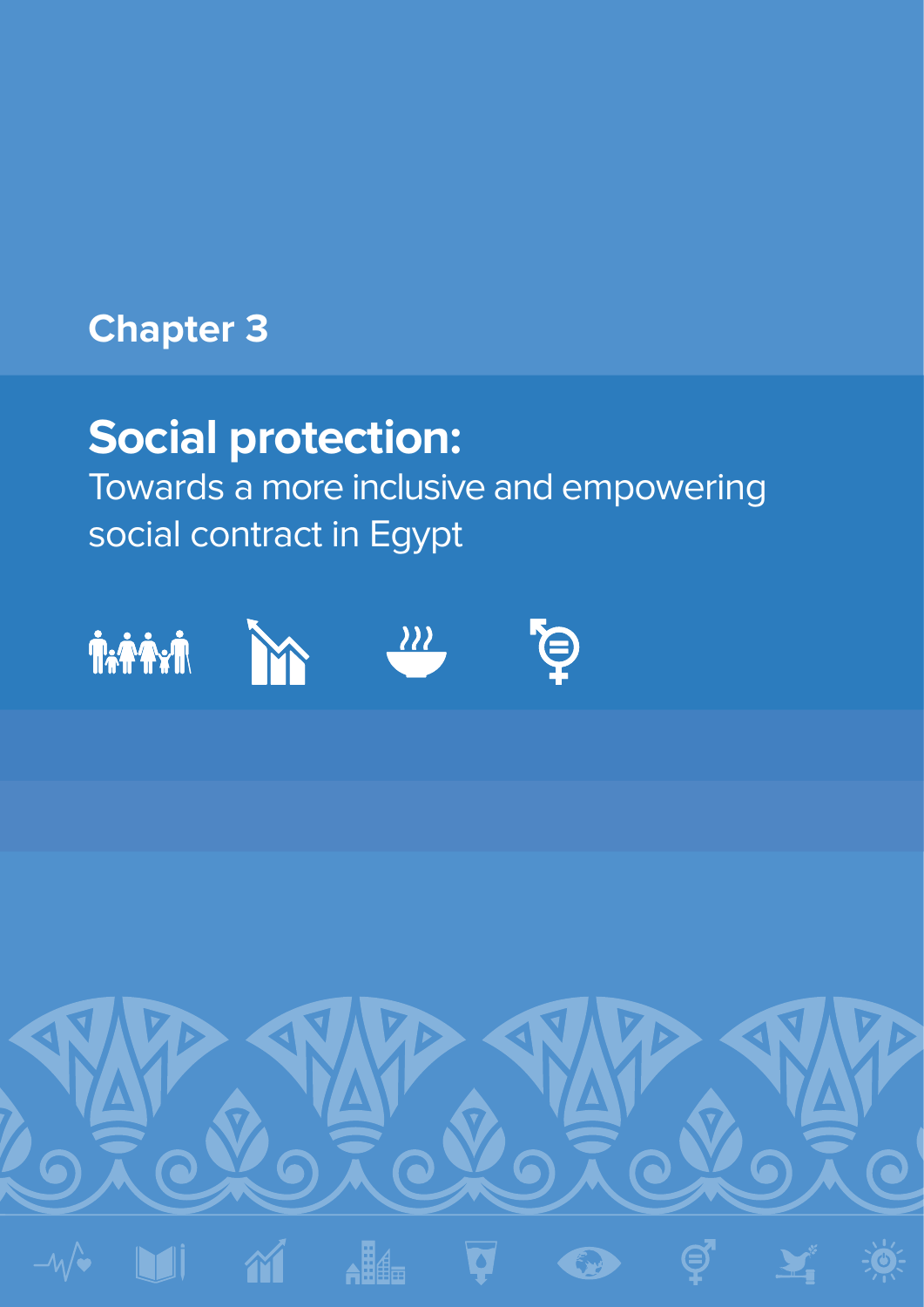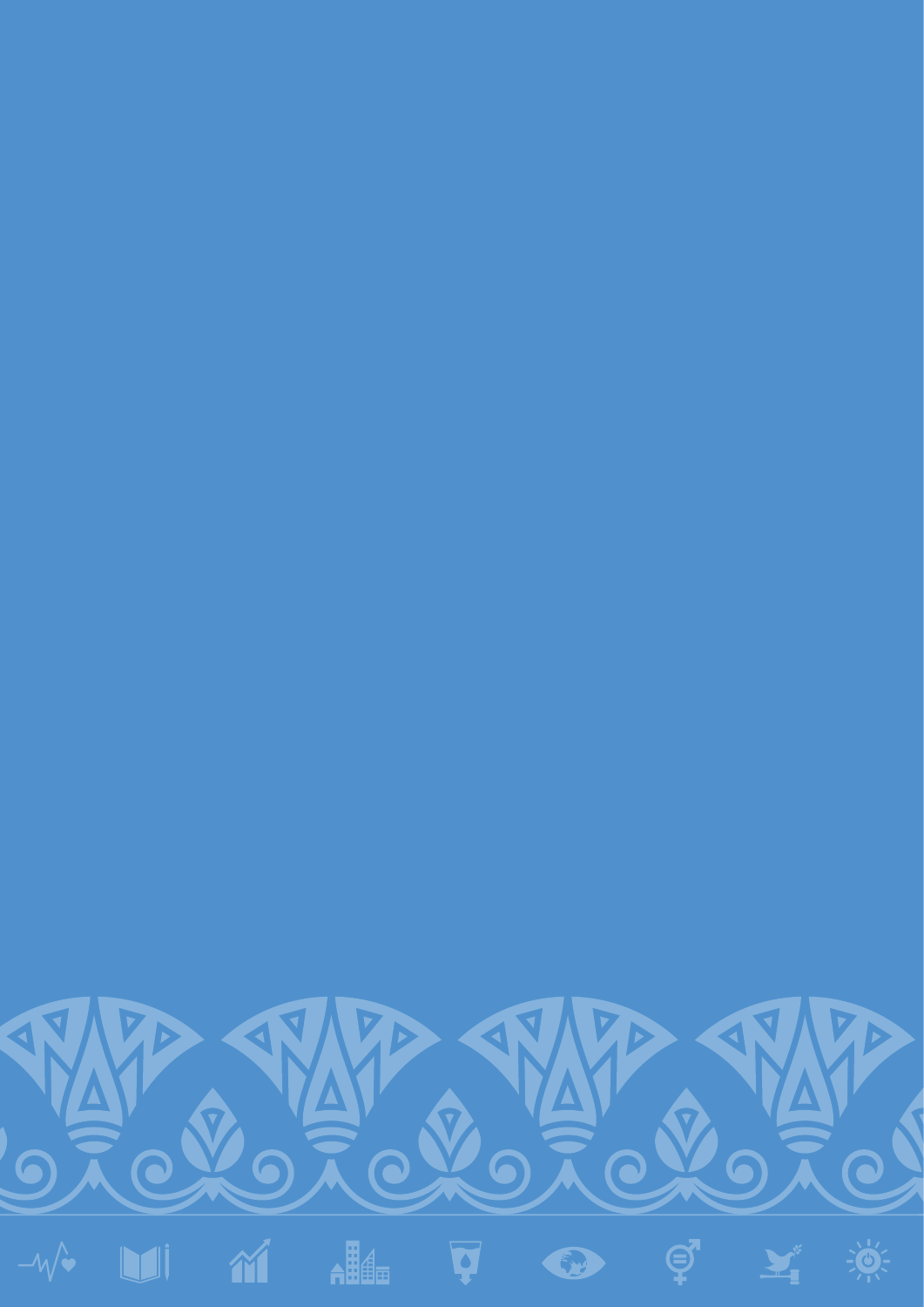Recent years have witnessed a fundamental shift in the orientation of social protection from a relief approach, characterized by only helping the most vulnerable groups in society, to a human rights approach. The human rights approach considers social protection an integral part of the right to development, which is one of the most important rights, according to the Declaration on the Right to Development issued by the United Nations General Assembly in 1986. Social protection is considered a right that must be guaranteed to all human beings throughout their lives. The social protection platform launched by the International Labour Organization (ILO) in 2012 under Resolution No. 202 was a clear expression of this shift in the orientation of social protection. With this new direction, it became logical to consider social protection as a path to achieving social justice and sustainable development. An ILO report on social protection from 2017 described social protection as a right, and defined it as a set of policies and programmes designed to reduce or prevent poverty and vulnerability through all the stages of a person's life. It therefore includes advantages and benefits provided to children and families, maternity protection, unemployment benefits, work injury benefits, disability benefits, as well as universal public health care for all.1 Social protection therefore intersects with all areas of public policy.

Social protection programmes are divided into two main types: programmes that are based on financial contributions from beneficiaries, such as social and health insurance, and those that are not. The latter group includes programmes that target the most vulnerable groups in society, including all forms of social assistance, partially undertaken as a state responsibility and partially by society through social solidarity. Taking into account the human rights perspective, which considers social protection a way to achieve social justice, the importance of the empowerment component in social protection programmes

becomes clear, as empowerment is a key element in achieving equity and social justice. One of the key foundations of empowerment is qualifying the most vulnerable groups to enter the labour market through active labour market programmes and seeking to include them within social protection based on contributions. Active labour market programmes are one of the intermediate links that can transfer beneficiaries from the category of social assistance programmes, which are not based on contributions, to contribution-based social protection programmes (specifically social and health insurance), through the role they play in empowering the most vulnerable groups and helping them escape the cycle of poverty.

Social protection as a right is one of the foundations of the social contract between the citizen and the State. It is public and universal in nature and has a clear developmental dimension, enabling individuals to develop productive capabilities and engage in the labour market. By contrast, social safety nets are not public and universal, but rather are targeted at the most vulnerable groups in society, and they often do not have a tangible and sustainable development impact. In addition, in certain cultural contexts, the relationship between the provider of social assistance and the recipient may become a beneficial one; recipients may be satisfied with receiving assistance and be reluctant to change their circumstances, becoming a drain on the resources allocated to social assistance without a significant developmental return.2 This does not mean social safety nets' importance should be underestimated or that they should be abandoned, but rather that they should exist within the framework of a protection system with a holistic nature. These systems should be based on a human rights perspective, seek to empower people, be consistent with the Sustainable Development Goals (SDGs) and represent an essential stepping stone for achieving social justice.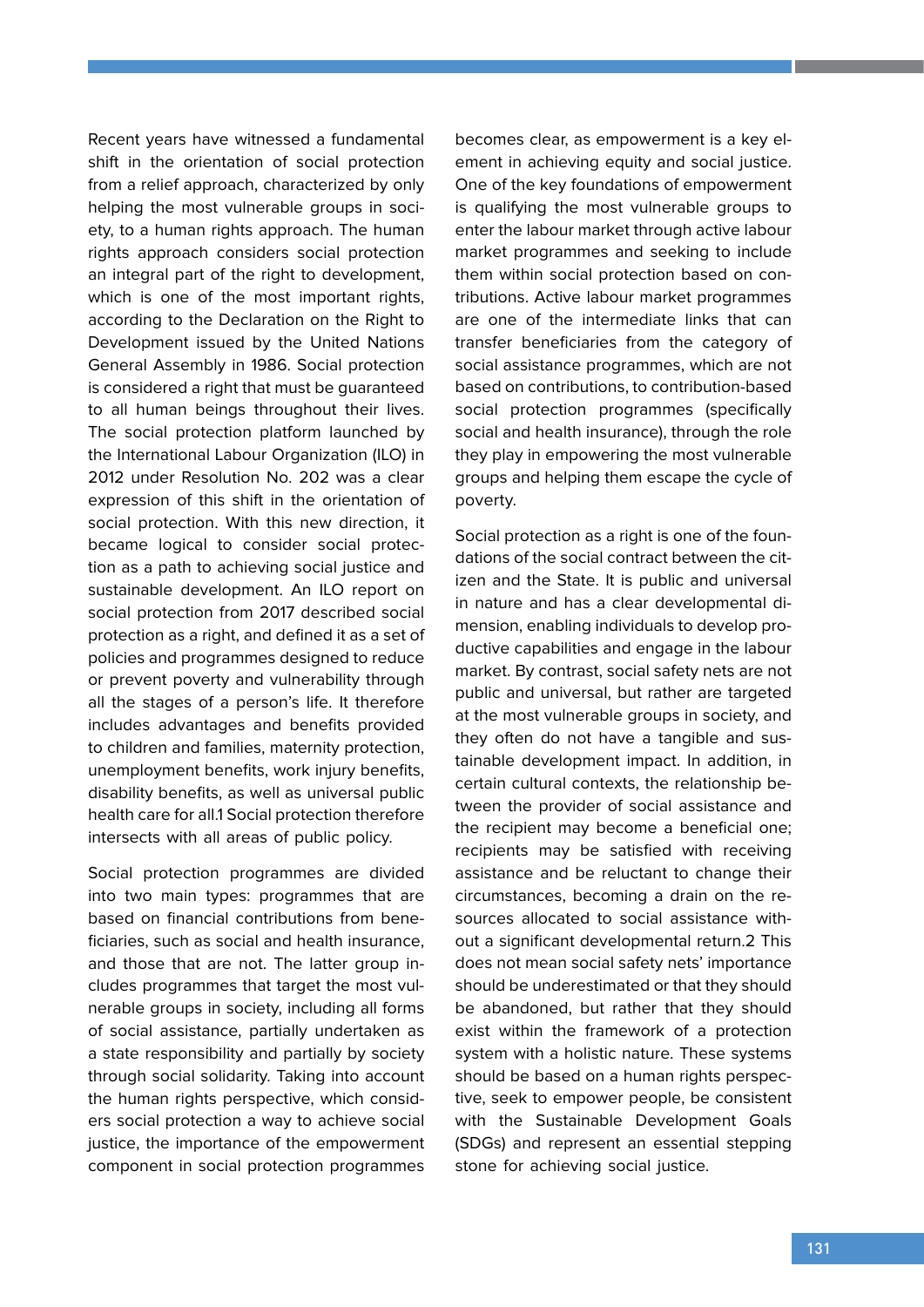This shift in considering social protection to be a public right aligns with the 2019 UNDP Human Development Report, Beyond Income, Beyond Averages, Beyond Today - Inequalities in Human Development in the 21st Century, which highlights the need to promote enhanced capabilities, including access to quality health and education services and the effective use of technology, leading to human empowerment.<sup>3</sup>

The role of social protection nets and programmes has been particularly salient in light of the outbreak of COVID-19 and its resulting impacts, and these programmes have shown they are able to enhance people's ability to cope with shocks. There has also been much discussion about the extent to which countries are able, through existing or new social protection packages, to enhance people's capability to face the negative effects of the pandemic on life as a whole, whether with regard to health systems, the state of the economy and work, or other affected areas. The release of the United Nations report We are all in this Together: Human Rights and COVID-19 Response and Recovery is an indication of the required methodology in dealing with the pandemic, and the priorities that should be set out, based on a human rights perspective. At the beginning of the report, it was noted that human rights are key in shaping the pandemic response, both in terms of the public health emergency and the broader impact on people's lives and livelihoods, and therefore the basis should be to ensure proper health care for everyone and to preserve human dignity. Responses to the pandemic must also focus on dealing with basic questions, the most important of which are, who is suffering most; why; and what can be done about it?4

## **3.1 General framework for social protection in Egypt**

## **3.1.1 Social protection: An integrated human rights and development approach**

The radical change in the perspective on social protection in Egypt stems from three main sources: the 2014 Constitution, the SDGs, and the Sustainable Development Strategy: Egypt Vision 2030. The Constitution includes many articles related to social protection issues from a broad and integrated perspective, both for social protection issues and for the target groups. Article 8 stipulates that "society is based on social solidarity. The State commits to achieving social justice, providing the means to achieve social solidarity to ensure a decent life for all citizens, in the manner organized by law." Article 9 focuses on the State's obligation to ensure equal opportunities for citizens without discrimination. In addition, both Articles 8 and 9 provide a holistic framework for social protection in connection with the goal of achieving social justice. Attention to basic services as an entry point to improve the lives of citizens is highlighted in Articles 18 and 19, which are related to health and education. Article 17 deals clearly with social insurance, social security, and the provision of a pension for casual employment. Article 11 addresses issues of equality between men and women, with reference to providing care and protection for mothers and children, female breadwinners, elderly women, and for the most vulnerable women.<sup>5</sup>

The SDGs deal with the issue of social protection via a number of approaches. Goal 1 aims to end poverty in all its forms everywhere, and its third target is to design and implement social protection systems suitable for all, achieving substantial coverage for the poor and the vulnerable. Goal 2, on eliminating hunger, deals with issues of food security and nutrition. Goal 3, on health, deals with ensuring universal health coverage. Goal 8, on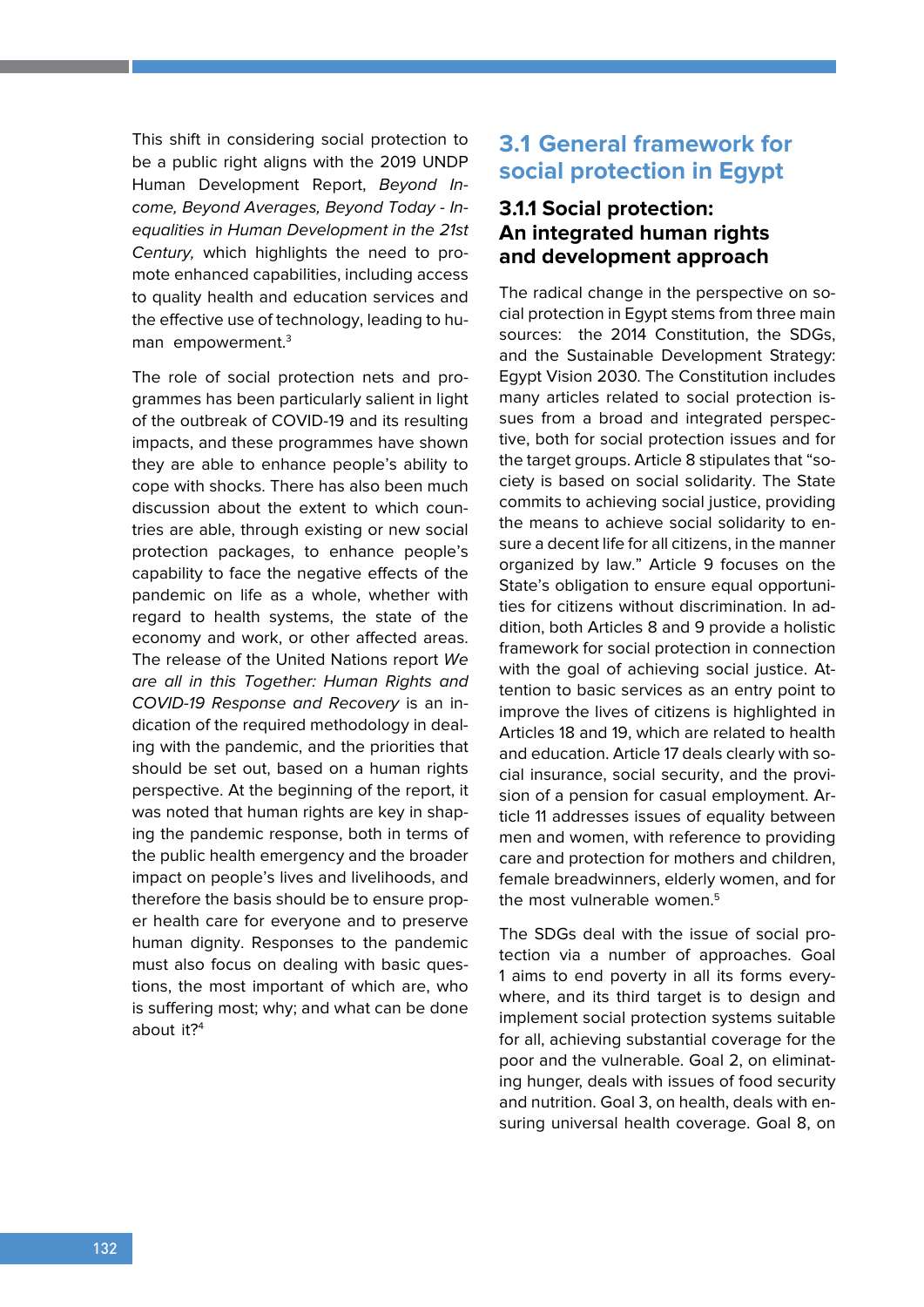promoting sustainable and inclusive economic growth, addresses full and productive employment, and particularly decent work that is protected through social and universal health insurance. Finally, Goal 10 relates to reducing inequality within and among countries, and its fourth target focuses on the need to adopt financial and social protection policies that achieve equality.

Egypt's Sustainable Development Strategy: Egypt Vision 2030 also includes many goals related to social protection, including "improving the quality of life and standard of living of the Egyptian citizens," by providing an integrated system for social protection. The strategy adopts a holistic approach in dealing with social protection, seeking to develop an integrated and universal system for social protection that achieves standards of equity and justice, is inclusive and consistent with the SDGs, and that aims to improve the quality of life of all citizens without discrimination. It is based on universal social and health insurance programmes, social safety nets (cash and in-kind assistance), and labour market programmes. It aims to secure human capital and enhance its ability to face crises, manage risks, and resist shocks. It also aims to provide for the basic needs of poor groups, improve their standard of living through social assistance programmes, and address the multidimensional causes of poverty. Protection policies are therefore driven by a human rights perspective on the basis of citizenship, with the aim of reducing forms of inequality within society, whether in terms of gender, geographical region, age or disability. The national strategy also stresses capacity building as an essential component of providing social protection; this is achieved through a focus on education, health and skills acquisition to create income-generating employment opportunities.

The Constitution and the Sustainable Development Strategy: Egypt Vision 2030 provide the basis for dealing with the issue of social protection from a holistic perspective, the ultimate end of which is to achieve social justice by moving from protection to justice through empowerment, and to expand citizens' choices by enhancing their capabilities and enabling them to access assets and resources.

The functions of social protection vary to include the following:6

- The protective function, which aims to relieve deprivation through the provision of cash and in-kind support to those in need, and comes close to the idea of relief.
- The preventive function, which protects individuals from falling into deprivation through the expansion of social insurance nets, saving systems and funds.
- The promotive function, which enhances capabilities and empowerment, leading to income generation. This includes public works programmes and other active market work programmes.
- The transformative function, which enables societal progress towards equity, inclusion and empowerment.

## **3.1.2 Social protection in Egypt: Transformations on the path to social reform**

Egypt has a long-standing history of extensive social protection nets, including both contribution-based programmes such as social and health insurance, which date back to the 1960s, and those not based on contributions, such as food subsidy programmes, which also date back many decades.

Social safety nets in Egypt are not limited to state efforts; NGOs in Egypt have a long history of providing aid and support to the poor, as do Islamic and Christian religious institutions. This is in addition to informal networks, which illustrate the strength of social capital in Egyptian society. These mechanisms include rotating saving and credit associations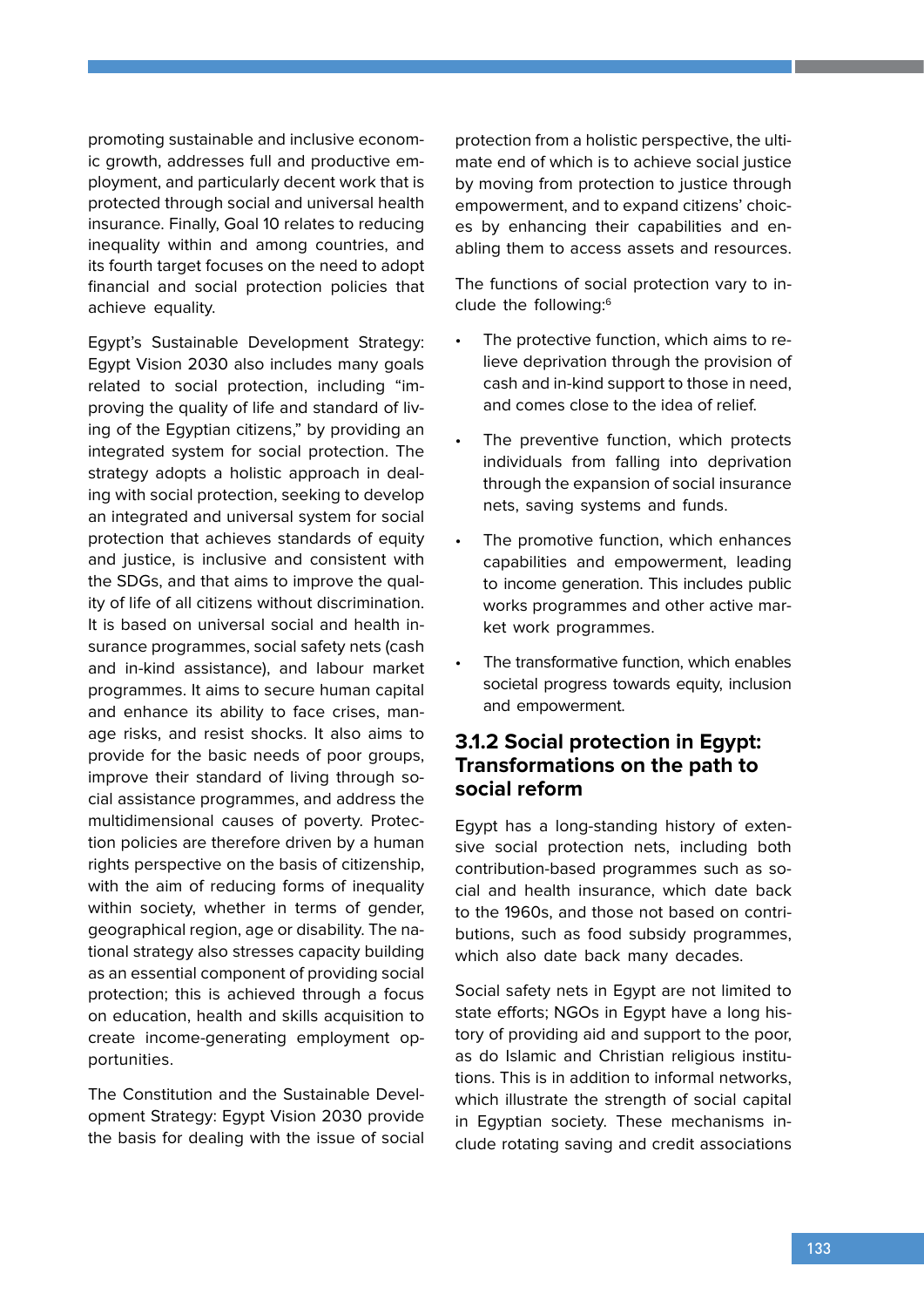and mutual aid, whether between neighbours or coworkers. The private sector also plays an important role in this regard through corporate social responsibility efforts directed at supporting health, education and other sectors that enhance social protection in a broad sense. In addition, many private companies have established affiliated NGOs for the purpose of institutionalizing social responsibility initiatives and facilitating the ability to build partnerships, both with the relevant state institutions and with specialized NGOs. It is also worth noting that, within the framework of social safety net development policies, government policies support Egyptian society efforts to combat hunger through the Egyptian Food Bank, an NGO that provides food aid and whose goal is to end hunger in Egypt. In 2019, the Egyptian Food Bank assisted about 3.5 million families through its monthly and seasonal feeding programmes, as well as providing nearly 3 million school meals to 24 schools.

Egyptian contribution-based social protection systems have faced many challenges over the past decades, including limited coverage and financial sustainability problems. One effect has been that many health insurance contributors rely instead on their personal spending in health care,<sup>7</sup> as outlined in Chapter 1 of this Report.

The limited developmental returns of the multiple social protection nets prompted a review of their institutional status, functions, resources, and management style in recent years. In the wake of the implementation of national economic and social reform programme, starting in 2016, there has been a profound transformation in the philosophy of social protection. One of the most important pillars of this transformation was the implementation of legislative reform to create the basis for an inclusive social protection scheme, the ultimate goal of which is empowerment. The features of this transformation are as follows:

- The legislative reforms included the issuance of a new Social Insurance and Pensions Law (Law No. 148 of 2019) and the Comprehensive Health Insurance Law (Law No. 2 of 2018). With regard to social assistance, there is a move towards unifying legislation on cash transfers for the most vulnerable groups in one law, and a draft law on this topic is currently under discussion.
- Legislative reform was not the only step; in fact, it was preceded by a change in the set of principles upon which the social protection system is based. The principles of inclusion, coverage, equity and governance were the governing principles of both the philosophy of the Comprehensive Health Insurance Law and the Social Insurance and Pensions Law.
- The philosophy behind social safety nets, both those administered by the Ministry of Social Solidarity and the Ministry of Supply and Internal Trade, was transformed via a number of changes. First, the accuracy of targeting was improved so that cash and in-kind transfers do not go to those who are not entitled to them. Second, empowerment was considered an essential component of the programmes provided by the Ministry of Social Solidarity, so there was a necessity to link cash transfers with economic and social empowerment programmes. Third, there would be a focus on the most vulnerable social groups and the poorest geographical areas, thus contributing to achieving equity. Fourth, the right to entitlement is to be reviewed periodically to ensure equity in the distribution of social assistance. Lastly, work was done to link cash transfers and active labour market programmes through partnerships with relevant entities, both governmental and non-governmental, in order to advance the empowerment process and establish a partnership between government, civil society, and the private sector.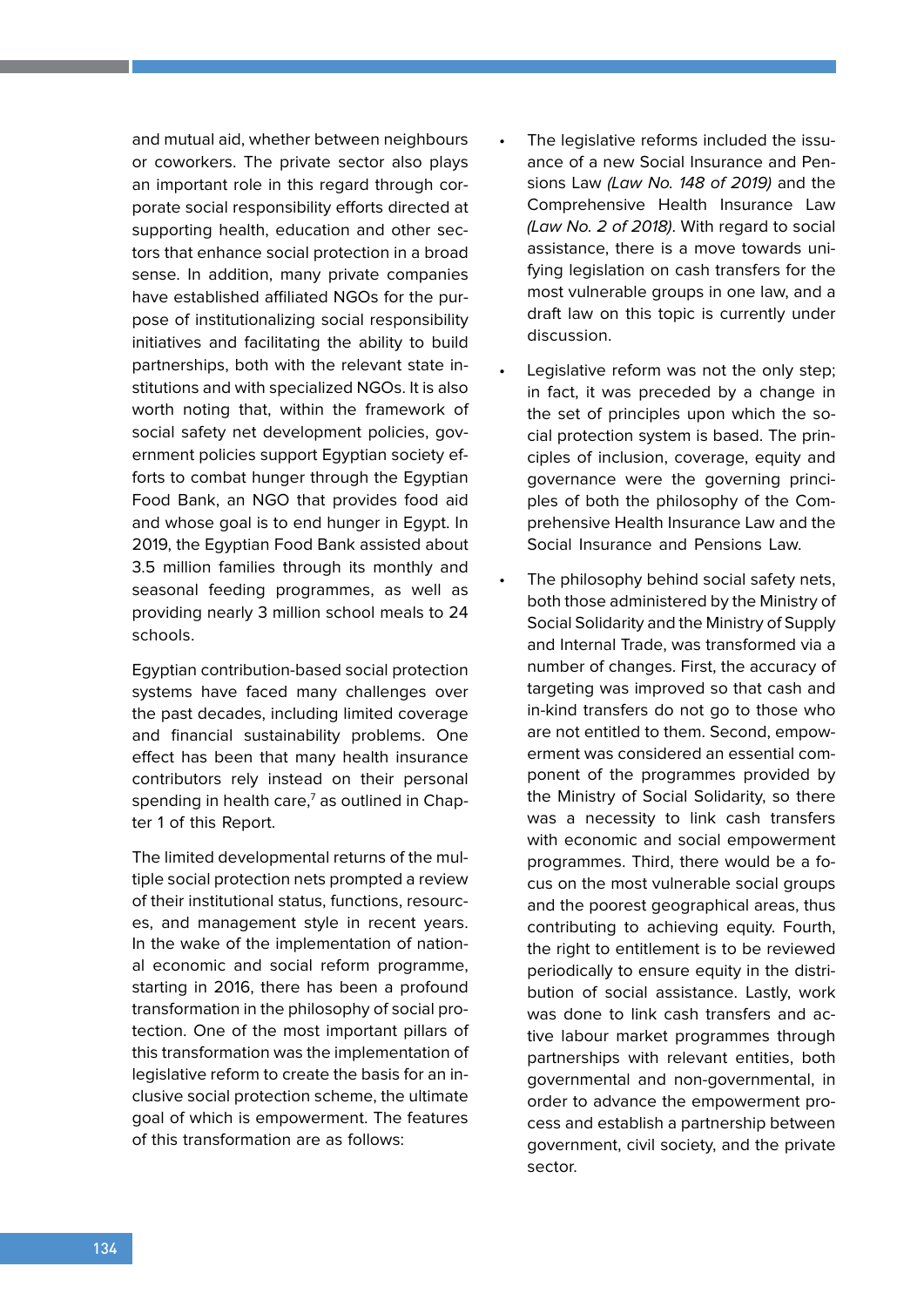• An expansion in the scope of social protection by taking into account public policies for the most vulnerable groups, including those related to health, education, housing, and employment. Among the most prominent examples of such programmes are the Healthcare Programme for Vulnerable Groups, the Informal Settlements and Unsafe Areas Development Programme, and the Health and Social Care Programme for Irregular Employment. This has led to the integration of social protection into the public policymaking process, and this transformation has provided an opportunity for a close link between economic and social policymaking.

These transformations at the national level are largely consistent with the radical shift in the philosophy of social protection in international development discourse in recent years, towards viewing it as a right of an inclusive nature, as in Egypt's national development strategy. These transformations represent a qualitative shift in the functions of social protection from a protective function of a relief nature to a preventive and promotive function.

## **3.2 Social protection programmes in Egypt**

Egypt's social protection ecosystem is complex and diverse, though it can be divided into two main types of programmes. The first includes social protection systems and programmes that are not based on beneficiaries' financial contributions but fall under state care and protection. These include social safety nets, such as social security pensions and the Takaful and Karama programme, as well as complementary programmes such as Forsa "Opportunity", Hayah Karima and others. Also included in this section are in-kind support such as ration cards, subsidized bread cards, and the school feeding programme. The second type includes social protection systems and programmes that depend on beneficiaries' financial contributions, such as social and health insurance.

Egypt's insurance schemes have been characterized by poor integration of their components, as each component was regulated by an exaggerated number of laws which reduced effective performance, despite high rates of spending. It was necessary therefore to carry out major reforms to this system, particularly the legislative reforms mentioned above. The legal review process is still underway within the framework of other social protection programmes, including social security pensions and the Takaful and Karama Programme, with plans to introduce a unified law on cash transfers.

A number of ministries formulate and implement social protection policies and programmes in Egypt, specifically Ministry of Social Solidarity, Ministry of Supply and Internal Trade, Ministry of Health and Population, Ministry of Planning and Economic Development, Ministry of Education and Technical Education, and Ministry of Manpower, as well as the Micro, Small and Medium Enterprises Development Agency. Other state institutions also play a role in social protection, including the National Council for Childhood and Motherhood, the National Council for Disability Affairs, and the National Council for Women. There are also non-governmental actors involved, including Islamic and Christian institutions that channel zakat donations and charity to the poor, as well as NGOs such as the Egyptian Food Bank, Misr El-Kheir, Orman Association, and others, which play a broader care role by supplying the poor with food, clothing, and other basics. The private sector also finances part of these care services through corporate social responsibility. Finally, informal social protection nets also play a role.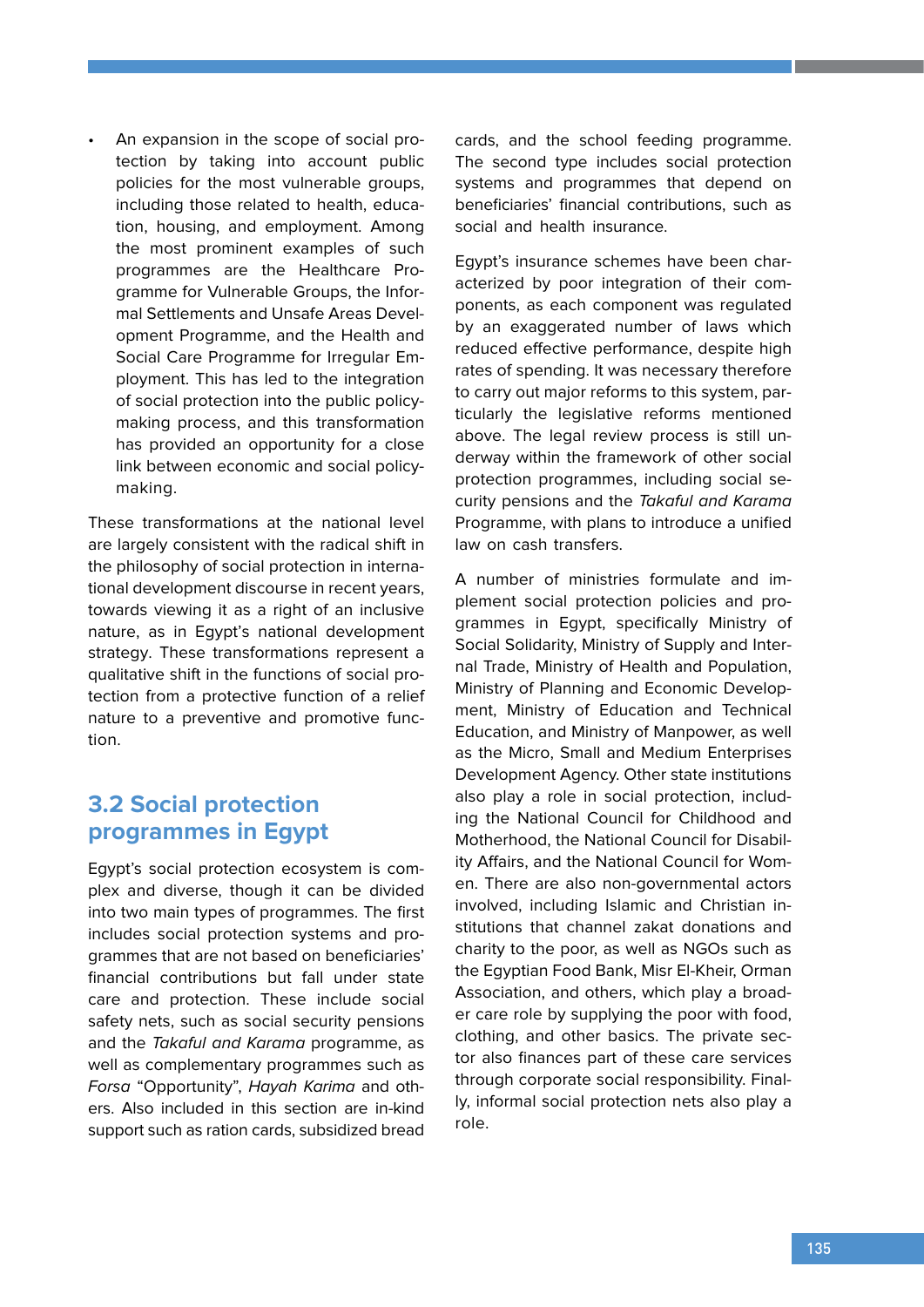## **3.2.1 Non-contribution-based social protection systems**

Social protection systems, that are not based on financial contributions, include social safety nets and social assistance provided to the most vulnerable groups, economic empowerment programmes, and emergency relief assistance, and may be targeted at a region, a particular crisis or a family.

#### **Social safety nets**

There are many forms of social protection provided by the Ministry of Social Solidarity, including social assistance, which takes the form of monthly pensions (such as the social security pension and the Takaful and Karama monthly payment) and which are directed to the most vulnerable families. There are also

monthly or annual benefits for children, in order to ensure their continuity of education, as well as benefits for persons with disabilities and other vulnerable groups. The number of beneficiaries of all forms of cash support reached 3.8 million families in 2020, according to a statement of the Minister of Social Solidarity to the House of Representatives in February 2021. This was after 1.7 million beneficiaries of the social security pension were transferred to the Takaful and Karama programme. Figure 3.1 shows the development of spending on cash support programmes over the period from fiscal year 2012/2013 to fiscal year 2019/2020. Notably, the years from 2012 onwards saw successive growth in spending on cash support programmes, from EGP 3.6 billion to EGP 18.5 billion.





**Source: Ministry of Finance website (www.mof.gov.eg).**

#### **Social security pension**

The Social Security Law (Law No. 137 of 2010) regulates the conditions for entitlement to a social security pension, replacing an older Social Security Law (Law No. 30 of 1977). The 2010 law stipulates the right of poor individuals and families to receive social security assistance. The status of the individual and the family is determined through field research based on a number of targeting indicators, including income, education, number of family members, work, housing status, health status (elderly or persons with disabilities) and social status (i.e. orphans, widows, and divorced women). These social security services are diverse and range from recurrent pensions to emergency help, as shown in box 3.1

The Ministry of Social Solidarity's philosophy of working to empower target groups is reflected in the Social Security Law outlined above. The law stipulates that Social Solidarity Directorates shall assist all beneficiary individuals and families to engage in work via training or the provision of a grant to set up a small business, while they remain eligible for the security benefits. Social Security Directorates will also provide assistance in obtaining small business loans to set up their businesses and in obtaining necessary tools and machines.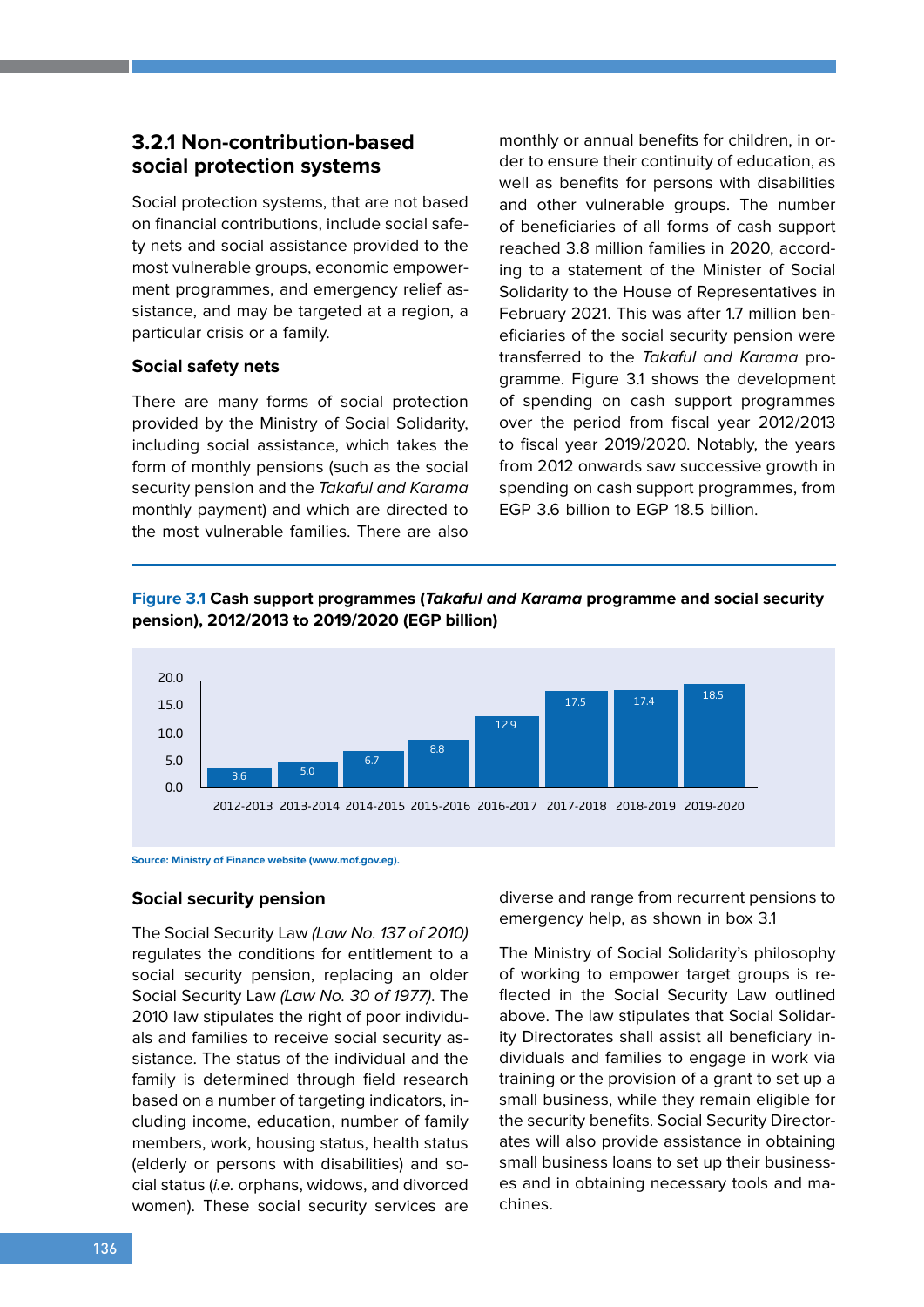#### **Box 3.1 Services of the social security system in Egypt**

- **•** The monthly security assistance, which is disbursed to poor families according to the study of the economic and social status of the family. The value of this assistance varies according to the number of family members, as it starts from EGP 323 per person up to EGP 450 per month for four family members.
- **•** Exceptional assistance; assistance that is disbursed once a year to families benefiting from the Social Security Law. It is earmarked for education expenses and its value varies from one stage of education to another. For example, it is EGP 100 for a child enrolled in kindergarten or nursery school, and up to EGP 300 for a student in the intermediate education stage, provided that the value of the assistance during the year does not exceed EGP 500. Extraordinary assistance also includes funeral expenses, maternity expenses and urgent emergencies.
- **•** Child pension, a pension issued up to the age of 18 and in specific cases for children who are orphaned or of unknown parentage, children of a breadwinning or divorced mother if if the mother marries or dies, children of legal detainees or imprisoned men or women for a period of no less than one month.
- The monthly scholarship offered to the children of the beneficiaries of security assistance, at a sum of EGP 40 per person, and a maximum of EGP 200 for five individuals during the academic year.
- **•** Social security employment projects to help engage beneficiaries in the labour market.
- **•** Compensations, which are very diverse, and deal with disasters that befall citizens, whether individual or collective, such as desertification and others.

**Source: Ministry of Social Solidarity**

Highlighting the seriousness of the empowerment approach, the law stipulates that all social security assistance should be suspended if the beneficiary refuses three times to join one of the trainings, or to engage in work by any of the aforementioned means, without an acceptable excuse. Benefits will also be suspended upon verification of an earning capacity of at least twice the value of the assistance.

In order to control targeting and ensure verification, the law stipulates that the Ministry of Social Solidarity should establish a central database of all beneficiaries and the kinds of assistance they receive. The data must be updated by linking it to the databases of the National Authority for Social Insurance, the Civil Status Authority and other relevant authorities. The governmental and non-governmental entities accredited by the Ministry of Social Solidarity must, upon request, inform the Regional or Central Information Centre in one of its directorates on what aid they disburse or have disbursed in cash or in-kind to any individual or family.<sup>8</sup>

Despite this new orientation, as expressed in the Social Security Law, effective implementation has not been achieved for a number of reasons, perhaps the most important of which is the absence of economic empowerment initiatives that encourage beneficiaries to engage, and at the same time, oblige those in charge of implementing the law to enforce it. The process of rethinking issues of conditionality and empowerment led to attempts to reform and modernize the social assistance system, beginning with the initiation of the Takaful and Karama programme in 2015.

#### **Takaful and Karama ''Solidarity and Dignity''**

In 2015, as part of wider attempts to achieve major economic and social reforms, Egypt began implementing an expanded social protection programme, Takaful and Karama. This programme was assigned to the Ministry of Social Solidarity and was initially co-financed by both the state budget and the World Bank. It is now fully funded by the general state budget. The Takaful element was designed as a conditional cash transfer programme to provide income to poor families with children under 18 years old. The value of cash trans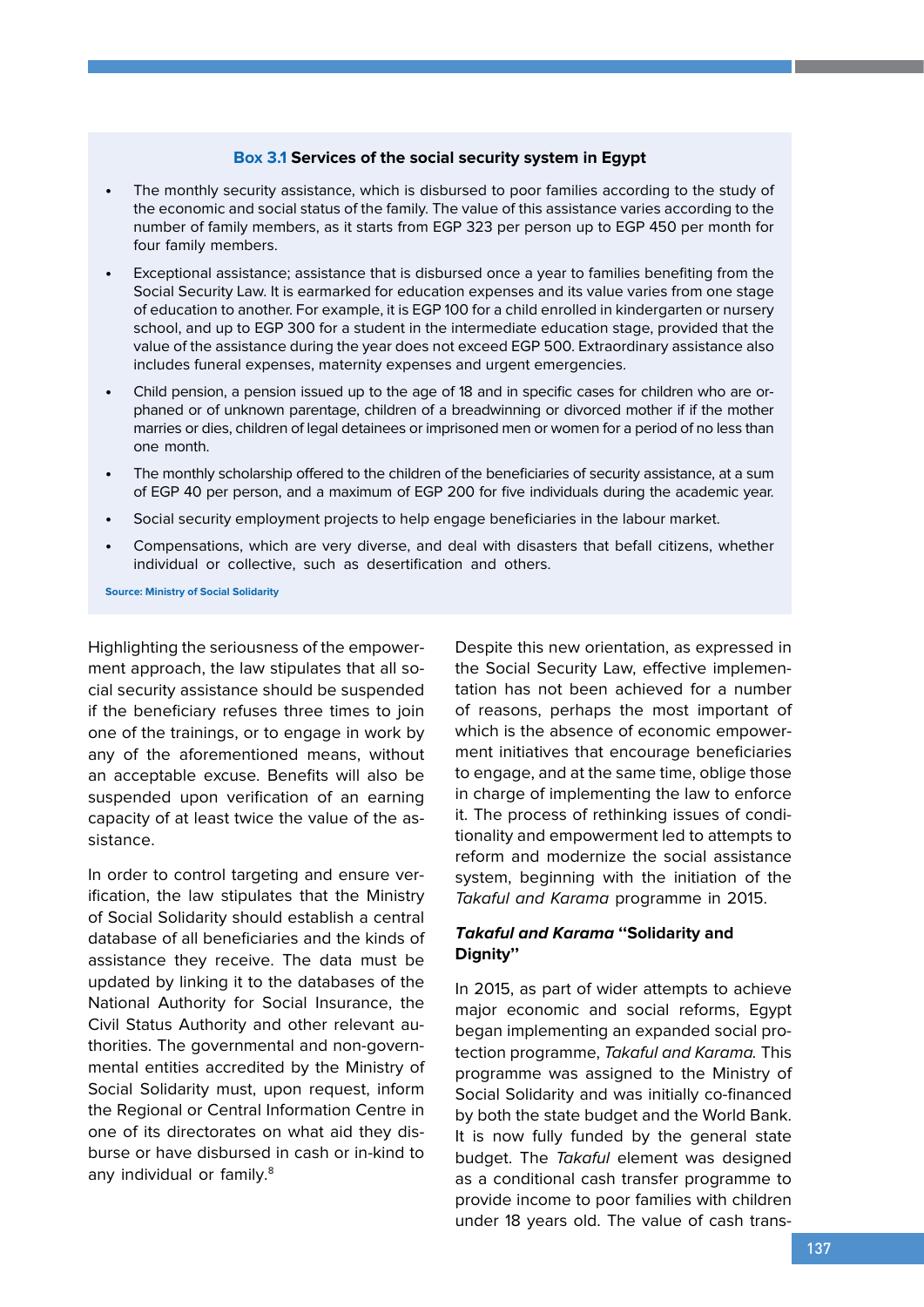fers to each family was initially EGP 325 per month, with an increase depending on the number of children and their level of education. The amount per child according to their educational stage was as follows: EGP 140 for those at the secondary level, EGP 100 for children at the lower secondary stage, EGP 80 for those at the primary stage, and EGP 60 for children between 5 and 6 years old. Initially three children per family were eligible, but this was reduced to a maximum of two children from January 2019 in order to provide an opportunity for coverage of more families, and to reduce the rate of population growth. The conditionality of the benefit is based on children's school attendance and on periodic health follow-up visits for the children, as well as for expectant mothers at primary health care units. In its first year, Takaful and Karama targeted 510,000 beneficiaries, rising to 2,280,000 in 2017, which represented a significant leap forward. Through evaluation of the programme, a need to verify the accuracy of targeting emerged. All data were reviewed and a number of mechanisms were used to exclude those who were not entitled. As a result, the number of beneficiaries in 2019 was 1,990,000. After the beneficiaries of the social security pension were transferred to the Takaful and Karama programme, the total number of beneficiaries of all cash support programmes reached 3.8 million families in 2021.

380,0000 360,0000 199,0000 228,0000 510,000 2016 2017 2019 2020 2021 4,000,000 3,500,000 3,000,000 2,500,000 2,000,000 1,500,000 1,000,000 500,000

#### **Figure 3.2 Number of beneficiaries of the Takaful and Karama programme, 2016-2020**

**Source: Ministry of Social Solidarity website (multiple years).**

Takaful is one of the programmes that targets mainly women, and nearly 90 percent of its beneficiaries are women. The idea behind this approach is that delivering cash transfers to women leads to greater spending on nutrition, as has been demonstrated by other experiences around the world, including in Latin America and Southeast Asia, as well as in Egypt itself.<sup>9</sup>

A number of targeting methodologies have been applied by the Takaful and Karama programme, including direct targeting of poor families and categorical targeting of women via Takaful, and the elderly and people with disabilities via the Karama section. At the beginning of its implementation, Takaful and Karama also focused on the poorest governorates in Upper Egypt, but it is now applied in all governorates. Despite the conditionality of the Takaful element, it was not fully and comprehensively implemented until the beginning of 2020. It is notable that the Takaful element continuously reviews the eligibility of its cash support beneficiaries. To do so, it relies on community accountability committees, which include leaders from local communities and NGOs. Cash support is suspended immediately in the event of a beneficiary's non-entitlement. The Karama section of the programme was designed as an unconditional cash transfer programme for the elderly poor (over 65 years old) and people with severe disabilities. The amount of aid ranges from EGP 350 to 450 per month for each beneficiary, depending on his or her status. Takaful and Karama now covers all 27 governorates, but still focuses more on the governorates of Upper Egypt, which are the poorest in the country, as evidenced by the analysis of regional imbalances in Chapter 2.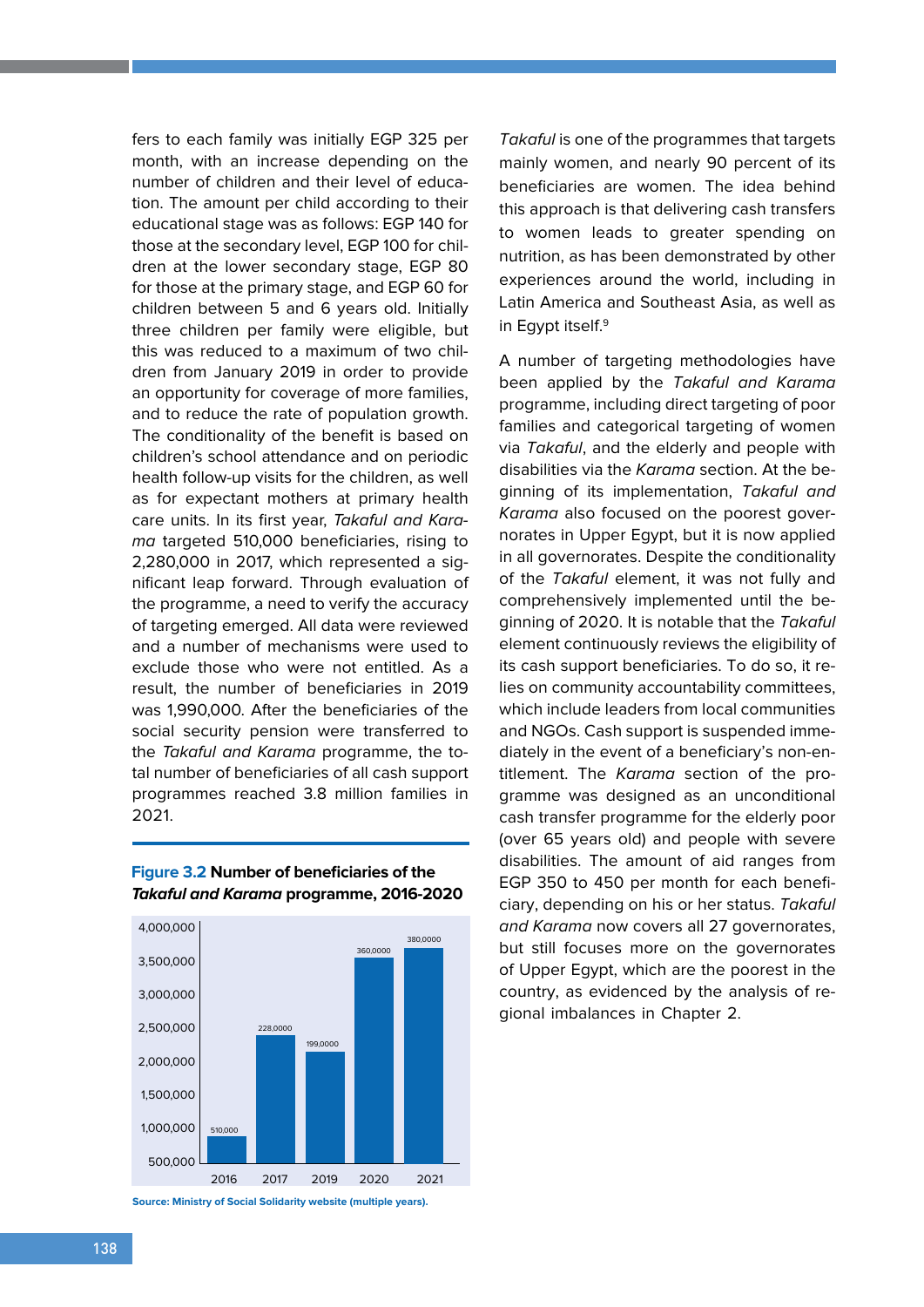



An independent international body conducted an evaluation study of the Takaful and Karama programme and its effects,<sup>10</sup> with results presented in box 3.2.

With regard to the management of the programme, a ministerial committee for social justice was formed under the chairmanship of the Prime Minister and with the membership of ministers from all areas of the government. The Ministry of Social Solidarity assumed the overall responsibility, for implementing the programme via its directorates and local units in the governorates. Memoranda of understanding have been signed with the Ministry of Education and Technical Education and the Ministry of Health and Population to monitor the application of criteria in health and education sectors and the availability of necessary services.

Conditional cash transfers have been adopted in many regions of the world, including in many Arab countries. The absence of conditionality in regular social assistance has led to an inability to break the cycle of poverty and avoid transmitting poverty from generation to generation. This is the main reason behind the spread of cash transfer programmes that are conditional on children's school attendance and health follow-ups. The aim of this type of programme is to work on building human capital, which would allow recipients to break the cycle of poverty. Despite the importance of this transformation, its realization depends on the state of basic services in the community, especially those related to health and education. The lack of availability of these services, and their low quality, prevent conditionality from achieving its main goal of building human capital.

Cash transfer programmes in Egypt, like their global counterparts, face three main challenges. The first challenge is the inadequacy of cash transfers to meet the needs of its beneficiaries. The second is the quality of services provided, especially the services for women, children and people with disabilities. However, strictly linking these programmes to enhancing human capabilities will lead to lifting many target groups out of poverty, and thus provide an opportunity to target others and improve the quality of services provided. The third challenge is the difficulty in assessing the impact of this type of programme on building human capital in the short term, given that these effects require a longer period to take effect.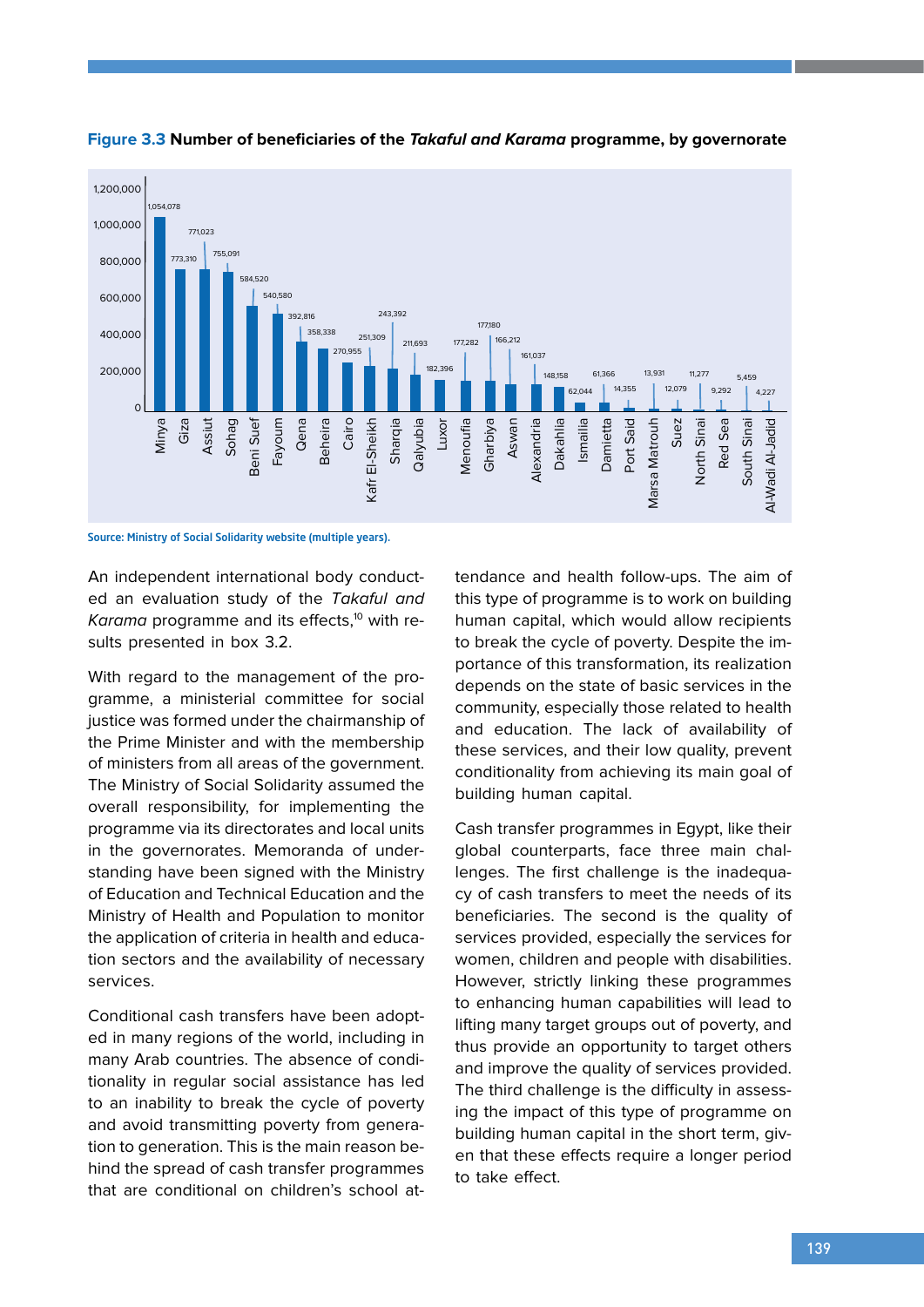#### **Box 3.2 Results of an an independent evaluation study of Takaful and Karama programme**

- A total of 45% of Takaful beneficiaries are from the poorest quintile of the population, and 22% are from the second poorest quintile of the population.
- Takaful, according to the evaluation results, increased the family consumption from 7.3% to 8.4% as compared to the non-beneficiaries. Also, Takaful transfers represented an average of 23% of the family's monthly expenditure.
- Poverty has diminished according to the three lines, whether \$1.90 for each person per day, the \$1.25 extreme poverty line, or the national poverty line. Takaful programme has reduced poverty for those below the first poverty line (\$1.90) by 11% and 8% for those living below the national poverty line. An increase in the beneficiaries' consumption of food, especially fruit and meat, was also observed.
- The programme had a positive effect on the nutritional status of children under two years old, in terms of weight gain compared to height, which is a short-term indicator for assessing the nutritional status of children.
- There was no clear impact of the Takaful programme on women's ability to make decisions regarding family matters, especially as the percentage of female beneficiaries is 90%, and most are from Lower Egypt and have education below the primary level.
- As a result of the non-application of conditionality, it was not clear that the programme had any effect on school enrolment and attendance, as well as with regard to receiving health services, especially those related to prenatal and postnatal care. More spending on school supplies and student transportation has been observed for families with at least one child at the primary or secondary level.
- Cash transfers represented 28% of the spending of the beneficiary families of Karama programme.

**Source: IFPRI (2018).**

Developing the Takaful and Karama programme therefore requires work on a number of major issues, as outlined below.

• The aforementioned evaluation of the programme showed that the transfers had a positive impact on the nutrition of children. Due to this success, expansion of the programme was required, with more scrutiny directed to the targeting process, specifically targeting families suffering from extreme poverty (4.5 percent of the population). In the context of an ongoing debate regarding whether cash transfers achieve nutrition-related goals, especially in light of the high prices of food commodities, an alternative is to have cash transfers accompanied by food vouchers, especially for extremely poor groups. The justification for considering this kind of proposal as a complementary intervention can be found in the findings of a multidimensional poverty report by the United Nations Children's Fund (UNICEF), which indicated that approximately 30 percent of children in Egypt suffer from multidimensional poverty and 21 percent suffer from stunting, an indicator of malnutrition.<sup>11</sup> Considering subsidizing Takaful with other packages of services that have a positive impact on children's nutrition, such as food vouchers, may be beneficial for groups suffering from extreme poverty.

There should be serious application of conditionality within the Takaful programme, including on children's school attendance and health care, while working to expand the scope of this conditionality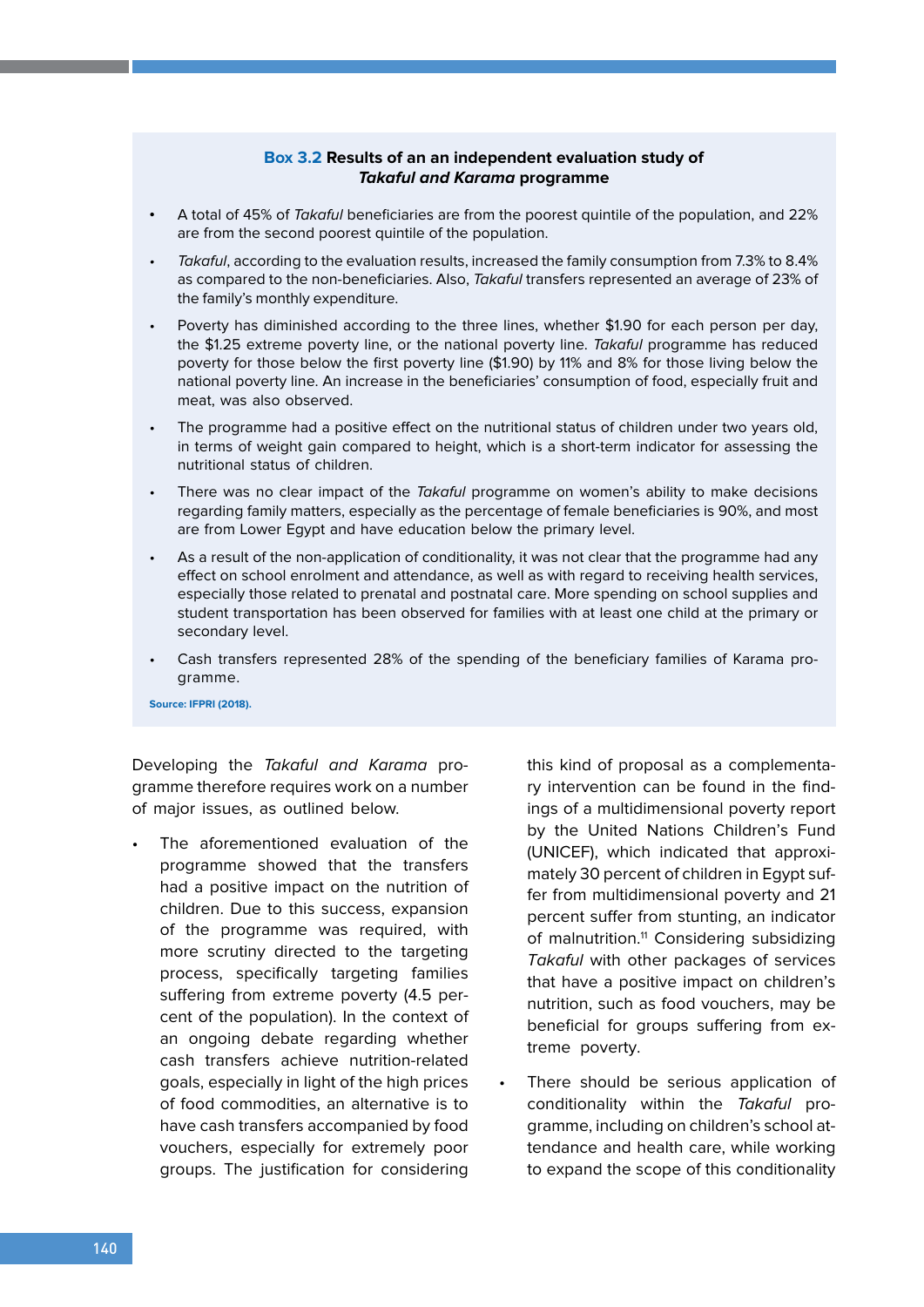to include empowering women by eradicating illiteracy, and then applying labour market programmes for all recipients, at all levels of education. This requires offering technical support as a step towards women's empowerment.

- The quality of basic services should be improved, especially those related to health and education, in order to ensure the fulfilment of conditionality and the achievement of its goal, which is to build human capital.
- The accountability and verification committees set up by the Ministry of Social Solidarity, in cooperation with NGOs and community leaders, were successful in identifying lapses in implementation of the criteria. This experience is worth developing to identify what prevents the criteria from being applied. The role of these committees could be expanded to take on roles that go beyond verification, to help implement conditionality and raise awareness of the importance of economic empowerment and labour market engagement, as well as the cultural change targeted by the Waai "Awareness" programme). The capacities of these committees would need to be enhanced, especially given that the Ministry provides many economic empowerment programmes that rely heavily on local community figures for implementation.
- The legal framework regulating all cash transfers, including the social security pension and Takaful and Karama, as well as all transfers to other groups (children, persons with disabilities and others) should be unified. Unifying the legal framework will allow a broader view of the work of the social safety net system as a whole. The legislation should also pave the way for the establishment of an empowerment path. Efforts to eliminate the fragmentation of the social safety net system have already seen an important step forward, namely the inclusion of both

social security pensions and Takaful and Karama benefits in one cash support programme. Geographical targeting is also being used, as shown in Figure 3.3 above on the distribution of Takaful and Karama beneficiaries among the governorates.

It is evident that all forms of social assistance are concerned with the family as a whole, with more care and financial allocations for children, persons with disabilities, female heads of families, and the elderly. The orientation towards integrating all types of assistance is also evident through the draft law under discussion regarding unified cash support. There are also multiple targeting methods, based on income, group, or location, which ensures greater coverage, and there are reviews of the beneficiaries' entitlement every three years. This protective system is also linked to both the universal health insurance system and the food subsidy system.

#### **Economic and social empowerment programmes**

Although there had been an interest in empowerment among Egyptian policymakers since the issuance of the Social Security Law, it was not realized until the Takaful and Karama programme was put in place. There is now an awareness that continuing to work with traditional systems will only result in a greater influx of the poor into social safety nets, regardless of their entitlement, which increases the financial burden on the public purse in an irreducible way over time. To tackle this, the Ministry of Social Solidarity has begun to work on the component of economic empowerment through a set of programmes aimed at providing job opportunities and qualifying the poor to engage in the labour market. These programmes, such as Forsa and Mastoura "Satisfied Needs", fall within the framework of active labour market programmes, which are an essential component of the social protection package of any society.

The Ministry has also designed a programme, Sakan Karim, "Decent Housing" with two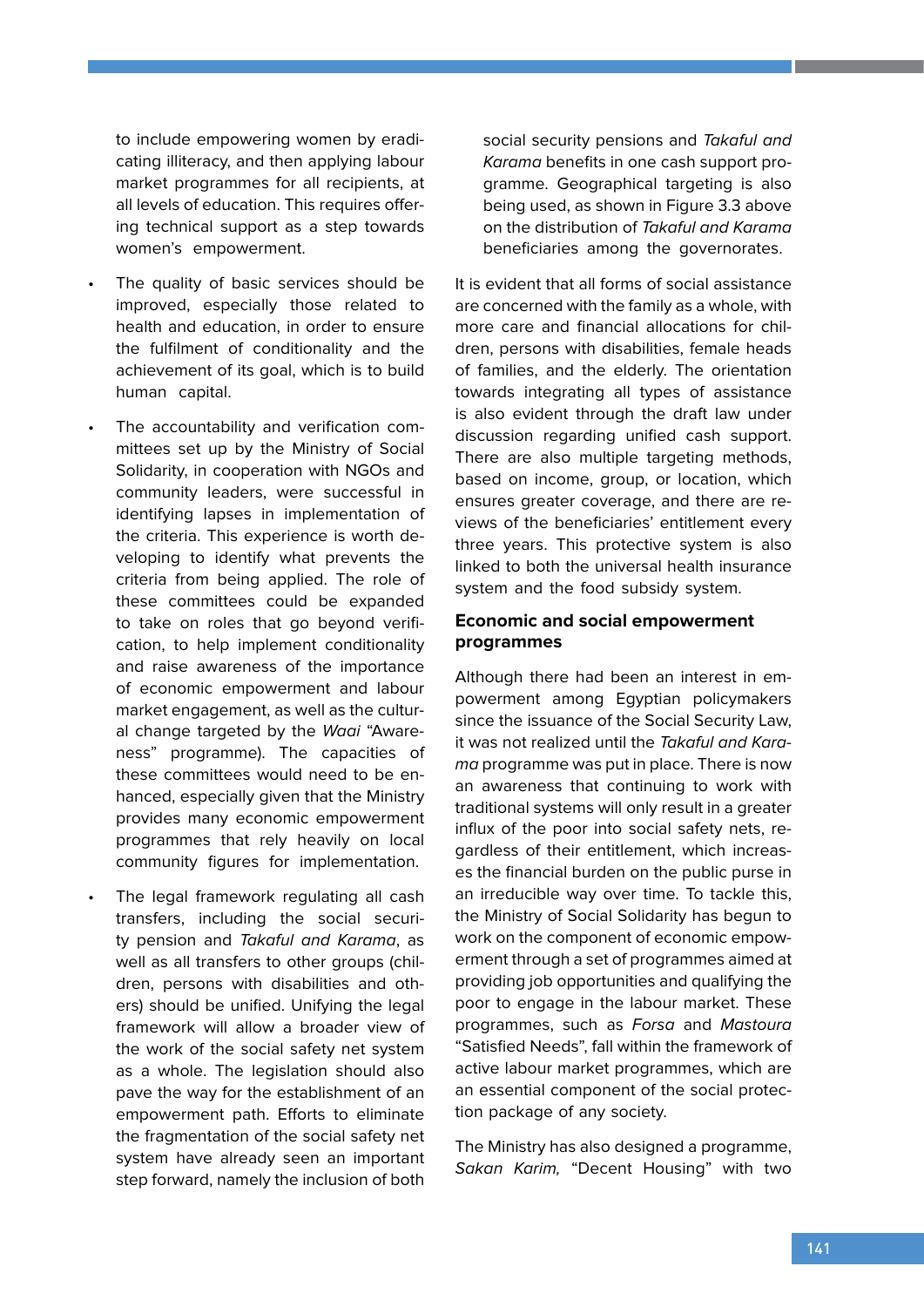goals: improving living conditions, housing and infrastructure in poor areas, and providing job opportunities for young people and small contractors in these areas, which brings it closer to public works programme.

The issue of social protection is challenging, as the continuation of assistance to the poor has created a state of dependency that does not foster engagement in empowerment programmes. To tackle this, time limits should be put in place for social assistance programmes, and an obligation to engage in economic empowerment programmes should be established. It has also become clear to the Ministry of Social Solidarity that there are cultural obstacles that must be dealt with. It is not enough to focus on economic and social empowerment. The values and culture of the most vulnerable groups and the poorest regions must be addressed. The Waai programme was launched to address this, aiming to foster change in the mental and intellectual system of citizens.

Finally, Nasser Social Bank, which is affiliated with the Ministry of Social Solidarity, plays an important role in financing economic empowerment projects. It has the most projects in this field in terms of capital value, with a total of EGP 280 million, and an average value per loan of up to EGP 20,000. Other lending initiatives include Poverty Reduction Project loans with a funding of EGP 81 million and a value per loan of up to EGP 5,000; Rural Women's Development Project loans with a capital of EGP 56 million pounds and a value per loan of up to EGP 5,000; loans for productive families with capital of up to EGP 50 million; and projects for Mothers of Community School Children, with a capital of EGP 25 million.<sup>12</sup>

#### **Forsa "Opportunity" Programme**

The Forsa programme aims to complement existing conditional cash transfer programmes and other assistance programmes by assisting the most vulnerable groups in finding suitable job opportunities. The purpose of the programme is to increase the income of the targeted families so they are less reliant on social assistance. Forsa's main objective is to create an integrated system to support individuals and families with low incomes, and to integrate the largest number of them into successful and productive economic activities. It does so by promoting the spirit of work and production and the move from dependency to economic independence. In order to make the experiment successful, work is underway to provide a supportive environment for micro enterprises and income-generating projects and value chains, as well as to develop models of sustainable development partnerships.

Forsa targets able-bodied family members aged 15 to 55, including both those who are beneficiaries of the Takaful and Karama programme or the social security pension, and those who were rejected by Takaful and Karama. It also aims to provide 30,000 job opportunities in eight governorates of Upper Egypt, and 50,000 soft loans to generate job opportunities for female breadwinners, in partnership with Nasser Social Bank, and with EGP 250 million in funding from the Tahya Misr state fund. It will also provide 10,000 job opportunities in industrial zones, in coordination with investors' associations, and aims to develop the capacities of 20,000 young people via apprenticeships and craft skills. The first phase of the programme, from January 2020 to December 2022, targets 50,000 beneficiaries.

On the logistical level of programme management, 1,000 social units and 150 zakat committees at Nasser Social Bank will be equipped to work as one service office, and to receive training and employment requests. The institutional and human capacities of the Ministry will also be developed at both the central and local levels, to manage lending and economic empowerment programmes and coordinate the efforts of partners.<sup>13</sup>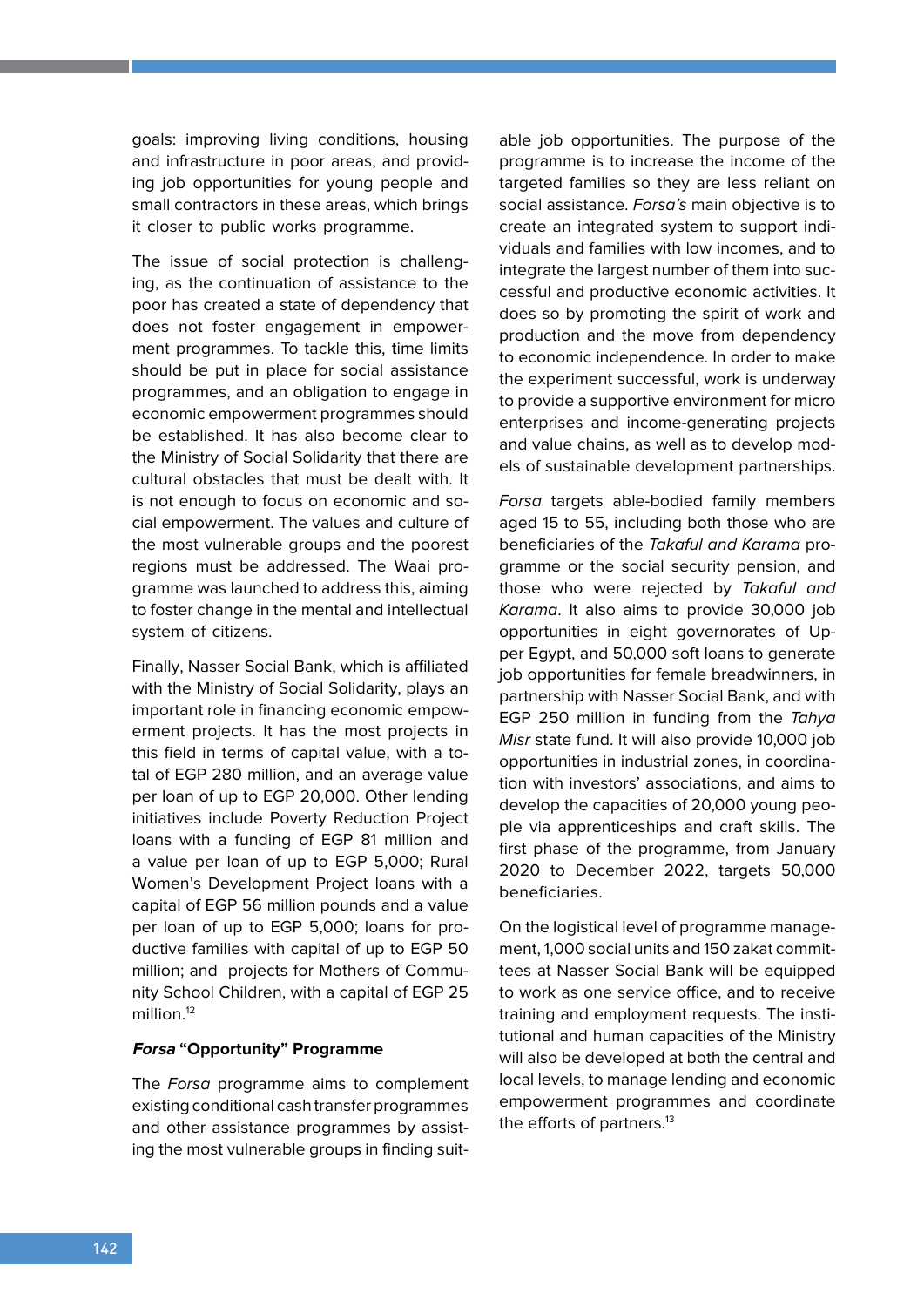#### **Mastoura "Satisfied Needs" microfinance programme**

Mastoura is a microfinance programme for women, launched by Nasser Social Bank in cooperation with the Tahya Misr state fund. It provides livestock production loans, industrial loans, commercial loans, service loans and home project loans, provided that these projects comply with environmental and health requirements. The target groups are varied, including women with monthly incomes such as the social security pension, Takaful and Karama benefits, or alimony disbursements from bank branches, as well as women who applied for Takaful and Karama benefits but were rejected, able-bodied women with no income, low-income working women, and the children of women entitled to support.<sup>14</sup> By early February 2020, Nasser Social Bank had financed nearly 19,216 Mastoura loan projects at a cost of EGP 320 million.<sup>15</sup>

#### **Hayah Karima "Decent Life" initiative**

The Hayah Karima initiative aims to expand the umbrella of comprehensive social protection by focusing on meeting the needs of Egyptians in the poorest villages. The initiative also aims to achieve the goal of geographical justice by addressing regional disparities that affect rural areas such as Upper Egypt. This initiative represents a model for partnership between ministries, relevant government institutions, private sector and civil society. The ministries and government institutions involved include Ministry of Social Solidarity, Ministry of Planning and Economic Development, Ministry of Manpower, Ministry of Local Development, and Ministry of Finance, in addition to the Micro, Small and Medium Enterprises Development Agency (MSMEDA) and other government institutions. A number of NGOs, the banking sector, the Egyptian Zakat and Charity House, and some private universities also participate in the initiative.<sup>16</sup>

The initiative has four strategic goals: building human capital, improving citizens' quality of life, improving the standard of living of the most vulnerable citizens, and providing decent and productive job opportunities.<sup>17</sup> The initiative seeks to achieve the SDGs, particularly Goal 1 on ending poverty in all its forms everywhere, and Goal 10 on reducing inequality within and among countries. However, all of the initiative's interventions are consistent with the SDGs overall. The importance of this initiative lies in its design of intentional interventions to achieve specific goals in areas of greatest need. For this reason, a financing formula has been prepared for the distribution of investments to the targeted villages. The formula takes into account two basic variables, the population size and the poverty rate in each village, in order to reach an indicative financing ceiling that is taken into account when determining financing priorities.

It should be noted that the United Nations has listed the Hayah Karima Initiative as one of the international best practices for the SDGs for a number of reasons: the initiative has clear quantitative, measurable and track delivery targets that are verifiable; it is achievable since implementation has already started; it has resources to ensure its implementation; is time-bound; and it converges with several SDGs.<sup>1</sup>

#### **Waai "Awareness" programme**

The *Waai* programme represents a soft approach to social protection by disseminating and promoting positive practices and societal developmental change. The programme was launched at the beginning of 2020 and aims to create positive societal values, attitudes and behaviours that improve the quality of health and education, and social and economic life for all family members, thus contributing to the family's gradual exit from the cycle of multidimensional poverty and promoting sustainable development efforts.

<sup>1</sup> Haya Karima initiative is among the projects that the UN General Secretariat has agreed to include and publish within its "Partnerships for Achieving SDGs" platform. The initiative fulfills the platform SMART criteria as it is specific, measurable, achievable, relevant, and time-bound. It also leads to the implementation of 2030 development plan in addition to the initiative's endeavor to localize the SDGs in all its steps. It is worth mentioning that the "Partnerships for Achieving SDGs" is an open platform managed by the Division for Sustainable Development Goals (DSDG) in the UN Department of Economic and Social Affairs (UNDESA). The initiative is the basis for the challenge of multi-stakeholder partnerships and voluntary commitments to be presented at the annual High-level Political Forum on Sustainable Development that takes place at the UN Headquarters in New York.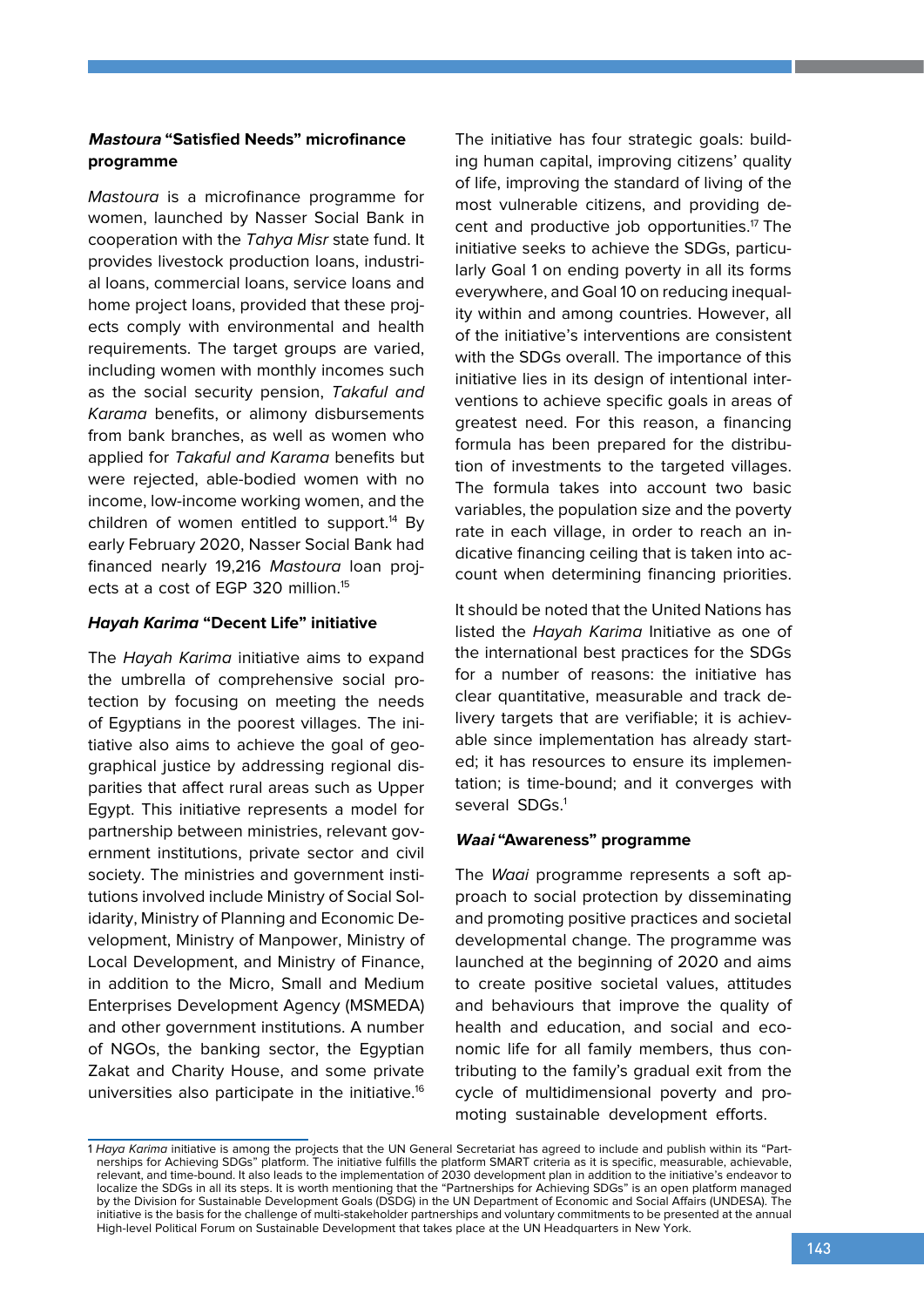The *Waai* programme responds to the awareness that misguided beliefs, practices and behaviours can contribute to poor quality of life and entrenchment in poverty. It is therefore imperative to empower citizens with documented scientific, health, social, religious and legal information and knowledge by integrating such knowledge and attitudes into social protection and socialization programmes. This will allow citizens to reject negative social practices and build positive values and directions that drive human and community development.

Thirteen issues have been identified as important for shifting cultural narratives: family planning; safe motherhood; economic empowerment; children's health; the elimination of FGM; early detection of disability; child marriage; education, knowledge and literacy; hygiene and healthy lifestyles; positive parenting; respect, diversity and social difference; combating smoking and drugs; and illegal migration. Informative materials with easy-to-understand messages have been produced and are being disseminated in a variety of ways, including at literacy classes, through direct contact with families, at seminars carried out by female village leaders, to female public servants during training, via e-mail and social media, at Takaful and Karama programme outlets (post offices, Ministry of Social Solidarity units, and ration outlets), and at health units, schools and community development associations. The materials are also integrated into all social protection programmes.

The target groups of the programme include beneficiary families of Ministry of Social Solidarity social protection programmes; beneficiary families of women's programmes, and welfare and social development programmes at the Ministry; social workers in all services of the Ministry; families transferred from unsafe informal settlements to new housing developments such as Asmarat and Rawdat Al-Sayeda Zeinab; male and female beneficiaries of the Hayah Karima initiative; and male and female beneficiaries of all programmes and initiatives of the Ministry of Social Solidarity, such as Forsa and Kefaya.

#### **Sakan Karim "Decent Housing" programme**

The Sakan Karim programme provides basic services, in particular infrastructure for drinking water and sanitation, home renovation, and other services, with the aim of sustainably improving the health and environmental conditions of the most vulnerable poor families, especially Takaful and Karama beneficiaries. It aims to ensure housing in the villages most in need in targeted governorates is adequate and safe. The aim is to have several effects on its target beneficiaries, most notably improving health indicators for beneficiary families in poor and underserved areas, reducing pollution, reducing mortality rates for children under the age of five, and improving infrastructure and environmental indicators for beneficiary families' homes. In addition, the programme will lead to job opportunities for unemployed people of both genders in the implementation of its components in the targeted areas.<sup>18</sup>

The poorest villages are selected via a poverty map, as are villages with public networks for drinking water and sanitation, villages where Takaful and Karama recipients and social security pension recipients live, and villages where residents did not meet the requirements of Takaful and Karama and the social security pension, but nonetheless need some basic services.

The programme involves multiple parties, including government agencies, NGOs and the private sector, and is a model of partnership in terms of financing and implementation. The Ministry of Social Solidarity represents the overarching authority and a number of other government institutions cooperate on the programme, such as the Ministry of Religious Endowments, the Ministry of Housing, Utilities and Urban Communities, the Ministry of Planning and Economic Development, and the Ministry of Local Development. A number of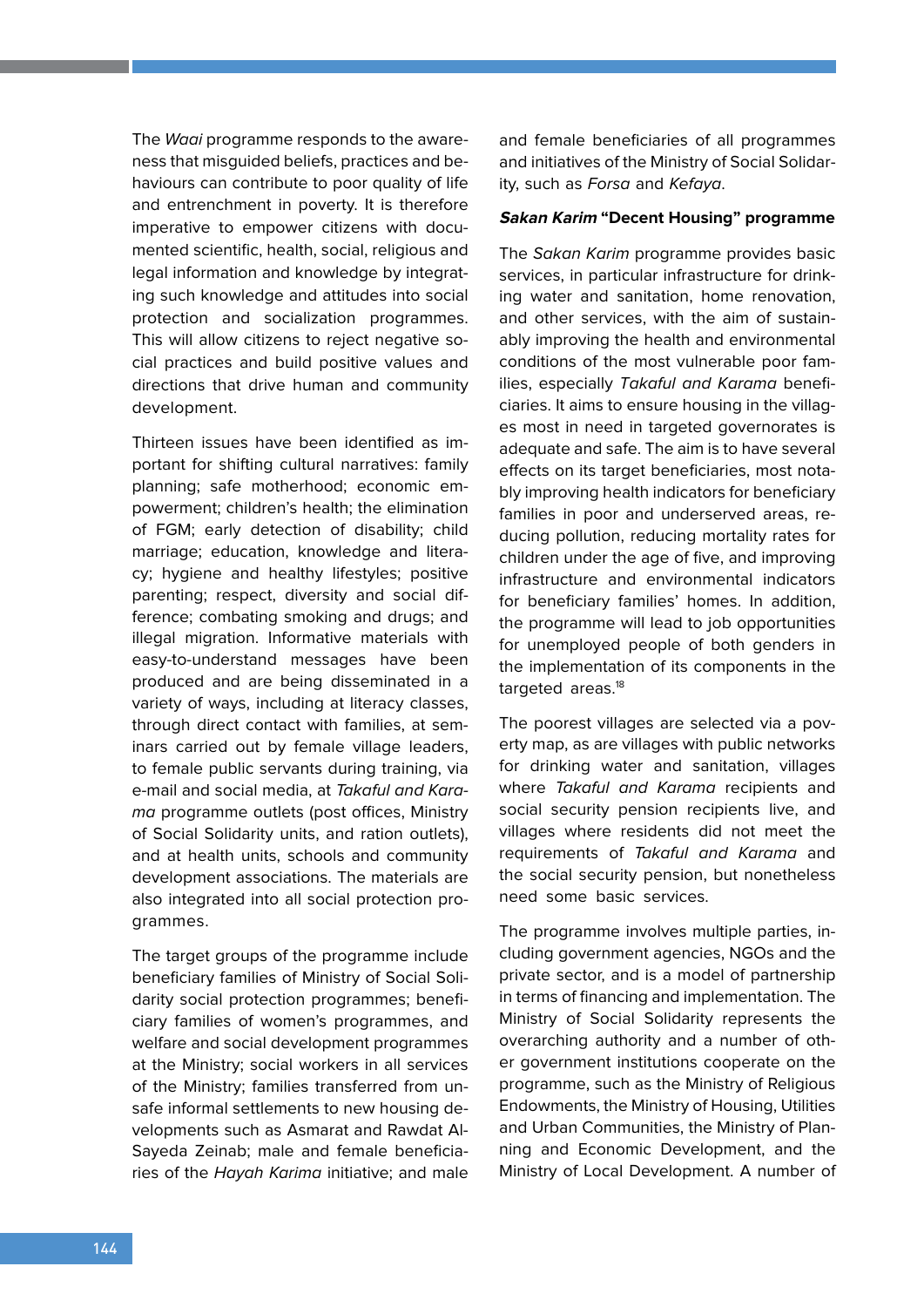NGOs, such as Misr El-Kheir, Orman Association, the Egyptian Food Bank, and the Sawiris Foundation for Social Development, take part, as do some private sector companies. Implementation actors include the Holding Company for Water & Wastewater and its subsidiaries, local contractors, and partner NGOs and their branches.

The programme's first phase targeted the governorates of Minya, Assiut, Sohag, Qena and Luxor, and concluded in March 2020. During this phase, Sakan Karim carried out intervention for the most vulnerable families in a number of villages in the five governorates, including constructing roofs for 3,897 homes, renovating 2,240 homes, and providing drinking water connections for 7,437 homes. In addition, 39,165 sewage connections were installed at a total cost of about EGP 145 million. With regard to the construction of homes, 659 homes were built in 23 villages at a cost of about EGP 26.2 million. The total number of beneficiaries in this phase for whom targeted services have been implemented or are being implemented from the programme's funds and other supportive sources was around 58,000 families in more than 200 villages.

An analytical look at the Ministry of Social Solidarity's social protection efforts clarifies the shift in the level of targeting and coverage on the one hand, and the diversity in services provided on the other. It also highlights the reconsideration of the component of economic and social empowerment and the realization of the importance of cultural change. It is also worth noting that the Ministry is no longer only targeting the poor as individuals and families, but is also targeting the poorest areas directly, specifically the rural areas of Upper Egypt. It has also succeeded in building partnerships with other development entities, both in civil society and in the private sector.

This shift is embodied in the many economic empowerment programmes offered by the Ministry of Social Solidarity, most of which are active labour market programmes, an essential component of any social protection strategy. The programmes provide a variety of job opportunities, both through micro and small-sized projects or through public works programmes. They also target the beneficiaries of cash support programmes, as well as women and young people. Through public works programmes, job opportunities are created for segments of workers, both skilled and unskilled. The targeting is not limited to specific groups, but includes geographic targeting of the poorest villages. One of the main challenges for these programmes at present is the lack of evaluative studies of their impact on the quality of life of the most vulnerable groups and in the poorest areas, because most of them are still recent in terms of rollout.

To ensure the success of these programmes, indicators are required to allow periodic follow-up. This is largely absent in the institutional culture around social protection in Egypt, and it needs to be worked on. Also noteworthy is the need to take into account the close linkage between these programmes and cash support programmes. It is assumed that beneficiaries who engage in these programmes exit the cash support programmes as a result. However, this cannot be achieved if the available job opportunities are not sustainable or do not provide sufficient income. It is therefore important for the available job opportunities to offer decent conditions in terms of continuity, sufficient income, and social protection, including social insurance and universal health insurance. They should also make available childcare facilities for women.

#### **Food subsidy**

Over the past few years, there has been an interest among decision makers in improving Egypt's longstanding food support system. As a result, Egypt has now adopted a different methodology on providing food subsidies than on energy subsidies. Energy subsidies are in the process of being phased out, whereas food subsidies are being adapted in order to reduce excessive consumption and avoid the re-selling of subsidized products on the black market.<sup>19</sup>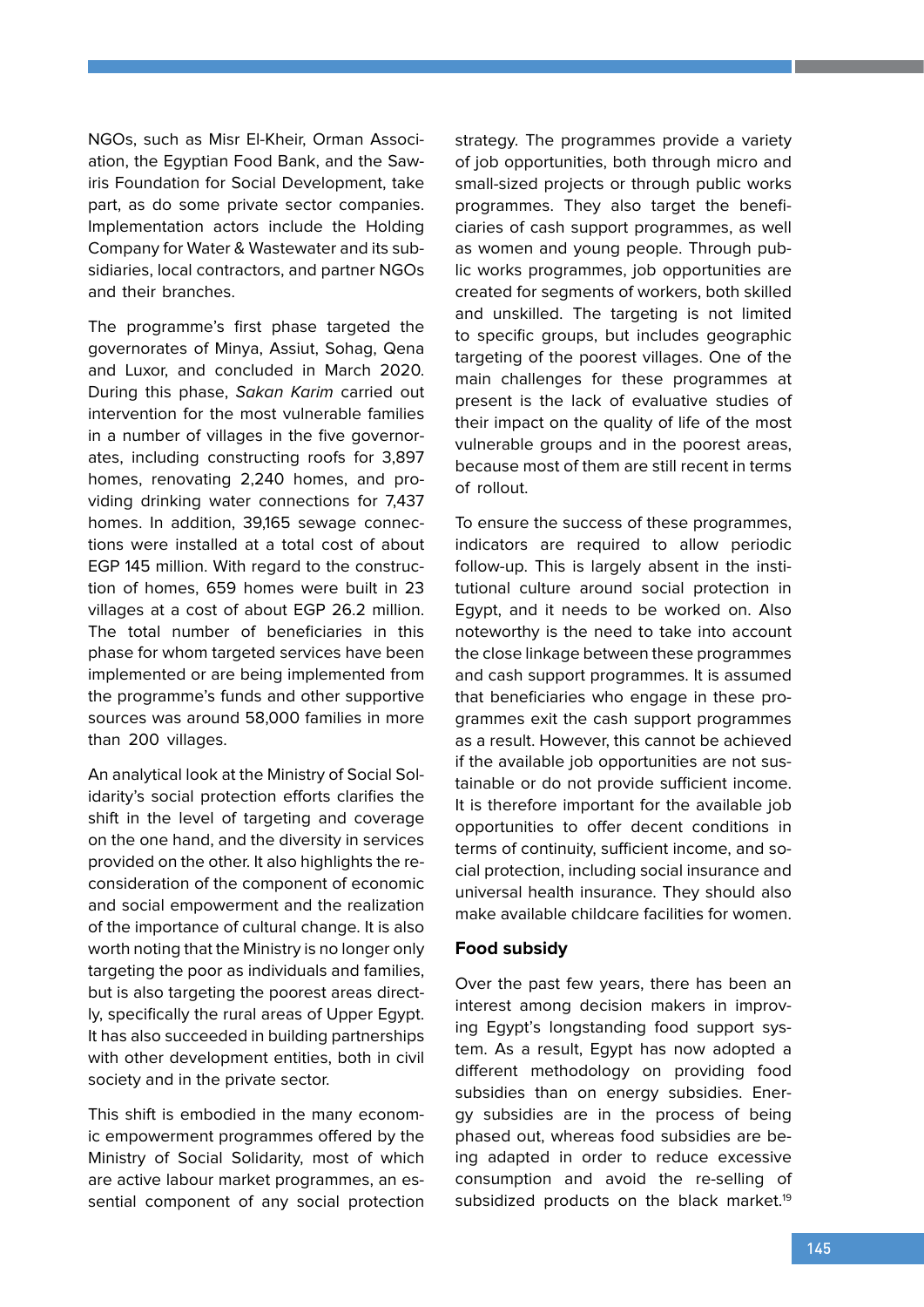Since 2014, a number of efforts have been made to develop the food subsidy system. In fiscal year 2014/2015, an unused bread points system was introduced (a cash support of 10 piasters for each loaf that was not obtained) at an additional cost of EGP 4.4 billion. The monthly cash support per person on ration cards was increased from EGP 15 to EGP 18 in July 2016, then to EGP 21 in November 2016. Between 2018 and 2019, the data of beneficiaries beneficiaries were updated updated by screening ration cards, with the aim of ensuring only eligible beneficiaries were included. The monthly cash support per person on ration cards was increased again from EGP 21 to EGP 50, an increase of 140 percent.<sup>20</sup> Approximately 69 million people benefit from the ration card system, while nearly 79 million people benefit from bread subsidies. Expenditure on these two areas amounts to about 6 percent of public spending.<sup>21</sup>

The State also provides basic food commodities at reduced prices through a distribution network consisting of 1,172 outlets at branches of companies affiliated with the Ministry of Supply and Internal Trade and covering all governorates. There are a number of other state distribution efforts, such as the Jami'ati project, which has a total of 4,605 commodity distribution outlets and is planned to reach 6,000 outlets in 2020. There are also currently 2,414 mobile distribution outlets that operate in a number of governorates, and 1,000 new vehicles are scheduled to be added to the system by 2022. There are also numerous seasonal exhibitions of subsidized products.

The new system works to redistribute the support to those who are eligible in an efficient and equitable manner. The system allows ration card holders freedom to choose the types of commodities (from more than 20) and the quantities that they wish to receive, within the limits of the value of the ration support they receive, which is registered on a smart ration card. A new mechanism is being developed to exclude non-entitled persons from ration cards and to allow flexibility to join and exit the system according to changes in beneficiaries' economic and social conditions. This mechanism has benefited from the integration of relevant government databases in formulating the general policies of the State.

However, there remains controversy around entitlement to subsidies, as the system is not limited to the poor but currently covers large segments of the middle class. This raises the question of how to convince the middle and upper middle classes that they do not need to receive this support, and that waiving this right will benefit the poor. The controversy about switching from in-kind support to cash support may be a manifestation of this problem.

A switch to cash could resolve this issue in favour of the most entitled persons, especially if the database of those entitled to social assistance from the Ministry of Social Solidarity was linked to the Ministry of Supply and Internal Trade's databases. However, the idea of switching to cash support also has drawbacks, foremost among them the fear that this will lead to inflation for food commodities, especially in light of the weakness of consumer protection associations.

As for free school feeding, the National School Feeding Programme is the joint responsibility of several ministries: Ministry of Social Solidarity, Ministry of Supply and Internal Trade, Ministry of Education and Technical Education, Ministry of Health and Population, and Ministry of Local Development. It is one of the social protection nets that provides a sustainable investment in human capital, as it contributes to enhancing the ability of poor children to remain in school and continue their education, as well as to raising their achievement capabilities. The cost of the programme in the fiscal year 2018/2019 was around EGP 972 million and it covered nearly 11,200,000 pupils, $22$  up to 81 percent of whom were enrolled in the basic educa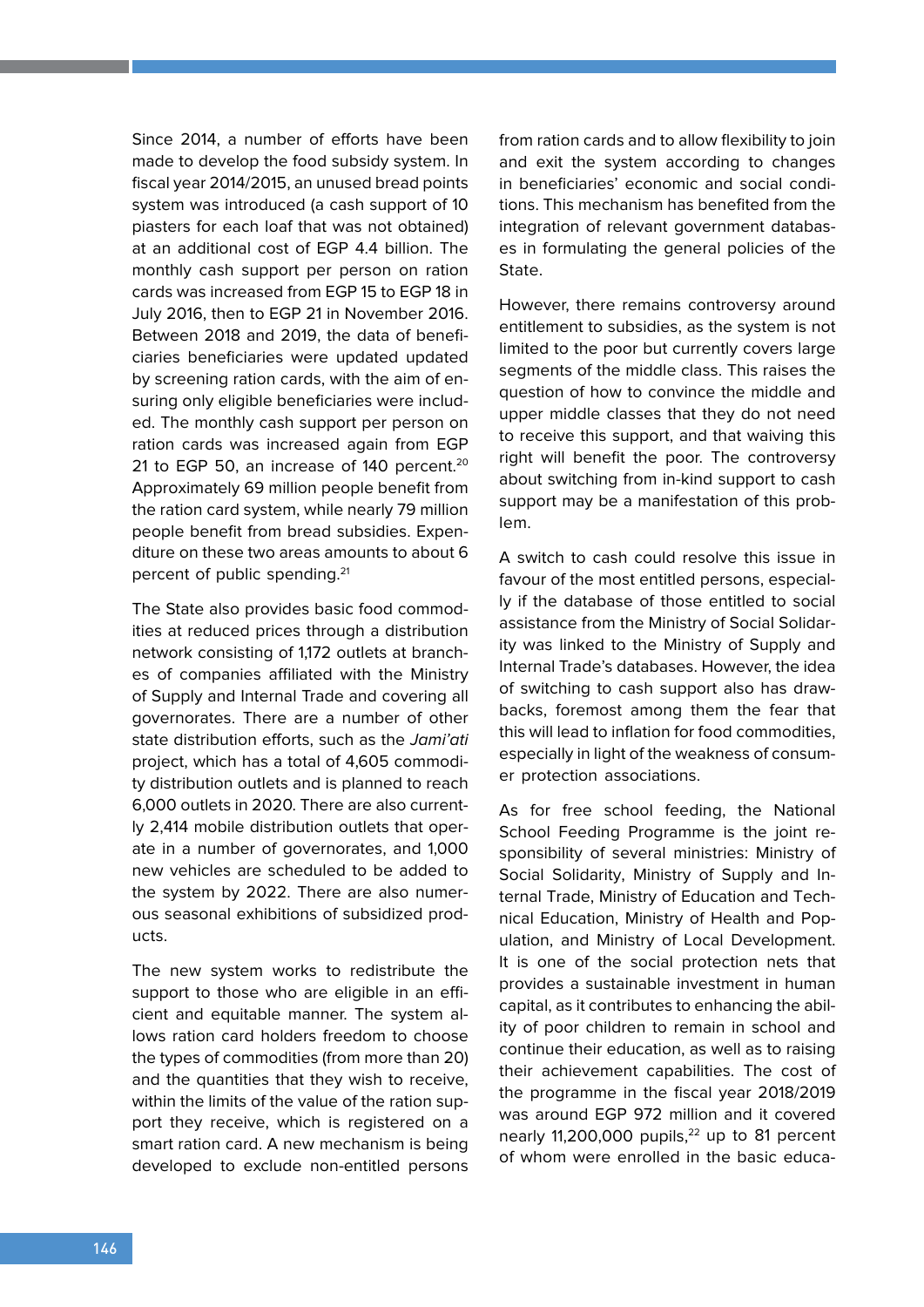tion stage (kindergarten, primary and lower secondary school stages) in the public and Al-Azhar education systems. In the budget for fiscal year 2019/2020, the Ministry of Finance approved around EGP 2 billion for school feeding, and around 70 million meals were produced during the 2019/2020 academic year.

Finally, it must be noted that the automation of many social safety net services, whether cash transfers, bread subsidies, or ration cards, has improved governance and efficiency by helping eliminate corrupt practices related to the traditional mechanisms of service delivery.

## **3.2.2 Social protection systems and programmes based on beneficiaries' contributions**

Social protection programmes that are based on beneficiaries' contributions are divided into social insurance and health insurance schemes. Egypt has had such programmes in place since the 1960s, and they have been subject to many developments and changes over time. They have played an important role in protecting large numbers of Egyptians, especially those working in the formal sector. However, with the passage of time, these programmes have become unable to perform their protective function, and as a result, new legislation has been issued to cover the gaps. This has included laws that provide social insurance to certain groups, such as agricultural labourers, or that provide health insurance coverage, such as to children in school. As a result, both the social and health insurance systems are governed by a number of different laws, and the different benefits granted to each group may differ, violating the principle of justice and equity.

These insurance systems suffer from other structural problems, some of which are related to the continued lack of coverage as a result of population growth on the one hand, and the difficulty of ensuring financial sustainability on the other. This situation has resulted

in the poor quality of the services provided, whether in terms of health services or the inability of social insurance schemes to pay pensions commensurate with inflation rates. Given this situation, Egypt decided against continuing the same approach of introducing piecemeal reforms and decided instead to implement radical legislative reforms that address all previous challenges.

#### **Social insurance system**

Problems of the social insurance and pension system in Egypt have been a key topic of discussion among decision makers for the last two decades. The most serious of these problems is the deterioration in financial sustainability due to the failure of contributions collected to cover the pensions that are disbursed. There are also problems related to the lack of economic efficiency and fairness in the distribution of pensions.

There are number of factors behind these problems. Firstly, the dependency rate has increased as a result of the improvement in life expectancy rates upon retirement, as well as the increase in the unemployment rate in the 15-40 age group. Secondly, some of the rules applied have weakened the financial sustainability of the system, such as the high contribution rate, the low maximum monthly contribution, the determination of the value of an individual's pension in the manner of defined benefits, and the leniency in terms of early pension entitlement. Thirdly, the method of financing due pensions has changed. Although the pensions system was originally based on the method of total financing, it has since become partially financed, as it increasingly depends on financial support from the government to pay the pensions due. The Public Treasury Authority finances from general revenues the planned annual increases decided since 1987. Fourthly, the method of managing insurance funds has caused problems. Under the previous insurance system, the government assumed the task of managing pension funds through two insurance funds,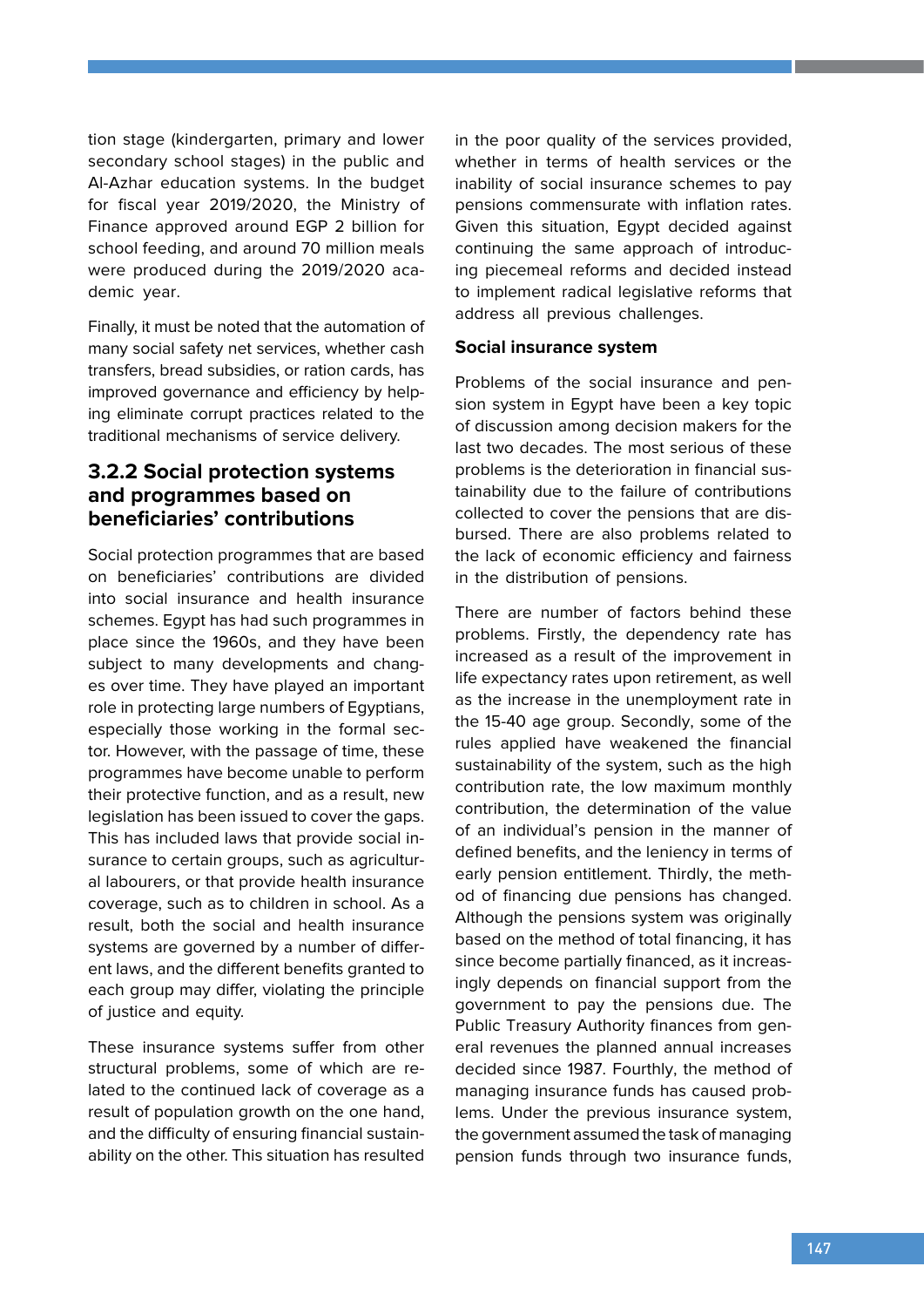the social insurance fund for government employees and the social insurance fund for public and private sector employees. Both funds were obligated to transfer the surplus pension funds to the National Investment Bank, and this surplus was not invested in any other way, except after the approval of the bank's board of directors. This legal obligation reduced the efficiency of the investment of pension funds and led to a lack of diversity in the investment portfolio of the funds, as the vast majority of pension funds were invested in the National Investment Bank, and part of the pension funds were used to finance the State's budget deficit.<sup>23</sup> Article 17 of Egypt's 2014 Constitution stipulates that "the State provides social insurance services. All citizens who have no access to the social insurance system have the right to social security to ensure a decent life, if they are unable to support themselves and their families in the event of incapacity to work, old age or unemployment. The State works to provide appropriate pensions to small farmers, agricultural workers, fishermen and casual workers in accordance with the law. Insurance and pension funds are private and enjoy all forms of protection afforded to public funds. Together with their returns, they represent a right of their beneficiaries. They shall be invested in a safe manner and managed by an independent entity, in accordance with the law. The State guarantees the funds for insurance and pensions."24

There are many laws regulating insurance protection in Egypt, including the Social Insurance Law (Law No. 79 of 1975), the Social Insurance Law for Employers (Law No. 108 of 1976), the Social Insurance Law for Egyptians Working Abroad (Law No. 50 of 1978), the Universal Social Insurance (Law No. 112 of 1980), the Retirement, Insurance and Pensions for the Armed Forces Law (Law No. 90 of 1975), and the Law on Granting Exceptional Pensions and Awards (Law No. 71 of 1964). This multiplicity of legislation has brought about fragmentation within the insurance system. Although the goal of enacting all of these laws was to increase coverage and improve targeting, there has been a significant decrease in the number of workers who are insured over the years. The coverage rate for male workers in 2018 was around 30 percent, compared to 39 percent in 2012, 43 percent in 2006, and 50 percent in 1998. The situation was slightly better for women, with 45 percent covered in 2018, compared to 41 percent in 2006 and 61 percent in 1998.<sup>25</sup>

The social insurance system suffers from a number of challenges, most notably low coverage, insurance evasion, and negative incentives in laws that push employers and employees to evade payments. As a result of this, the State is less able to collect contributions from both parties.<sup>26</sup> There is also a large informal sector outside the scope of insurance protection. A report by the National Authority for Social Insurance issued at the time of the new Social Insurance and Pensions Law in 2019 highlighted a number of the challenges facing the system and creating the need for radical reform. Among the problems highlighted in that report was the incompatibility of some provisions of existing insurance laws with the 2014 Constitution, and the fact that the actuarial and monetary deficit had reached dangerous levels.



#### **Figure 3.4 Overall social insurance coverage rates, 1998-2018 (%)**

**Source: Selwanes and Ehab (2019).**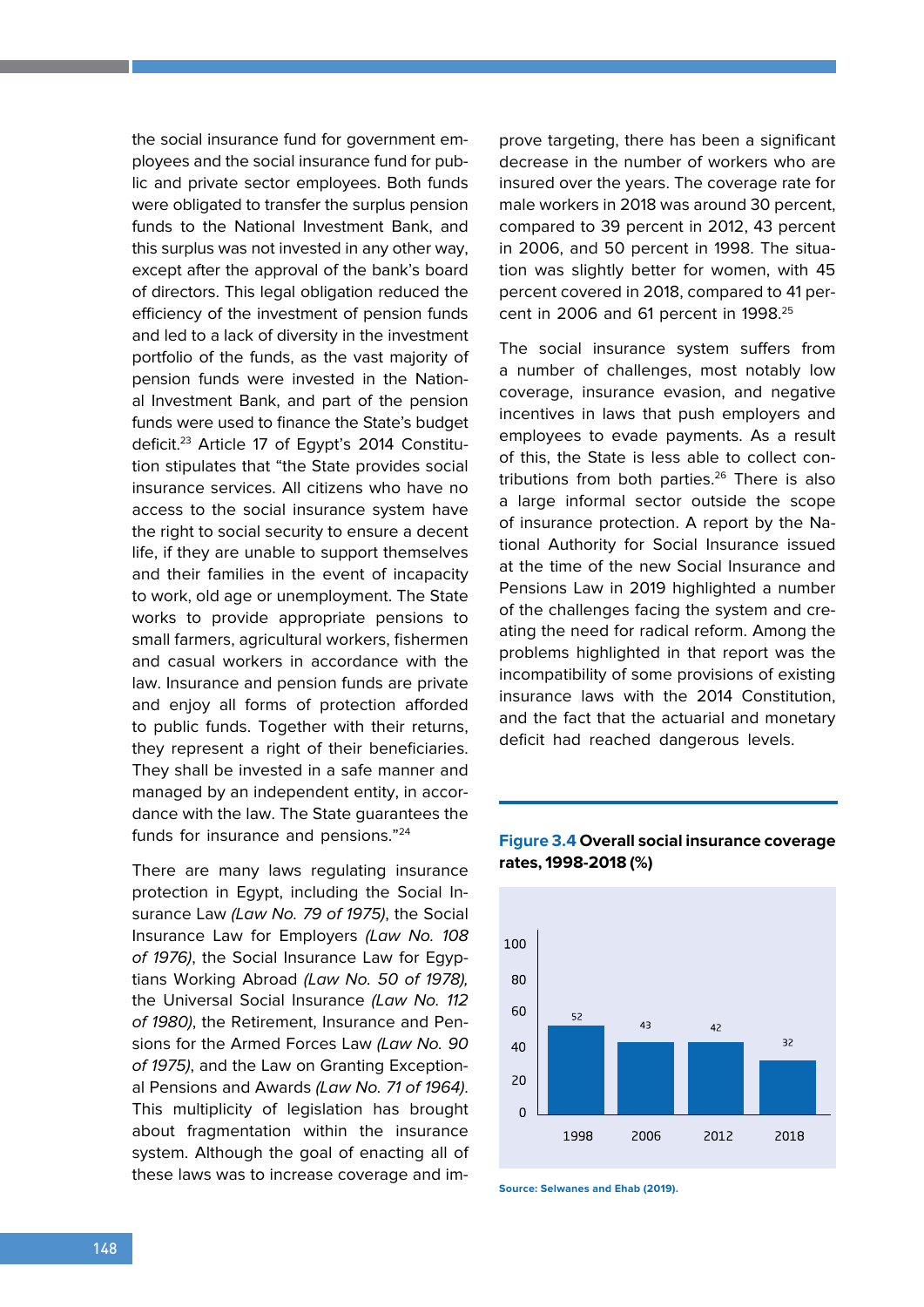The National Authority for Social Insurance report also indicated that the pensions paid out through the old system are very small as a result of their lack of correlation with inflation rates, which places a great burden on the insurance system and the Public Treasury Authority, which used to bear about 60 percent of the value of the pensions bill.

The financial intertwining of the social insurance system with the Public Treasury Authority and the National Investment Bank is also a challenge, along with the poor returns on investment funds. In addition, there are different methods of calculating pensions according to each group of employees, depending on their employer, if they work in Egypt or abroad, or if they work irregularly. There is also a multiplicity of insurance funds, as well as a special fund for government employees and another for public and private sectors' employees.

The National Authority for Social Insurance report also highlighted the problem of insur-

ance evasion through a lack of disclosure of real wage amounts and a failure by employers to insure their entire workforce. It also cited the increase in cases of early retirement, which led to the entitlements for early retirement becoming more substantial than entitlements for those reaching full retirement age. In light of these challenges, legislative reform of the social insurance and pension system was judged to be necessary. $27$ 

The most important aims of the 2019 Social Insurance and Pensions Law were to completely resolve the financial intertwining of the Public Treasury Authority and the National Investment Bank, to ensure fair pensions for those entitled, and to achieve financial sustainability. Thus, the new Social Insurance and Pensions Law was issued in order to address the aforementioned problems and challenges facing the social insurance system. Box 3.3 presents the most important features of the new law.

#### **Box 3.3 Basic features of the Social Insurance and Pensions Law (No. 148 of 2019)**

- **•** Unifying social insurance rules for a number of targeted social groups, whose insurance conditions were regulated through a set of laws. These groups include: persons employed by others, whether in the State's administrative apparatus, the public sector or the private sector, employers and the like, Egyptians working abroad, or in casual employment.
- **•** Resolving the historical intertwining between the Ministry of Finance and social insurance funds, while giving great independence to the National Authority for Social Insurance.
- **•** The insurance system includes several types of insurance: old age, disability and death, work injuries, sickness insurance, unemployment insurance, with the establishment of one insurance fund and the allocation of a special account for each type of insurance mentioned.
- **•** Stakeholders represented on the Authority's board of directors include experts, representatives of pensioners and representatives of the following bodies: the Egyptian Trade Union Federation (ETUF), the Federation of Egyptian Chambers of Commerce (FEDCOC), and the Federation of Egyptian Industries (FEI). Also present on the board are representatives of related government institutions. The independence of the Authority was also demonstrated by the appointment of a full-time chairman of the board of directors with experience in the field of pensions and social insurance, rather than appointing the competent minister.
- **•** Extending the insurance umbrella in detail for casual employment, whether in or outside the agriculture sector. According to the national statistical report to follow up on the indicators of the Sustainable Development Goals 2030 issued by CAPMAS, the percentage of informal employment in the non-agricultural sector in 2017 was about 31.8%, and in the ESCWA 2020 study, a higher percentage of informal employment was indicated in all sectors, at 63%, rising in the countryside to 72% and in the agricultural sector to 98%. In the context of this situation, the challenge of coverage emerges significantly, and this has prompted the new Social Insurance and Pensions Law to include casual employment, yet the challenge remains the degree of citizens' awareness of the importance of these insurance umbrellas.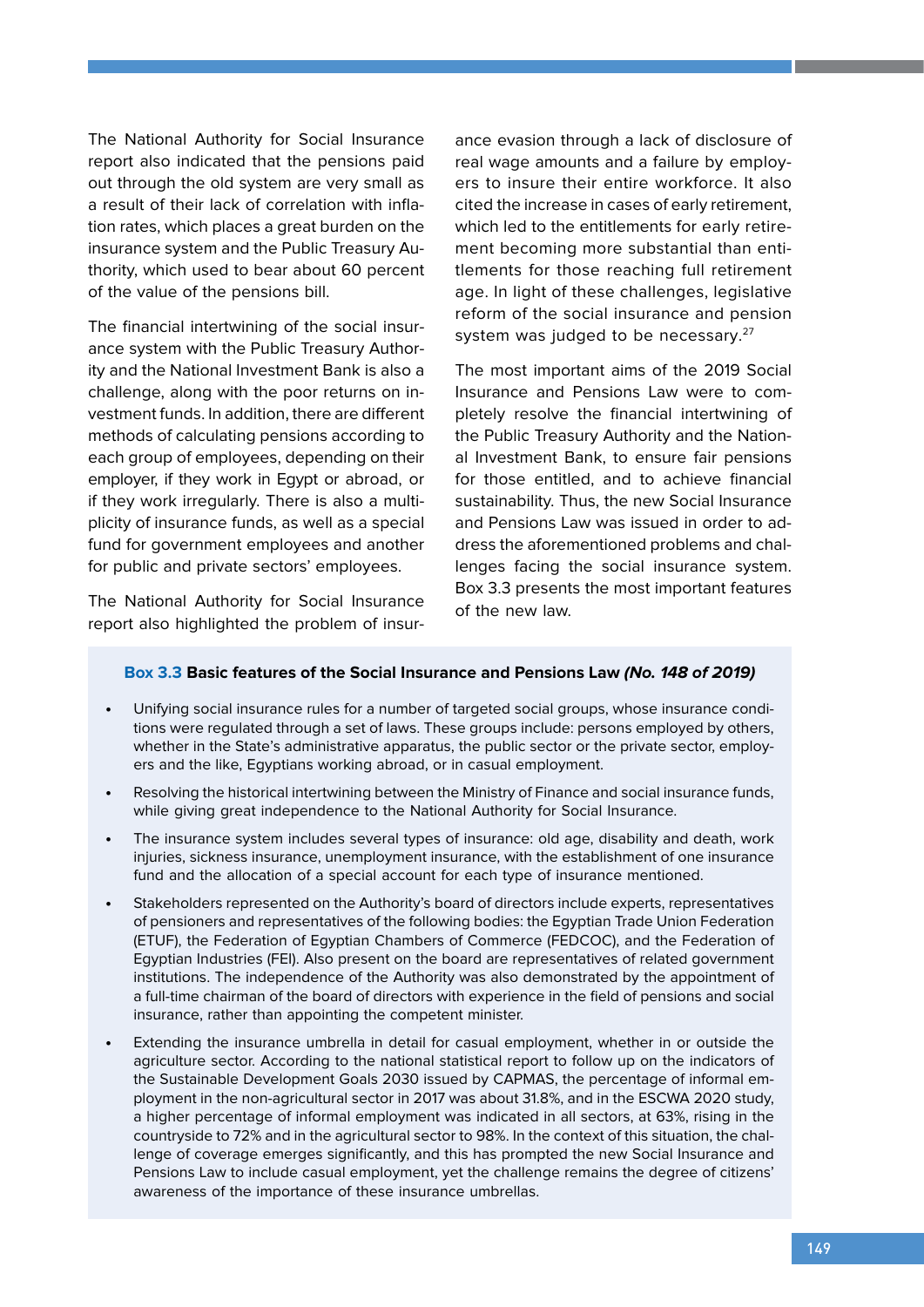#### **Box 3.3 Basic features of the Social Insurance and Pensions Law (No. 148 of 2019)** (continued)

- Setting a minimum commensurate with the minimum wages in society, as well as a maximum covering the wages of more than 80% of the categories of the workforce. The minimum and maximum contribution wages are determined by the executive regulations of the law.
- Setting a unified wage for social insurance and one pension for such wage, thus ending the issue of dividing the wage into two parts, basic and variable, and an independent pension for each of them, calculated in different ways.
- Establishing a mechanism to increase pensions by a percentage of the inflation rate to be borne by the social insurance system with a maximum increase of 15%.
- Establishing a fund for management and investment of insurance funds, which is formed by a decision of the Prime Minister after the approval of the Board of Directors of the National Authority for Social Insurance, and is concerned with setting the general policy of the investment fund and the necessary plans and programmes to ensure the development of its financial resources along with establishing a real estate investment fund for which lands are allocated from the State.

The ability of the new Social Insurance and Pensions Law to achieve its objectives clearly depends on finding solutions to the problems of financial sustainability by expanding the base of insurance coverage and by investing funds effectively and safely. The private sector must also be obligated to provide insurance for its employees, and the role of the relevant departments in the Ministry of Manpower must be strengthened. In addition, addressing the issue of casual employment requires nationwide awareness campaigns that clarify how to participate and the benefits associated with doing so. It is worth noting that one of the reasons for insurance evasion among some parts of the workforce is the conviction that the contributions paid over the course of a working life are not commensurate with the resulting pension, and this should be addressed via campaigns explaining the new system.

#### **Universal health insurance system**

Egypt adopted a health insurance system in 1964, to protect Egyptian citizens from the risks and effects of diseases, and the Health Insurance Organization was established by Presidential Decree No. 1209 of that year to implement the new system. The health insurance system at that time covered employees in the governmental sector, local administration units, public bodies and institutions; workers in the public, state-owned business sector; and those subject to the Social Insurance Law at that time. At its inception, therefore, the health insurance system did not cover agricultural workers, domestic servants, the self-employed, craftsmen or employers. After nearly three decades, the health insurance umbrella was extended to include school pupils under Law No. 99 of 1992.<sup>28</sup> It was subsequently extended to cover other categories such as female breadwinners, children under school age, farmers and agricultural workers, through a series of successive laws.

The total number of insured people reached about 55.6 million in 2018, half of whom were children in school. Nearly one quarter of that group, or around 12 million, were employed, slightly more than half of the number of total workers nationwide, which was estimated at 22.5 million that year.<sup>29</sup> Despite the development of the health insurance coverage rate since 1990 and the expansion of the base of the insured, the percentage of private spending on health by citizens indicates the poor quality of services provided to by the system. The coverage rate in 1990 reached nearly 10 percent, and 56 percent of total expenditure on health was private spending. With the addition of other groups to the health insurance umbrella, the base of coverage reached 37 percent in 1995, with private spending on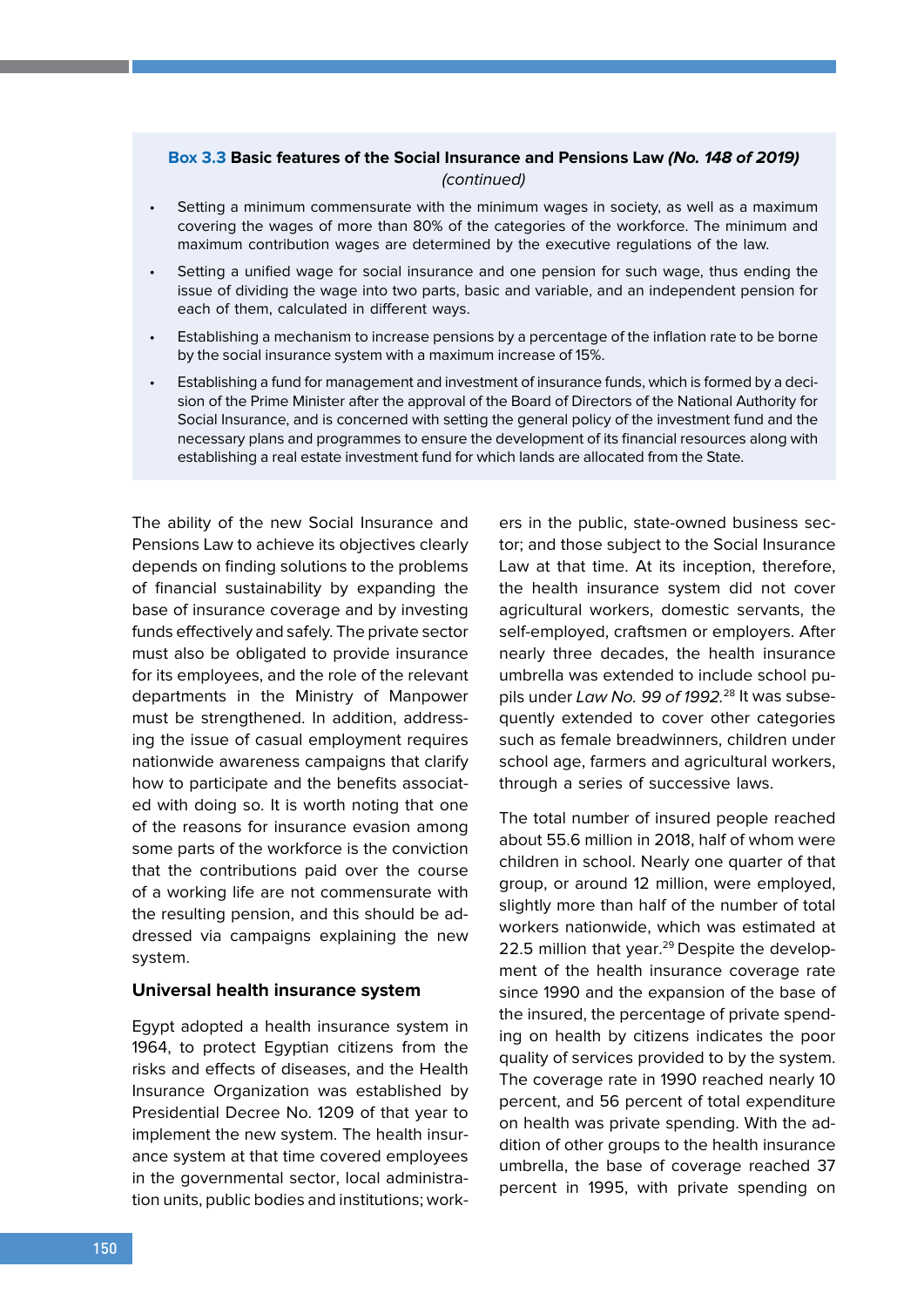health at 51 percent. Coverage expanded to 45 percent in 2000, with an increase in the percentage of private spending on health to reach 61 percent. By 2015, the coverage rate reached 58 percent, and private spending on health was at 62 percent. A study on social protection reform in Arab countries by the United Nations Economic and Social Commission for Western Asia (ESCWA) in 2019 indicated that, according to a survey conducted in Egypt, at least 80 percent of households had at least one member with public health insurance. However, only 25 percent of these households benefited from the system, due to the poor quality of services and bureaucratic performance.30

Despite the important role that health insurance has played over decades in providing health services to its beneficiaries, it has suffered from many problems, the foremost of which is a lack of coverage. People outside the formal sector are deprived of health coverage, as are the families of those that are insured. As for the level of health care insurance, although the health insurance adhered to the concepts of the hierarchy of therapeutic services, the General Authority for Health's continuity as the sole service provider through its units led to the slow expansion of health insurance on the one hand and the absence of competitors on the other, which affected the quality of services provided. There has also been a lack of balance between revenues and expenditures, which is being addressed by three measures: bridging the gap between the revenues and the expenditures of the Public Treasury Authority; reducing expenditures by limiting benefits in light of costof-service elements and price trends; and reconsidering the contributions borne by the insured, employers, and the State.<sup>31</sup>

Another challenge is the deep fragmentation of the health system itself in Egypt; there are many health service providers, both governmental and private, the latter including those affiliated with NGOs and religious institutions. There is also a major disparity in the quality of the services provided by the different providers and the financial compensation each provider receives.32

Prior to reform, at least seven different laws and decrees regulated health insurance services, with each law dealing either with a particular social group or regulating a part of the system. These laws were annulled by the 2018 Comprehensive Health Insurance Law.<sup>33</sup>

Health spending increased significantly between 2012 and 2020, as illustrated in Chapter 1 of this Report. However, this increase was not sufficient to improve the efficiency of the health system in Egypt, or to reduce private spending on health sector.

The Comprehensive Health Insurance Law (Law No. 2 of 2018) aimed to deal with some of these problems via comprehensive legal reform combining the previously mentioned laws into one law. The main philosophy governing the new legislation is inclusion. In addition to providing coverage for all citizens, the family is considered the unit of coverage, not the individual as in the past. Article 2 states that "universal health insurance is a mandatory system, based on social solidarity. Its umbrella covers all citizens of the Arab Republic of Egypt, and the family is the main insurance coverage unit within the system. The State shall bear its burdens instead of vulnerable groups, in accordance with the exemption controls to be determined by a decree of the Prime Minister." Considering the family as the unit of coverage is important, as it resolves the problem of the members of the same family often being subjected to different insurance systems. The principle of inclusion also means that all health expenses are now covered, settling the controversy regarding which health services are to be included or excluded from the scope of insurance. Article 3 of the law stipulates that the scope of the services provided includes diagnostic, therapeutic and rehabilitative services, as well as medical and laboratory examinations, with the possibility of adding other services. Covered services include everything from family doctor or general practitioner visits to treat-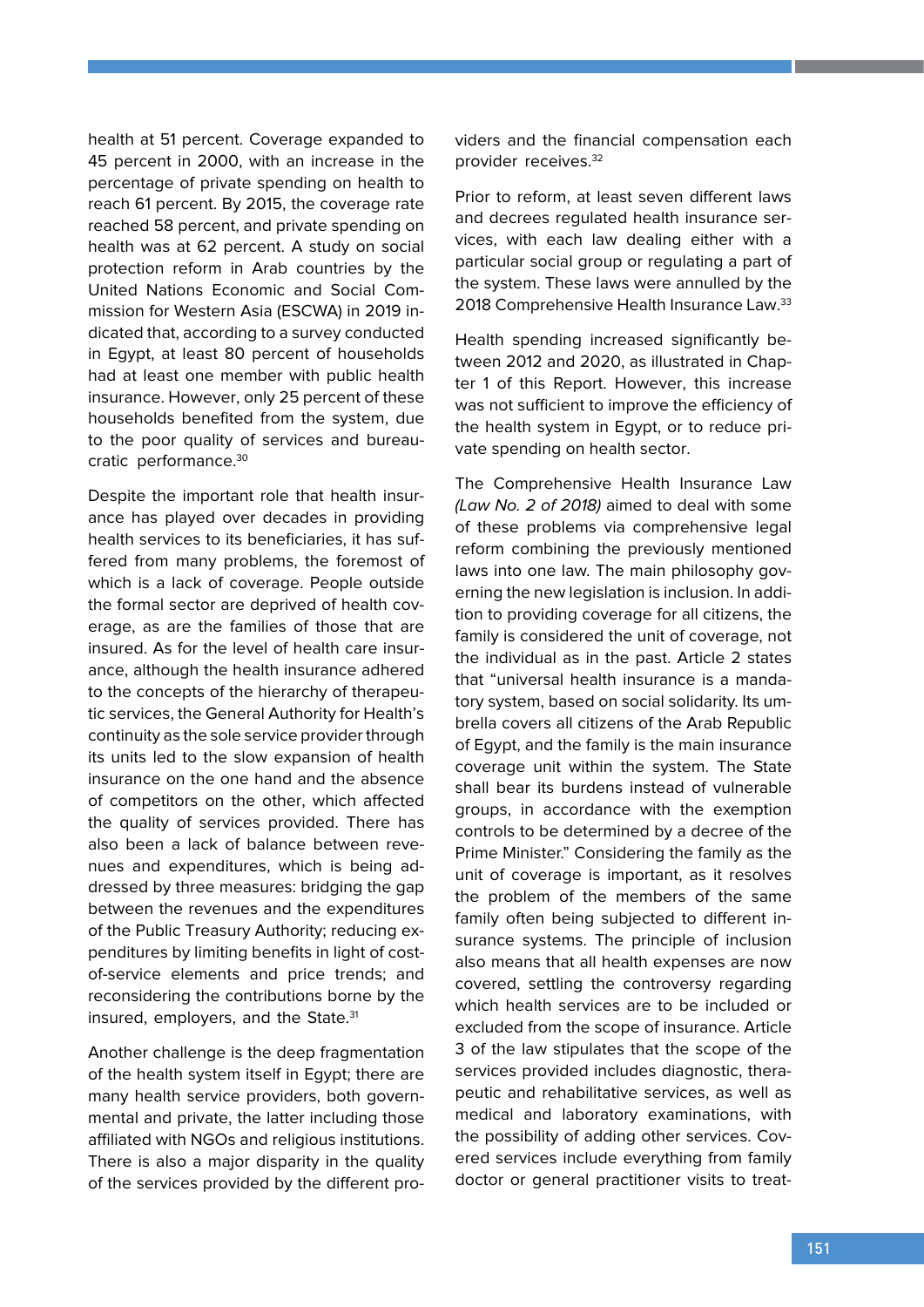#### **Box 3.4 Governance of the health insurance system in Egypt**

- **• Universal Health Insurance Authority (UHIA):** An economic authority with legal personality and an independent budget, subject to the general supervision of the Prime Minister. It is entrusted with the management and financing of the system, as well as the safe investment of the system's funds in accordance with Article 4 of the law. The primary mission of this authority is to mobilize and manage financial resources as the agent for subscribers to the system. It also purchases medical services according to clear criteria from health service providers, provided that they comply with the standards of GAHAR. Regarding the nature of the formation of the UHIA's board of directors, it included representation of various stakeholders, such as the head of ETUF, the head of FEDCOC, and the head of FEI, as well as the relevant government parties and representatives of private sector health service providers, in addition to related experts. According to Article 14 of the law, this Authority is accountable to the Cabinet and the House of Representatives, by submitting semi-annual performance reports on its financial position and financial statements on its work.
- **• General Authority for Healthcare (GAH):** A public service authority with legal personality and an independent budget, subject to the general supervision of the Minister of Health. This authority is responsible for providing health care and treatment services at its three levels, inside and outside hospitals, to all insured through the UHIA service delivery outlets. It is entrusted with controlling and regulating the provision of health insurance services. It manages hospitals affiliated with the Ministry of Health and Population, and all health facilities for which a decree is issued by the Prime Minister, after rehabilitating and fulfilling the required conditions. Hence, all hospitals and specialized centres currently affiliated with the health directorates will be transferred to GAH, and other government institutions, regardless of their affiliated entities, will be added thereto, with the exception of units, centres and hospitals affiliated with the Ministry of Defence, the Ministry of Interior, and the Ministry of Higher Education, to remain affiliated with their Ministry. These entities reserve the right to contract with UHIA, provided that they meet quality standards and specifications. Given that GAH is responsible for providing the service, decentralization has been adopted by stipulating in Article 25 of the law that "GAH shall provide health care services on the basis of decentralization by dividing the governorates of the Republic into a group of regions as approved by its board of directors, provided that each region has a head assisted by an executive council to be formed by a decision of the board of directors". As in the case of UHIA supervision, GAH is obligated to submit semi-annual performance reports on the health and treatment services it provides and its financial statements to the House of Representatives and the Cabinet.
- **• General Authority for Healthcare Accreditation and Regulation (GAHAR):** An authority with legal personality and an independent budget, but distinct from the two previous authorities in that it is subject to the general supervision of the President, in accordance with Article 26 of the law, and its work system is issued by virtue of a decree of the President. This Authority aims to ensure the quality of health services and their continuous improvement, and to regulate, organize and provide health insurance services, in accordance with specific standards of quality and accreditation as indicated by the executive regulations of the law. This authority is concerned with regulating the health sector to ensure its safety, stability, development and improvement of its quality. To this end, its missions are greatly multiplied, beginning with setting quality standards for health services and including accrediting and registering medical facilities that meet quality standards, supervising and regulating all medical facilities, and suspending or canceling accreditation and registration if a facility violates any of the requirements for granting accreditation and registration. The Authority's competencies also extend to accrediting and registering members of the medical professions, according to the different specializations and levels of work in the system, and conducting periodic inspections of them, as well as stopping or canceling the accreditation and registration if they violate any of the registration requirements. It is basically a supervisory authority, and with a desire to ensure its ability to carry out its role to the fullest, it is stipulated that it shall be subject to the supervision of the President. Its board of directors is formed by a decree of the President, unlike UHIA, which is formed by a decree of the Prime Minister and is subject to his supervision, and GAH, which is subject to the supervision of the Minister of Health.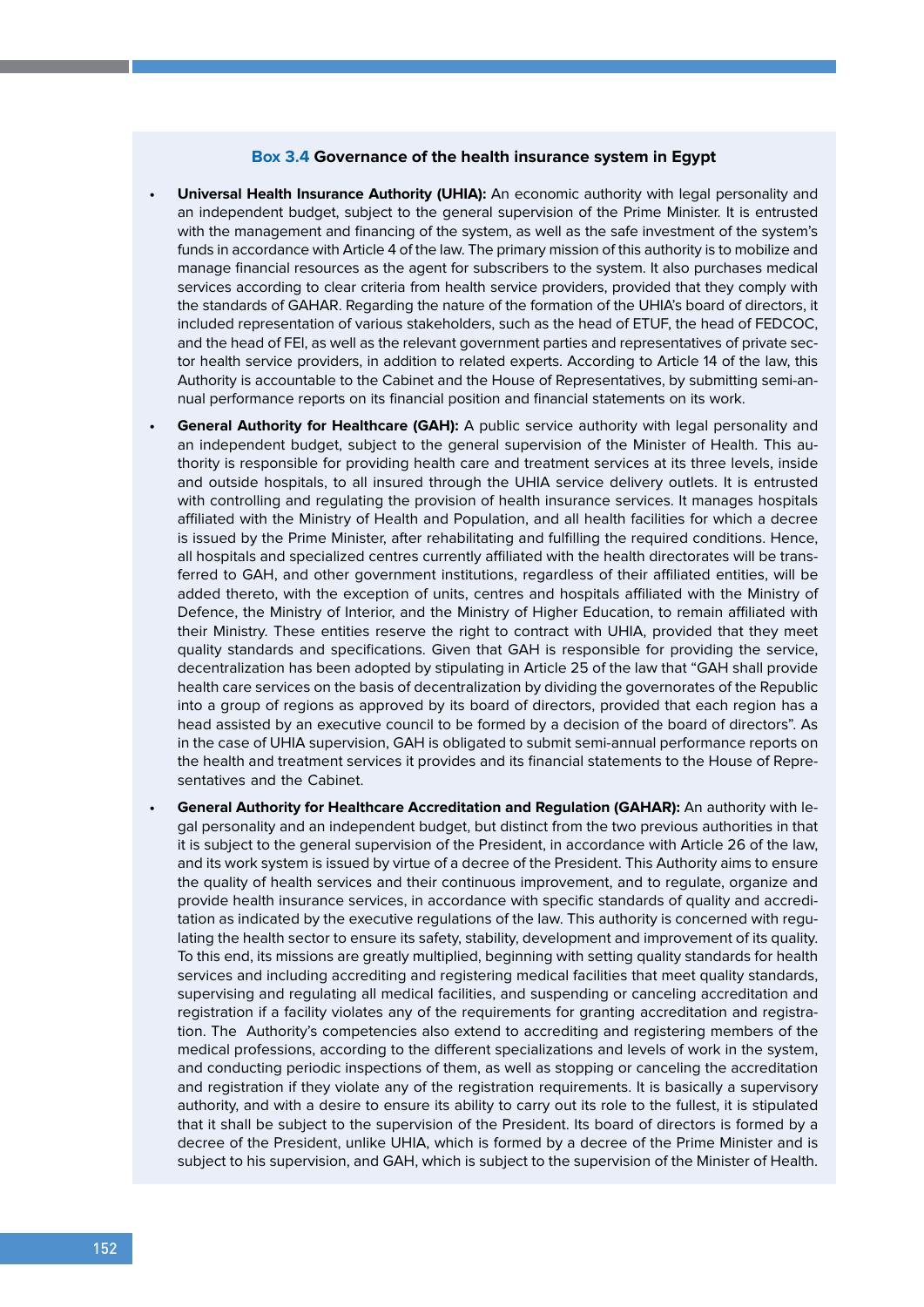ment abroad, expanding the types of medical service providers available.

The second important quiding principle of the new universal health insurance system was to ensure effective governance. Article 2 of the law states that the system is based on the separation of financing from service provision.<sup>34</sup> Based on this principle, three independent authorities were established to manage the universal health insurance system: the Universal Health Insurance Authority (UHIA), the General Authority for Healthcare (GAH) and the General Authority for Healthcare Accreditation and Regulation (GAHAR). Box 3.4 outlines the complementary roles of these three authorities and how they each play a role in ensuring accurate governance of the universal health insurance system.

With regard to financing the system, Article 40 of the law details the various sources of financing, including the contributions by employer and employee, the additional costs for receiving services, and the returns on investment of resources, among others. It also outlines the obligations of the Public Treasury Authority to provide coverage for vulnerable groups and the amount these groups will contribute. They include the unemployed, vulnerable persons, and non-entitled persons, and those whose unemployment compensation has expired, as well their dependent family members. For them, the Public Treasury Authority supports monthly 5 percent of the government's declared national minimum wage.

The full provisions of the new Comprehensive Health Insurance Law will be applied in six phases spread over 15 years, from 2018 to 2032. The first phase, from 2018 to 2020, included the governorates of Port Said, Ismailia, Suez, South Sinai and North Sinai. The second phase will run from 2021 to 2023 and will include the governorates of Luxor, Matrouh, Red Sea, Qena and Aswan. The third phase will be from 2024 to 2026 and will include Alexandria, Beheira, Damietta, Sohag and Kafr El-Sheikh. The fourth phase will take place from 2027 to 2028 and will include Beni Suef, Assiut, Minya, Al-Wadi Al-Jadid and Fayoum. The fifth phase will take place from 2029 to 2030 and will include Dakahlia, Sharqia, Gharbiya and Menoufia. The sixth and final phase, from 2031 to 2032, will include Cairo, Giza and Qalyubia.<sup>35</sup>

The application of the new system started with a pilot operation in the governorate of Port Said. The governorate has a population of around 930,000 people, and its health facilities include 644 hospital beds, 144 intensive care beds, 79 neonatal intensive care units, and 110 dialysis machines. The rollout was based on several key aspects: infrastructure, meaning the development of health units and hospitals; mechanization and digital transformation, which includes patient data management and registration, coverage requests and financial claims; human resources, which includes the appointment, testing and training of new members of medical teams; and awareness and media, which involves workshops, seminars and guiding materials to raise awareness of the new system and how to use it.

The World Health Organization has praised the universal health insurance system and described it as a cornerstone of health reform. As part of its proposal for the cooperation strategy with Egypt with the support of international financing agencies, the World Health Organization recognized that the Egyptian health system has many strengths, such as the geographical spread of primary health care units, the regularity of vaccinations and the degree of coverage for the vast majority of children, and its success in reducing child and maternal mortality. However, the main challenge facing the health system is in achieving equity and justice at the level of health outcomes and access to service, as well as justice and equity in bearing the financial burdens of health provision. Achieving justice and equity in the field of health is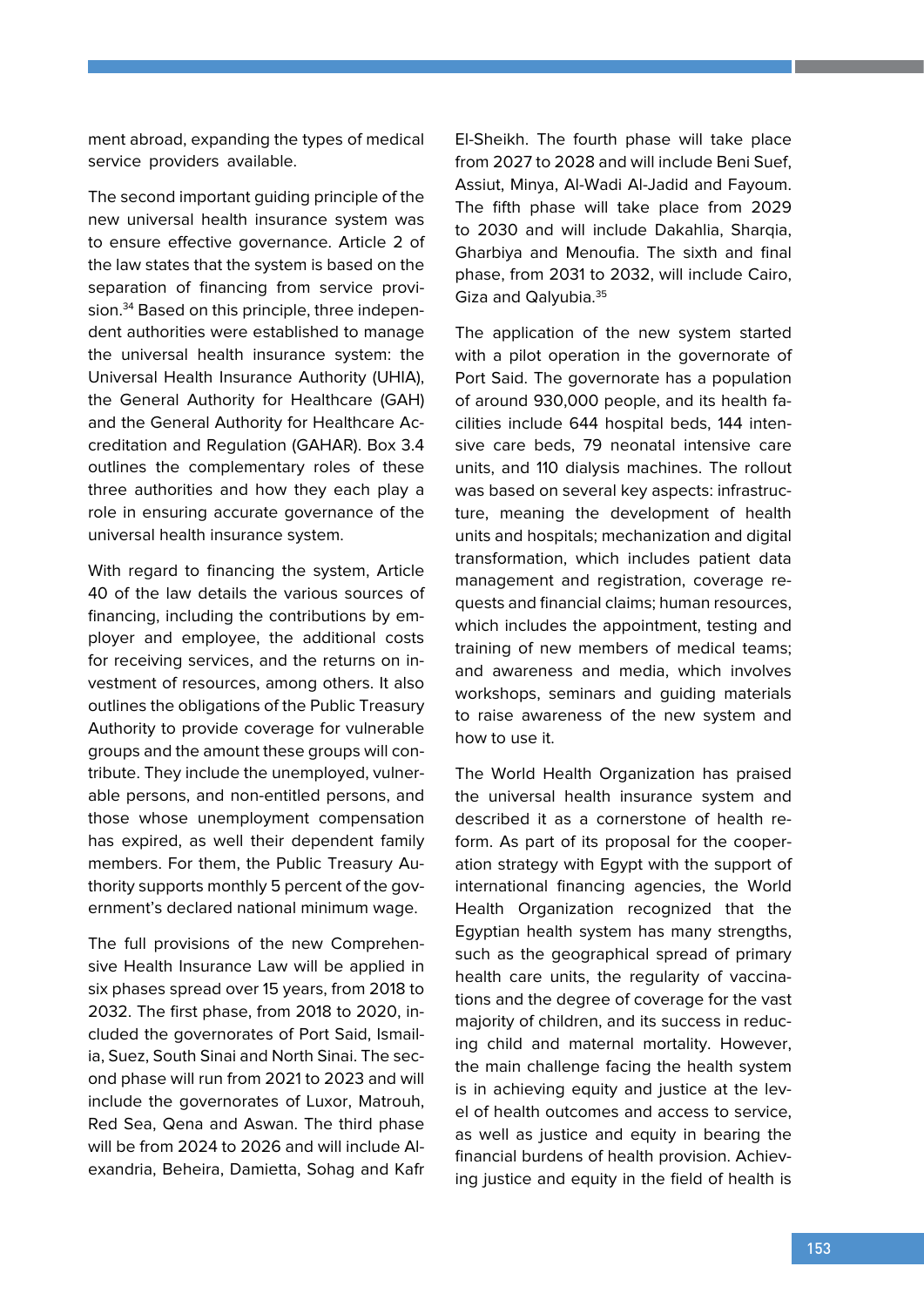the main challenge that the universal health insurance system must deal with, given that investment in health is an investment in people and a guarantee of a better economic and social future.<sup>36</sup>

Despite the devastating effects of the COVID-19 pandemic, especially with regard to the strain on the health system, the injection of more funding into the health sector in order to enhance its ability to respond to the pandemic may be an opportunity to accelerate the development of the health system and reduce the scheduled 15-year rollout of the new insurance system, especially with the provision of international funding opportunities to address the pandemic.

Ensuring universal coverage in a manner that achieves justice and equity is one of the main challenges facing the system, and depends on the results of the reforms that are being implemented. The willingness of Egyptians to join the system, especially those who must decide to participate voluntarily, depends on the system's performance. The future of the system as a whole therefore depends on the way it is managed from the very beginning. The second challenge facing the new health insurance system is the solidarity aspect, in terms of coverage for vulnerable groups. Given the large scale of the informal economy, expansion of coverage to these groups will necessarily reduce the financial sustainability of the system, and formalization of the informal sector would be an effective way to address this anticipated problem before it has an impact.

## **3.2.3 Active labour market programmes**

Labour market programmes aim to facilitate the integration of jobseekers into the labour

market, while seeking to manage the risks of this market by providing income during periods of unemployment or work stoppage. Active labour market programmes are interventions and initiatives that help individuals find a job if they are unemployed, or move to a better job if they are already working. Active work policies may include providing job search assistance, providing labour-intensive projects such as public works, training and retraining individuals, developing micro and small-sized enterprises, and providing wage subsidies directly to the private sector. There are also inactive policies, such as unemployment benefits and early retirement.<sup>37</sup>

The following table shows Egypt's rankings and scores on some of the skills, product and labour markets indices that are found in the World Economic Forum's 2019 Global Competitiveness Report. The table indicates the disparity in Egypt's ranking and its points on the set of indexes. For example, Egypt scored well on the service competition index, coming 33rd out of 141 countries, with a total score of 72.1. Egypt also performed well on the indices of market dominance and internal labour movement, coming 36th and 46th respectively. However, the country's ranking in terms of a number of other components declined, coming 129th on the quality of vocational training, for example. Egypt received its lowest score, 27.1 points, on the active labour market policies index. In addition, Egypt's ranking in critical thinking in teaching was 123rd, with a total score of 28.6.38 It is clear from the table that Egypt needs to pay more attention to indices related to skills and the product market, and it also needs a set of policies that help promote active labour markets to create job opportunities and reduce unemployment rates.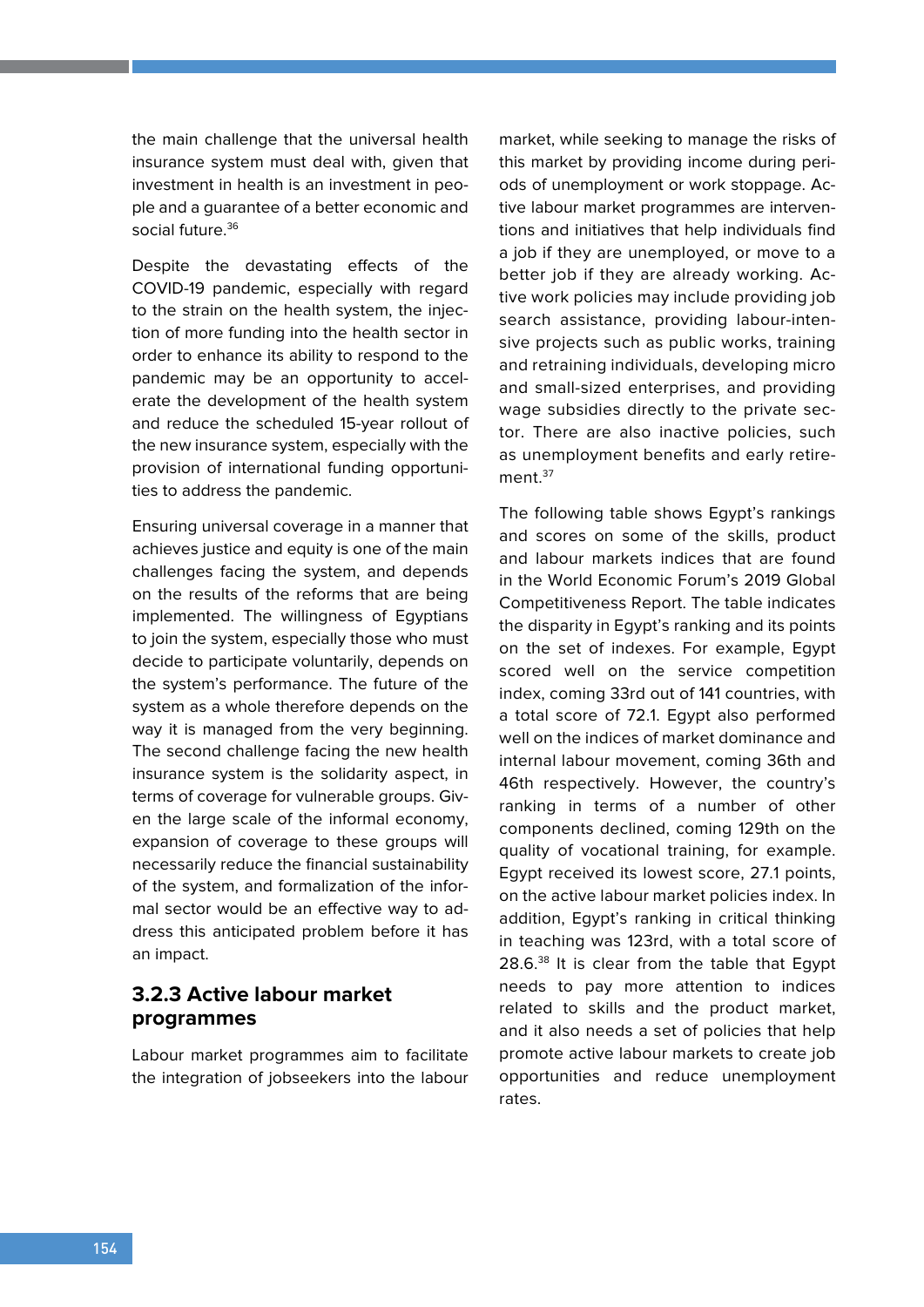| Table 3.1                                                                                              |                                       |                     |
|--------------------------------------------------------------------------------------------------------|---------------------------------------|---------------------|
| Egypt's rankings on indices for skills, product and labour markets, 2019 Global Competitiveness Report |                                       |                     |
| <b>Index</b>                                                                                           | <b>Ranking (out of 141 countries)</b> | Points (out of 100) |
| Quality of vocational training                                                                         | 129                                   | 36.7                |
| Ease of finding skilled personnel                                                                      | 89                                    | 50.2                |
| Critical thinking in teaching                                                                          | 123                                   | 28.6                |
| Service competition                                                                                    | 33                                    | 72.1                |
| Market dominance                                                                                       | 36                                    | 54.2                |
| Tariff complexity                                                                                      | 86                                    | 65                  |
| Active labour market policies                                                                          | 107                                   | 27.1                |
| Payroll tax rate                                                                                       | 121                                   | 71.1                |
| Internal labour movement                                                                               | 46                                    | 63.3                |

**Source: World Economic Forum (2019)**

Many entities provide active work programmes in Egypt, but the Ministry of Manpower is the main entity entrusted with employment policies. The Ministry has 380 employment offices, 27 vocational training centres focusing on dropouts and illiterate people, and 10 mobile training centres. The number of people trained annually ranges from 12,000 to 16,000, aged 15 to 45. Employment offices provide a number of services such as registering jobseekers, providing career guidance and training to pass job interviews and tests, and preparing lists of job vacancies at work sites. Despite their varied range of tasks, they suffer from a lack of qualified staff, and their offices are often in inaccessible locations and in a dilapidated condition.39

The Ministry of Trade and Industry is responsible for the Technical and Vocational Education and Training (TVET) programme, a European Union-funded programme that seeks to work with companies and projects.<sup>40</sup> In the same way, the Local Development Fund of the Ministry of Local Development works to provide soft loans for the implementation of micro-projects for young people and female breadwinners, in order to reduce unemployment and improve standards of living. The Local Development Fund works through local units in the governorates which carry out technical studies of projects that are seeking loans. After a project is approved, a contract is signed by the Local Development Fund as a lender and the local unit as a borrower. During the period of July 2014 to April 2018, the Local Development Fund provided 12,993 loans to micro-projects, with funding worth a total of EGP 58.8 million.<sup>41</sup>

Despite the existence of these conventional programmes, the future of active labour market programmes is contingent on the success of the Micro, Small and Medium Enterprises Development Agency (MSMEDA) and the Financial Inclusion Initiative, which adopt a different approach.

#### **Micro, Small and Medium Enterprises Development Agency**

MSMEDA is one of the most important government agencies concerned with active labour market programmes. Established by Prime Ministerial Decree No. 947 of 2017 and amended by Resolution No. 2370 of 2018, the agency reports directly to the Prime Minister and is the successor agency to the Social Fund for Development. The main mission of the agency is to develop a national programme for the development of micro, small and medium-sized enterprises, to create a fa-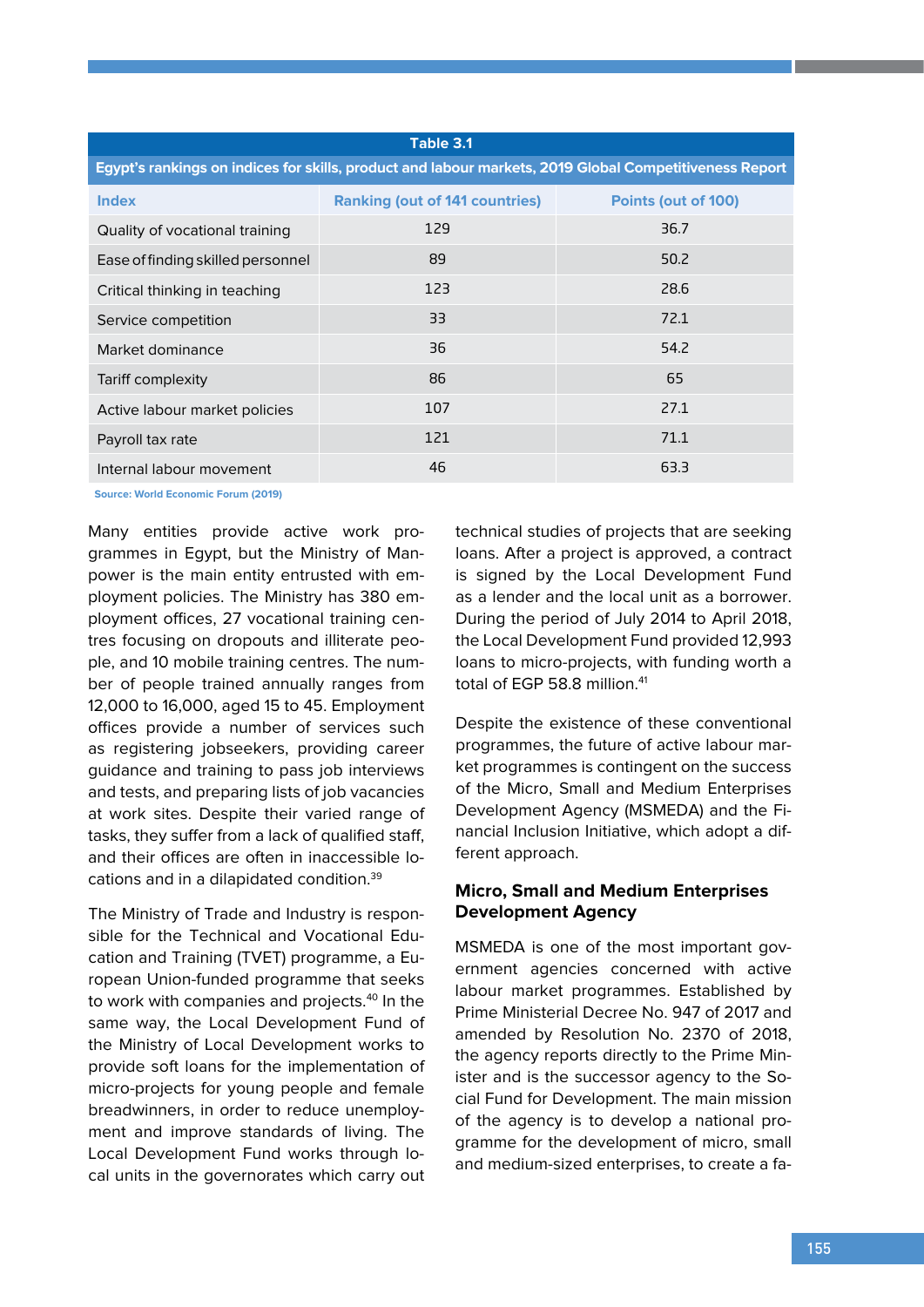vourable climate for these businesses, and to motivate Egyptians to enter the labour market through them. It also aims to spread the culture of entrepreneurship, research, creativity and innovation and coordinate the efforts of all stakeholders in this field, with the goal of alleviating poverty. The mission also extends to implementing community and human development programmes and labour-intensive public projects that contribute to raising living standards. The agency works in all active labour market programmes, both public employment programmes and micro and smallsized enterprises, as well as provides training in the skills and trades required by the labour market. It targets the poorest areas that host many unemployed young men and women.

Since January 2017, MSMEDA has also been implementing a public works programme with the aim of reducing unemployment and providing job opportunities through the implementation of activities in the unplanned settlements, in cooperation with the Egypt Urban Upgrading Programme. It is based in four targeted areas, two in Cairo governorate (Al-Zawiya Al-Hamra and Ezbet Khairallah) and two in Giza governorate (Ard El-Lewa and Mit Okba). Projects are being implemented to develop water and sewage networks, pave and illuminate roads and streets, restore schools and health units, and provide urban services. These public works programmes are implemented in cooperation with partners and according to geographical targeting mechanisms, and aim to contribute to the development of infrastructure and community, while at the same time enhancing human development endeavours and providing permanent or short-term employment opportunities for young people.

With regard to public works programmes in the countryside, MSMEDA has prepared a map to target the poorest governorates, villages and regional divisions nationwide, in cooperation with the Central Agency for Public Mobilization and Statistics (CAPMAS). Priorities have been set and the target areas and groups have been identified according to the map, based on regularly-updated data for a set of indicators including a lack of water, sanitation and health services, and high rates of illiteracy and unemployment. In order to achieve the goal of providing suitable job opportunities, a set of requirements have been set out for projects that can be implemented in a labour-intensive manner.

MSMEDA also uses another complementary mechanism, namely community development programmes, through which it works to build the institutional capacities of NGOs to qualify them to implement projects and perform services that would also create job opportunities. Standards and conditions are based on this mission, such as the use of labour-intensive implementation, provided that the wage component of the projects is not less than 70 percent of the total funding. The projects must be able to meet the needs of the local community, especially the poor, and the projects must address the needs of women and encourage them to participate in development. The projects must also provide sustainable services to the local community and must not conflict with the requirements of preserving the environment. This initiative has included projects that spread awareness of reproductive health, maternal and child health, and preserving the environment; projects that implement literacy programmes; projects that establish kindergarten classes; and others. The target group of these programmes is unskilled workers aged 18 to 29, located via the poverty map.42

With regard to training and qualification for the labour market, MSMEDA outlines the needs of the labour market in terms of trades and skills and designs training and qualification programmes accordingly for jobseekers of both genders, for self-employment or regular employment. A total of EGP 5.4 billion in loans was granted to micro and small-sized enterprises in 2018, financing around 251,000 projects and providing nearly 407,000 jobs.<sup>43</sup>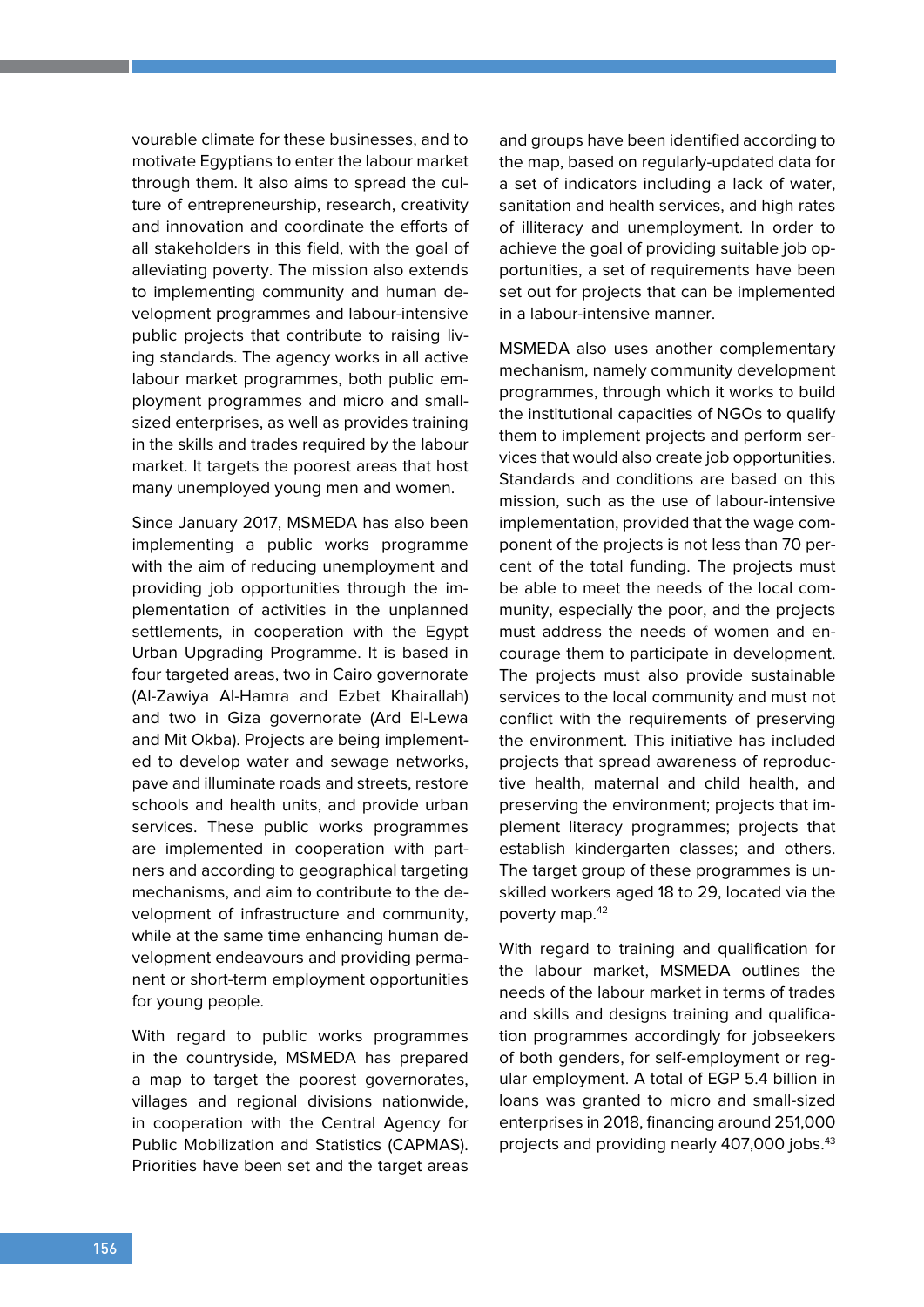MSMEDA is also working on targeting the most vulnerable areas in Upper Egypt and reaching the poor in these areas, especially young people and women. As a result, the share of the agency's funding that went to Upper Egyptian governorates had reached 50 percent as of November 2018. The percentage of female-headed micro and smallsized projects supported by MSMEDA reached about 50 percent in 2017. According to data published by MSMEDA, from April 2017 to June 2020, 729,500 micro and smallsized projects were established, providing 1.1 million job opportunities, with total loans amounting to EGP 16.8 billion. Upper Egypt's share of the funding was 48 percent, and the percentage of projects directed at women was 47 percent. In the same period, EGP 373.8 million was spent on infrastructure, development and training projects, providing 2.1 million daily wages.<sup>44</sup>

MSMEDA has also launched a small projects platform in order to motivate young people to start small businesses and learn how to manage and develop them. The platform also allows young people who are interested to seek advice on the topic.<sup>45</sup>

In order to expand the base of beneficiaries of microfinance in all governorates, especially those with low incomes, MSMEDA has paid particular attention to supporting associations, institutions, and intermediary entities involved in microfinance. It has worked to develop their financial, technical, administrative and institutional capacities, to enable them to provide microfinance services efficiently and effectively, and to target a larger base of clients in governorates, villages and remote hamlets. Microfinance channels are numerous and include associations, NGOs and private microfinance companies. According to a Financial Regulatory Authority decision regarding microfinance rules (Decision No. 13 of 2015 - Article 40), NGOs are classified into three categories, based on the value of their lending portfolio: Class A (more than EGP 50 million), Class B (EGP 10 million to EGP 50

million) and Class C (less than EGP 10 million).<sup>46</sup> NGOs are particularly important for microfinance because of their ability to reach beneficiaries in the most remote and most vulnerable areas of the country, which are difficult for other funding channels to reach.

#### **Financial Inclusion Initiative**

Financial inclusion refers to the idea that every individual or institution in the community has an opportunity to obtain financial products (such as savings accounts, current accounts, payment and transfer services, and financing and credit) through legitimate channels, such as banks, postal agencies, and NGOs, and at reasonable prices. This allows everyone in society to participate in managing their own finances. Financial inclusion also helps boost comprehensive and sustainable economic growth that avoids excluding any individuals, institutions, or marginalized groups, such as the poor, women, owners of micro, small and medium-sized enterprises, children and young people. It also ensures that financial institutions develop their own products and compete to provide appropriate and non-monopolistic financial products. Financial inclusion also contributes to the integration of informal sector projects into the formal sector and the integration of the poor into the market through micro-projects and family projects, meaning it also functions as a strategy to combat poverty.<sup>47</sup>

The Central Bank of Egypt is the main driver behind the principle of financial inclusion. It has put in place rules and legislation to facilitate procedures for banking transactions in all forms and has approved the availability of simplified financial services such as the use of mobile phones for electronic payments. In 2017, President Abdel Fattah El-Sisi established the National Payments Council via Decree No. 89 of that year, in a move to institutionalize financial inclusion in Egypt. The decree aims to reduce the use of cash outside the banking sector, to support and stimulate the use of electronic means and channels for payments, and to develop national payment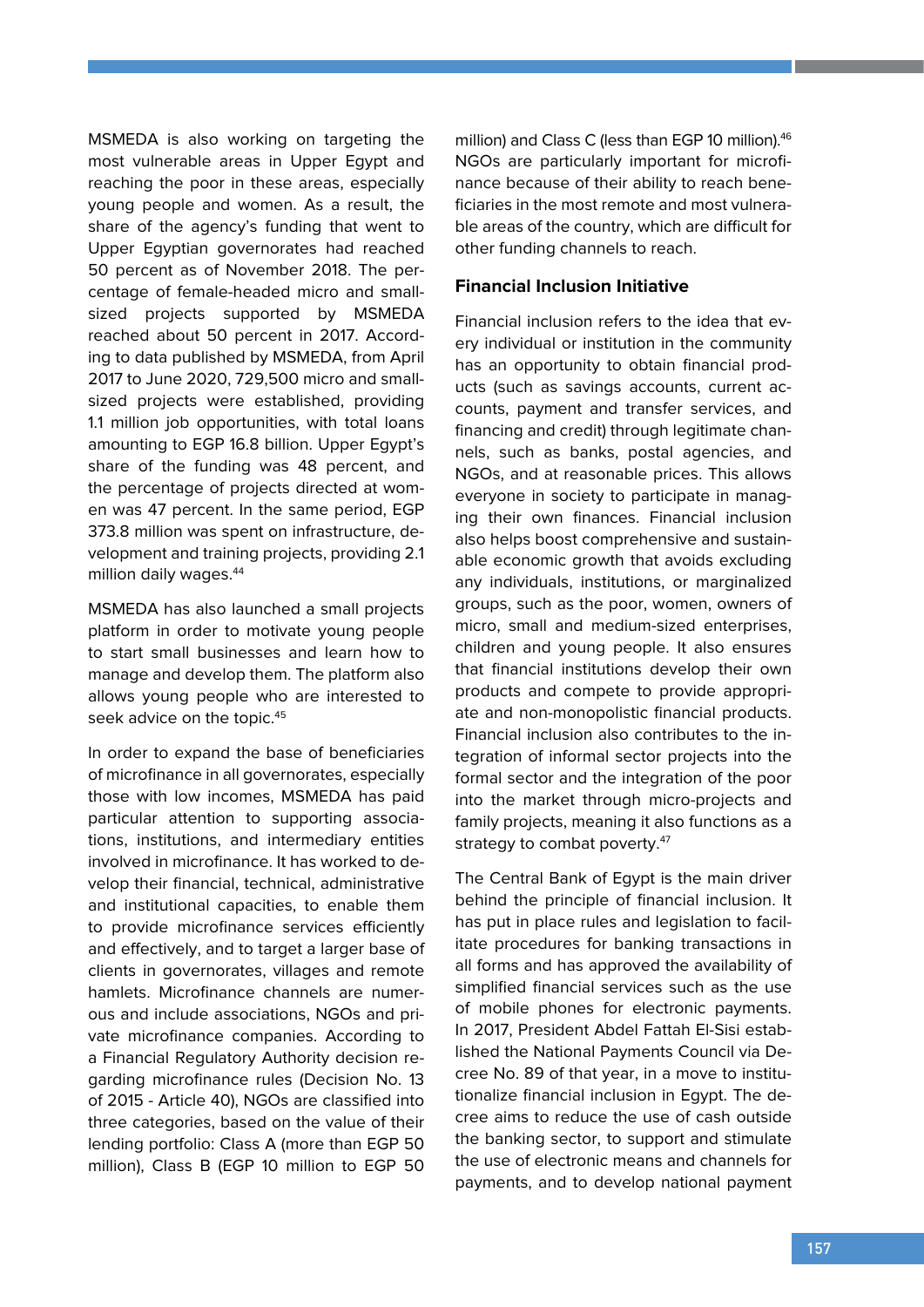systems and frameworks to supervise these new electronic channels and reduce the risks associated with them, resulting in safe, efficient and effective systems.

The overall aim is to achieve financial inclusion by integrating the largest number of citizens into the banking system and by incorporating the informal sector into the formal sector.<sup>48</sup>

The Financial Inclusion Initiative began with the Central Bank of Egypt establishing a central administration for financial inclusion in 2016. Among its activities was the support of small loans and microfinance. In 2019, the central bank formed a committee for external data for financial inclusion, chaired by the deputy governor for monetary stability and including representatives of the ministries and bodies concerned with financial inclusion: Ministry of Finance, Ministry of Communications and Information Technology, Ministry of Social Solidarity, Ministry of Industry and Trade, Financial Regulatory Authority, MS-MEDA, the National Press Authority, Nasser Social Bank, and the Egyptian Credit Bureau. The committee aims to identify priorities and needs for data and information, as well as to agree on the main indicators of financial inclusion to be developed in accordance with the international indicators issued in this regard.49

In addition to the above, several measures have been taken to provide the necessary financing for micro, small and medium-sized enterprises. Among the most important of these measures was obligating banks to increase the volume of credit directed to these companies to reach 20 percent of their total credit portfolio. In addition, in 2020, a unified definition of micro, small and medium-sized enterprises was issued.

The initiative resulted in an increase in the loan portfolio granted to micro, small and medium-sized companies of around EGP 144.2 billion between the end of December 2015 and the end of June 2019, benefiting 566,000 customers. In addition, banks were encouraged to provide financing to microfinance companies and associations, by including this financing within the 20 percent outlined above. This had a positive impact on microfinance activity, and the number of beneficiaries reached more than 3.2 million, with the value of financing balances exceeding EGP 21.2 billion at the end of the second quarter of 2019 compared to EGP 6.9 billion in 2017, a growth rate of about 207 percent. In the same period, the percentage of female beneficiaries of microfinance loans reached 59.4 percent, the number of associations, NGOs and companies providing microfinance numbered 938, and the total number of financing outlets reached 2,216, located in all the governorates of Egypt.

As part of the Central Bank's ongoing efforts to enhance financial inclusion and to integrate citizens into the formal financial system in an affordable and fair way, a number of banks were encouraged to issue Aman savings certificates for individuals, so that these certificates would accompany the insurance of individuals. As of March 2018, the value of the certificates sold had reached EGP 800.2 million, and by May 2019, the number of buyers had reached 819,700. Aman certificates are designed to be attractive to buyers; they have a duration of three years and are automatically renewed twice only. They include a life insurance policy, and customers are entered into a draw for valuable prizes. Returns of 16 percent are to be paid at the end of the certificate period, after deducting the value of insurance premiums from the returns.<sup>50</sup>

The Central Bank has also organized training courses on the basic topics and concepts of financial education (saving, financial planning, and entrepreneurship) for workers in the branches of the National Council of Women. More than 800 female rural leaders were trained, while the Egyptian Microfinance Federation trained more than 70 NGOs staff members on the same topics, in order to allow them to spread financial knowhow to their clients.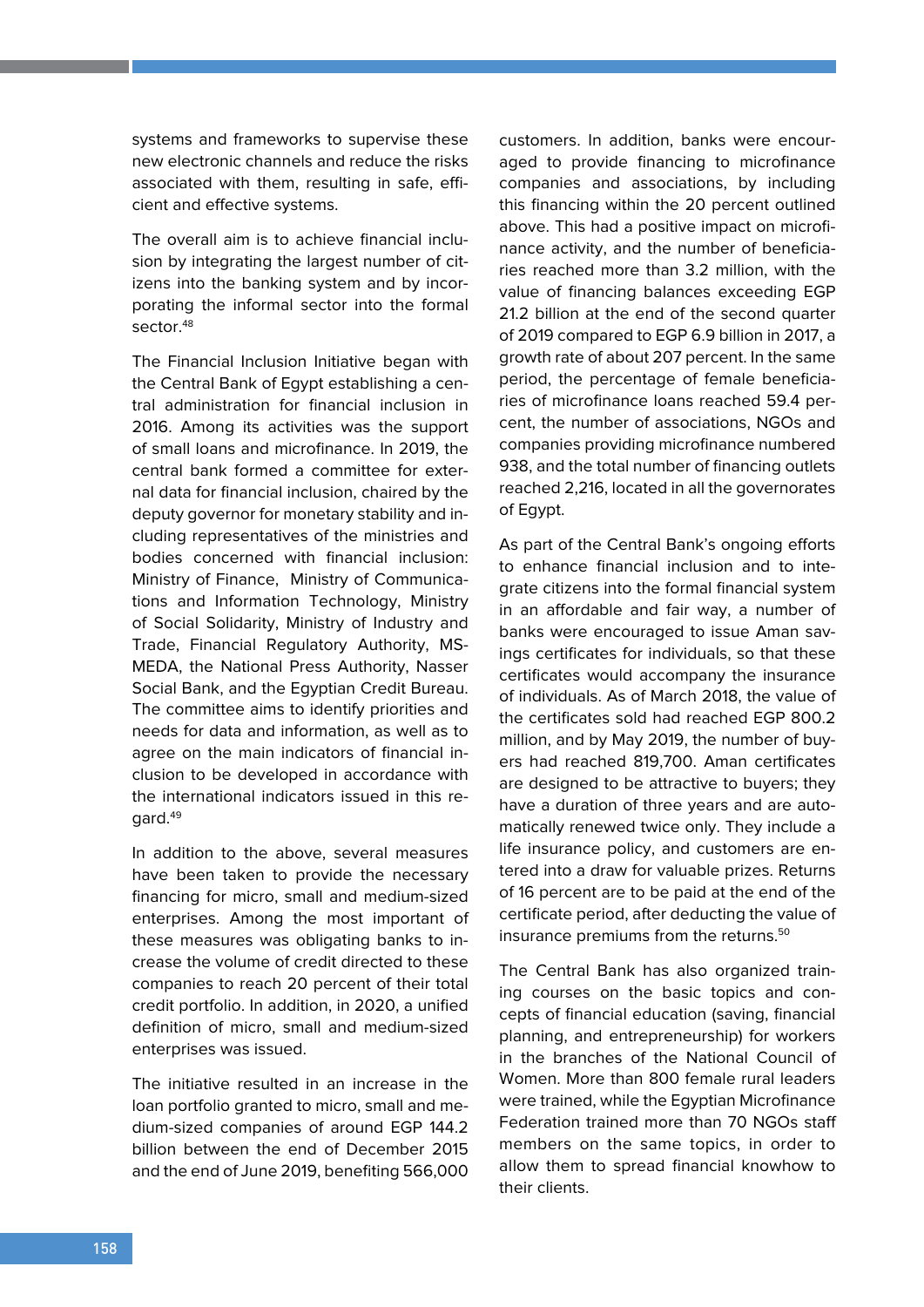In the same context, the central bank launched the NilePreneurs initiative in February 2019, in partnership with a number of local and international entities. The initiative is implemented by Nile University and aims to support entrepreneurship and small projects by providing training and incentive mechanisms in order to boost creativity and technical skills and attract young people to a culture of entrepreneurship. The overall aims are to increase gross domestic product and encourage technological transformation, to enable the development of industries, and the deepening of local industrialization. The initiative carries out a number of activities, the most important of which are entrepreneurship training programmes, technical and engineering design firms, business incubators, business accelerators, and business development service centres.

Active labour market programmes focus primarily on training, micro and small-sized enterprises, and entrepreneurship, in addition to public works programmes, thus covering a wide range of needs. However, it must be noted that excessive encouragement of micro and small-sized enterprises, which may not provide major job opportunities, may not be an advisable approach in the long run, and that more attention must be paid to medium-sized enterprises that can provide more substantial job opportunities with a degree of protection for employees. On the other hand, public works programmes, despite their success in providing many job opportunities, provide mainly unsustainable opportunities that often lack any kind of social protection.

Although it is important to have a multiplicity of active labour market programmes to meet the needs of different target groups, the number of entities offering these programmes can be problematic. They include not only MSME-DA, the Financial Inclusion Initiative and the Ministry of Social Solidarity, but other ministries, such as the Ministry of Manpower, as well as programmes funded by international agencies, NGOs and the private sector. A further challenge is that there is no coordination mechanism or integrated and comprehensive vision based on a clear national plan for employment. This leads to the dispersal of efforts and an increase in the service supply, and it is unclear if there is sufficient demand, given the absence of in-depth studies of existing labour market programmes in Egypt and the extent of their ability to meet all forms of work demand.

It is important to note that one section of society is not being served by the current labour market programmes, namely young people who are outside education, training and employment. This group suffers from complete exclusion from the labour market, which only increases their poverty rate. Moreover, their long periods of unemployment lead to inactivity, which impedes their ability to engage in the labour market. Even if they do engage, their engagement is usually temporary, intermittent, and does not lead to the development of their capabilities.<sup>51</sup>

On another level, giving more importance to wage support programmes may be one way forward, given international experiences. In Uruguay, for example, efforts were made to train employees in accordance with the needs of the private sector, and the State then subsidized a portion of trainees' wages for a period of time in order to encourage the private sector to employ them, rely on them, and further develop their expertise.<sup>52</sup>

In the same context, the design of active labour market programmes must take into account two aspects. Firstly, they must benefit from the competitive advantages of the governorates in which they are implemented, to ensure that the training provided is appropriate to local opportunities, and to ensure the sustainability of emerging job opportunities. Secondly, they must link the active labour market programmes to the dominant economic sector in the targeted areas. If the dominant sector in the rural areas of Upper Egypt is the agricultural sector, then appropriate and sustainable opportunities must be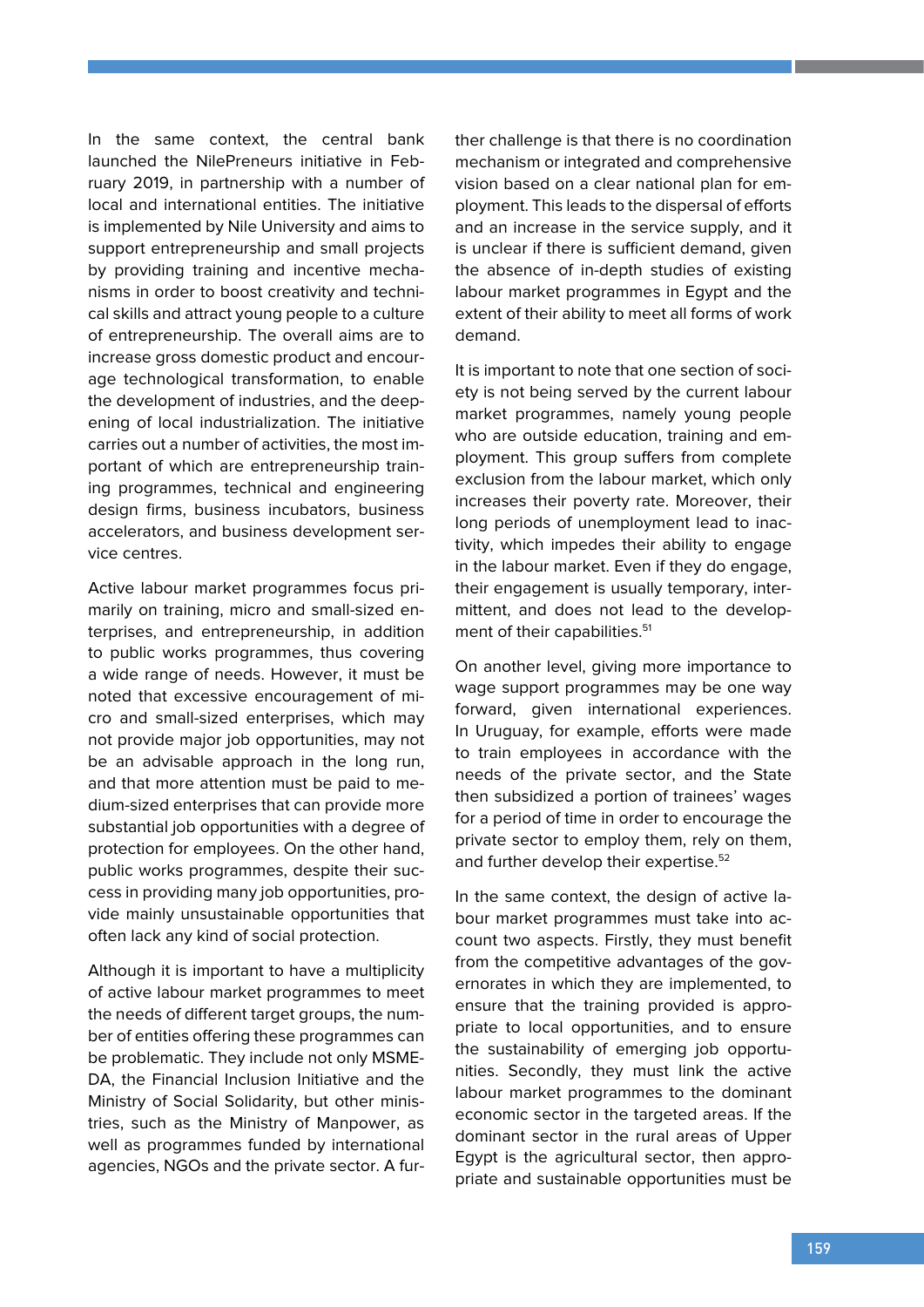linked to this sector, either by encouraging contract farming, agricultural industrialization, or other related professions. The impact will go beyond the job opportunities benefits of those targeted and will also maximize the return from the dominant economic sector.<sup>53</sup>

## **3.2.4 Spending on social protection programmes**

The value of subsidies, grants, and social benefits amounted to EGP 327.699 billion in fiscal year 2019/2020, according to the general budget data.<sup>54</sup> There has been significant growth in spending on social protection programmes in recent years, particularly in the wake of the implementation of the national economic and social reform programme from 2016 onwards. According to the Challenges and Achievements Report issued by the Ministry of Finance in 2019, the financial allocations for subsidies in the State's general budget have increased from EGP 198.5 billion in the 2014/2015 budget to about EGP 327.7 billion in the 2019/2020 budget, a growth rate of 65 percent over five years. Subsidies were also restructured, with 82.6 percent of subsidy spending in the 2019/2020 budget going to social protection programmes, compared to only 50 percent in 2014/2015. Energy subsidies (petroleum products and electricity) were reformed to the benefit of social protection programmes.



#### **Figure 3.5 Spending on social protection programmes, 2013/2014 and 2019/2020 (EGP billion)**

**Source: Ministry of Finance, Citizen's Budget 2019/ 2020, Semi-annual report on financial and economic performance.**

## **3.3 Social protection measures to confront the impacts of COVID-19**

Since 2020, Egypt has adopted a set of policy measures to address the impacts of the COVID-19 pandemic. These include monetary support for specific sectors, especially health and social protection, and regulations designed to limit the spread of the virus. In terms of the funding for the health sector, an extra EGP 3.8 billion was allocated to meet urgent needs and provide supplies, as well as an immediate EGP 1 billion for the Ministry of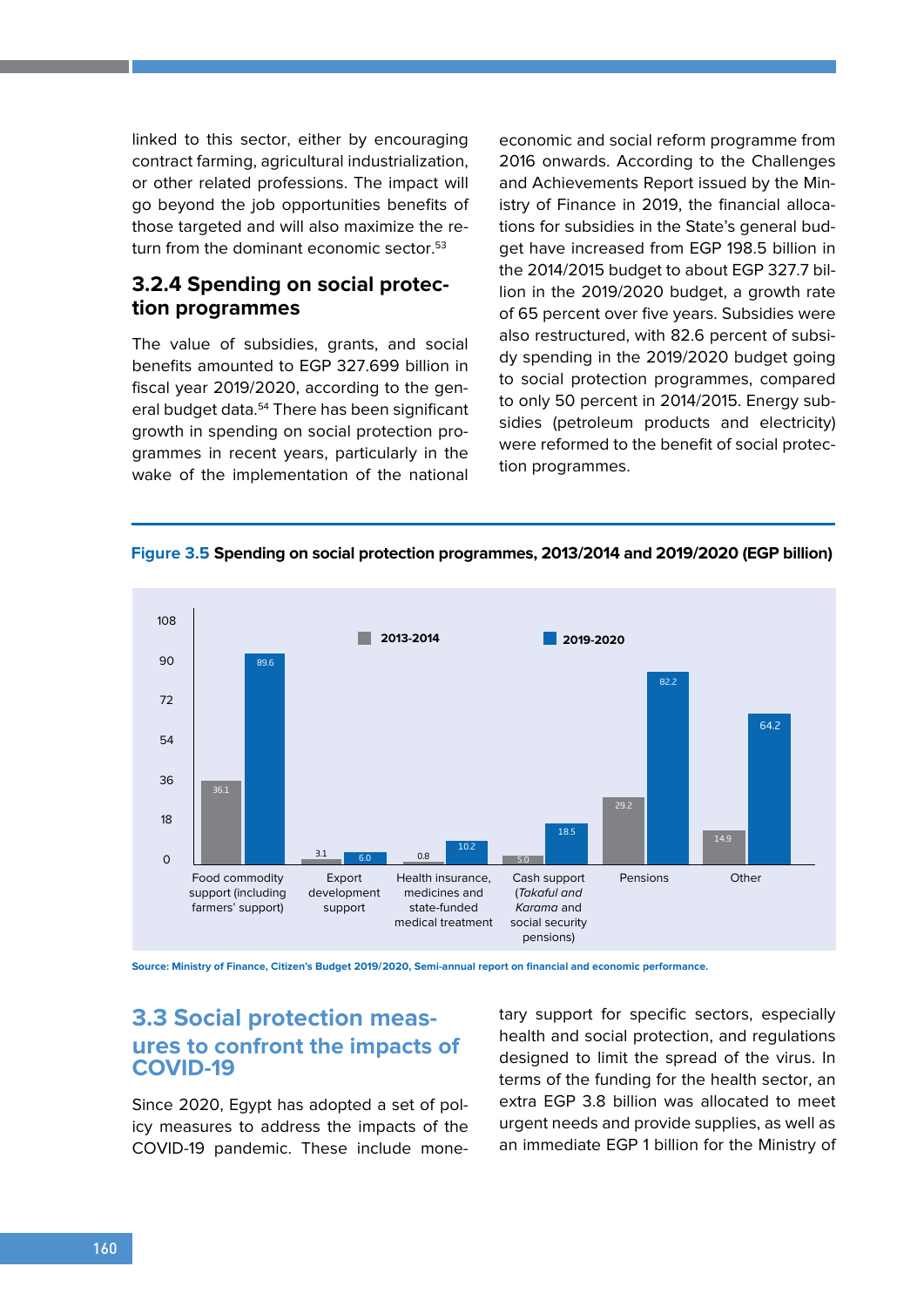Health and Population to procure preventive supplies. Doctors and all medical personnel were also supported by raising the remuneration for medical interns (paid to them during the internship training period) in hospitals affiliated with the Ministry of Higher Education and Al-Azhar University from EGP 400 per month to EGP 2,200, applicable to December 2019 graduates of medical colleges. About 12,000 interns benefited from this increase, which had a total cost of EGP 320 million. Incentive bonuses were also disbursed to medical staff and workers in quarantine facilities, isolation hospitals, central laboratories and their branches in the governorates, epidemiological surveillance centres and the ambulance authority. The 2020/2021 budget also included a 75 percent increase in the infection risk allowance for members of the medical profession, raising the minimum from EGP 400 to EGP 700 and the maximum from EGP 700 to EGP 1,225, at a total cost of EGP 2.25 billion. Finally, a risk fund for medical professionals was established.<sup>55</sup>

As for social protection, 100,000 new families affected by the pandemic were added to the Takaful and Karama programme, and the value of the cash transfer programme budget was increased from EGP 18.5 billion to EGP 19.3 billion.<sup>56</sup> Other measures included reducing overcrowding and implementing social distancing in accordance with precautionary COVID-19 measures by distributing monthly pensions over a number of days instead of all at once.

Workers in the informal sector were among the groups that were severely affected by the pandemic. To tackle this, casual workers who registered with the Ministry of Manpower were granted monthly compensation payments of EGP 500 for a period of three months, disbursed from April 2020.A total of 1.5 million workers benefit from this grant.<sup>57</sup> Complementing these efforts, a grant of EGP 500 was disbursed to 12,000 people, particularly those in poor villages in Assiut, Sohag and Qena governorates. This grant was

issued in cooperation with the World Food Programme, and as part of the mechanisms of the Upper Egypt Local Development Program (UELDP) and the Hayah Karima initiative. Lists of beneficiaries in targeted governorates were prepared and sent to the World Food Programme for review, in coordination with the local development councils in the targeted villages and Ministry of Manpower Directorates, to ensure the assistance reached those eligible, and that no payments were made to any families who were already beneficiaries of cash support programmes and social security pensions. This was done to ensure the application of justice and the standard of non-discrimination.

Further support was provided through the provision of basic foodstuffs and some medical protection gear to eight governorates in Upper Egypt and border regions (Minya, Assiut, Sohag, Qena, Luxor, Aswan, Al-Wadi Al-Jadid, and Red Sea), via a third charity convoy. The convoy contained 1,250 tonnes of foodstuffs.

In order to unify the efforts of all development partners to help and support the most vulnerable families in facing the crisis, the Tahya Misr state fund launched the largest COVID-19 humanitarian assistance convoy as part of the campaign Natashaarak Hana'adi Al-Azma ("We Get Involved, We Overcome the Crisis") in cooperation with the Ministry of Social Solidarity and a number of NGOs. The convoy targeted 300 of the most vulnerable villages in 16 governorates. As part of the same initiative, the Tahva Misr fund provided the Ministry of Health and Population with a large number of COVID-19 medical supplies.<sup>58</sup>

Despite the enormity of the health, economic and social consequences of the pandemic, it nevertheless created some opportunities in several aspects:

**Firstly,** it has contributed to the development of social protection policies and programmes, making them responsive to shocks. The speedy targeting of affected families through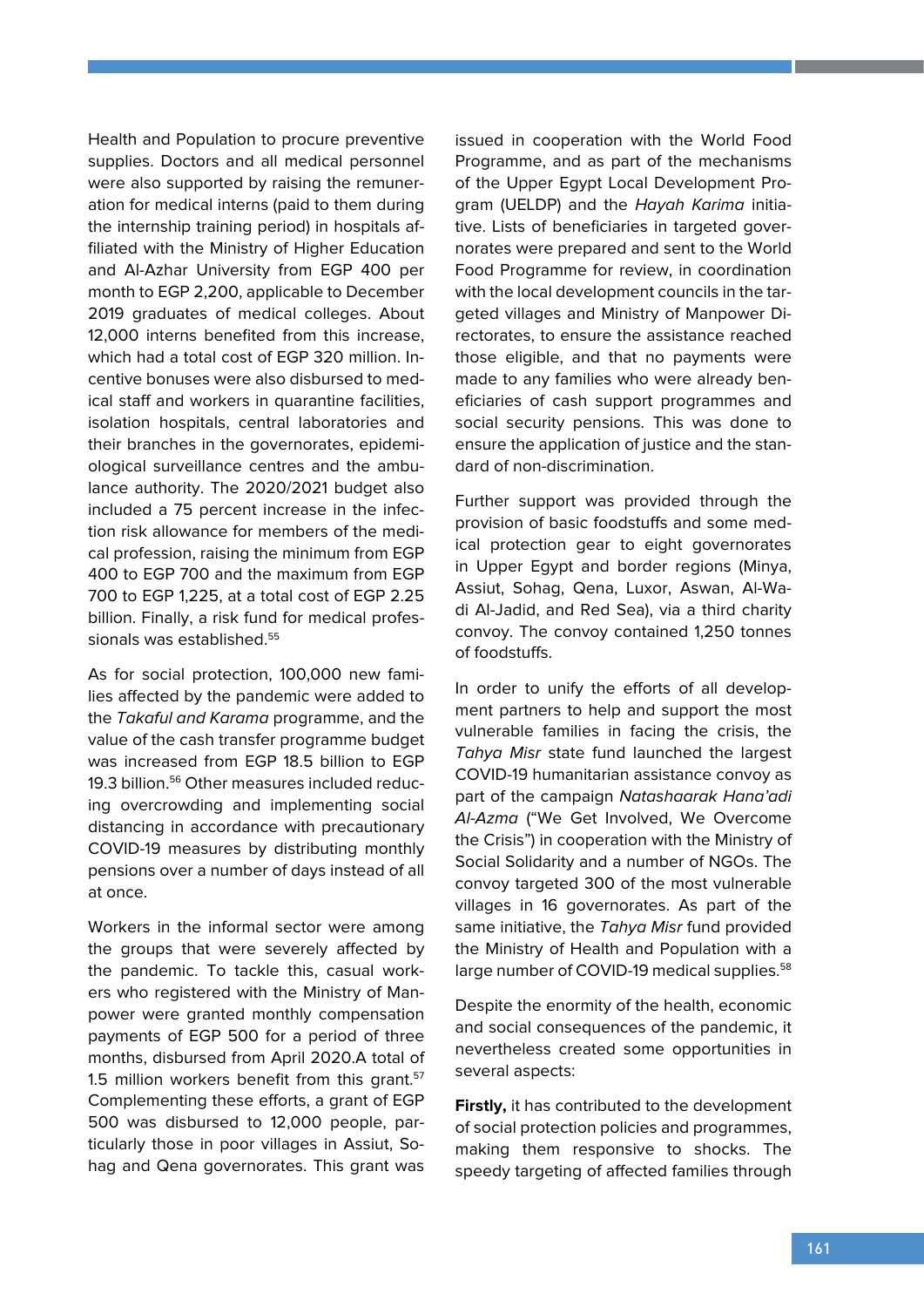the horizontal expansion of Takaful and Karama programme, and the benefits of digitization in the ease and speed of access to the affected groups, represent a challenge that has been overcome. This is an added asset to the institutional capabilities of the social protection system and it must be refined by further building of information bases and accurate data on vulnerable groups and those at risk of falling into poverty. The capacities of employees and those in charge of targeting must also be strengthened so that accuracy is improved. In addition, given the recurrent shocks and crises that have occurred in recent years, COVID-19 also represents an opportunity to think about designing emergency programmes that are flexible and responsive, and it may be important to link them with the systems responsible for crisis and disaster management.

**Secondly,** the state financial support provided to casual workers has been a positive step forward and has helped to bring to light more data about the informal sector, which had previously been only superficially understood. The registration of casual workers with the Ministry of Manpower must be utilized to the fullest extent possible in order to identify the true size of this sector and the most vulnerable groups who are part of it, as well as the reasons for their vulnerability and the nature of the work they carry out. Strategies to formalize this sector can then be formulated based on clear evidence. In fact, this opportunity is also related to the new Social Insurance and Pensions Law, which stipulates that this sector must be covered.

**Thirdly**, despite the challenges the pandemic has posed to the health system in Egypt, there have also been opportunities for more funding, part of which has gone to developing hospitals and health units. This creates an opportunity to accelerate the development of the health system as a whole, the goal that the Comprehensive Health Insurance Law aims to enact over the course of 15 years. This means that there is an opportunity to reduce the timeframe for developing the health system and to take advantage of the international financing opportunities available to health systems at present.

## **3.4 Future policies for the development of the social protection system**

The previous analysis outlines the many transformations that have occurred in Egypt's social protection system in recent years, particularly since the start of the national economic and social reform programme in 2016. The system had been suffering from fragmentation, inefficiency, poor coordination and a decline in the expected returns for decades, due to the reasons outlined in the sections above. It has now been completely restructured through a multi-dimensional reform process. Comprehensive legislative reform has been carried out with regard to social insurance and health insurance, based on a clearly defined vision and philosophy and on the principles of inclusion, equity and efficiency, with clear frameworks for governance. The transformation included the two social insurance systems and the universal health insurance system, which indicates the desire to include Egyptians of all classes in these protective umbrellas. With the completion of these transformations, serious work begins in dealing with the most important issues, both for ordinary people and for decision makers. These include, firstly, the intertwining between insurance and pension funds and the Public Treasury Authority, which will be resolved by returning rights to their owners according to a timetable. Secondly, the controversy that took place over universal health insurance nearly 15 years ago and the multiplicity of proposed bills that differed in their advantages. Thirdly, and perhaps most important, is the issue of which health services are to be included or excluded from insurance coverage, an issue that has preoccupied many in Egypt, on the grounds that a person does not choose his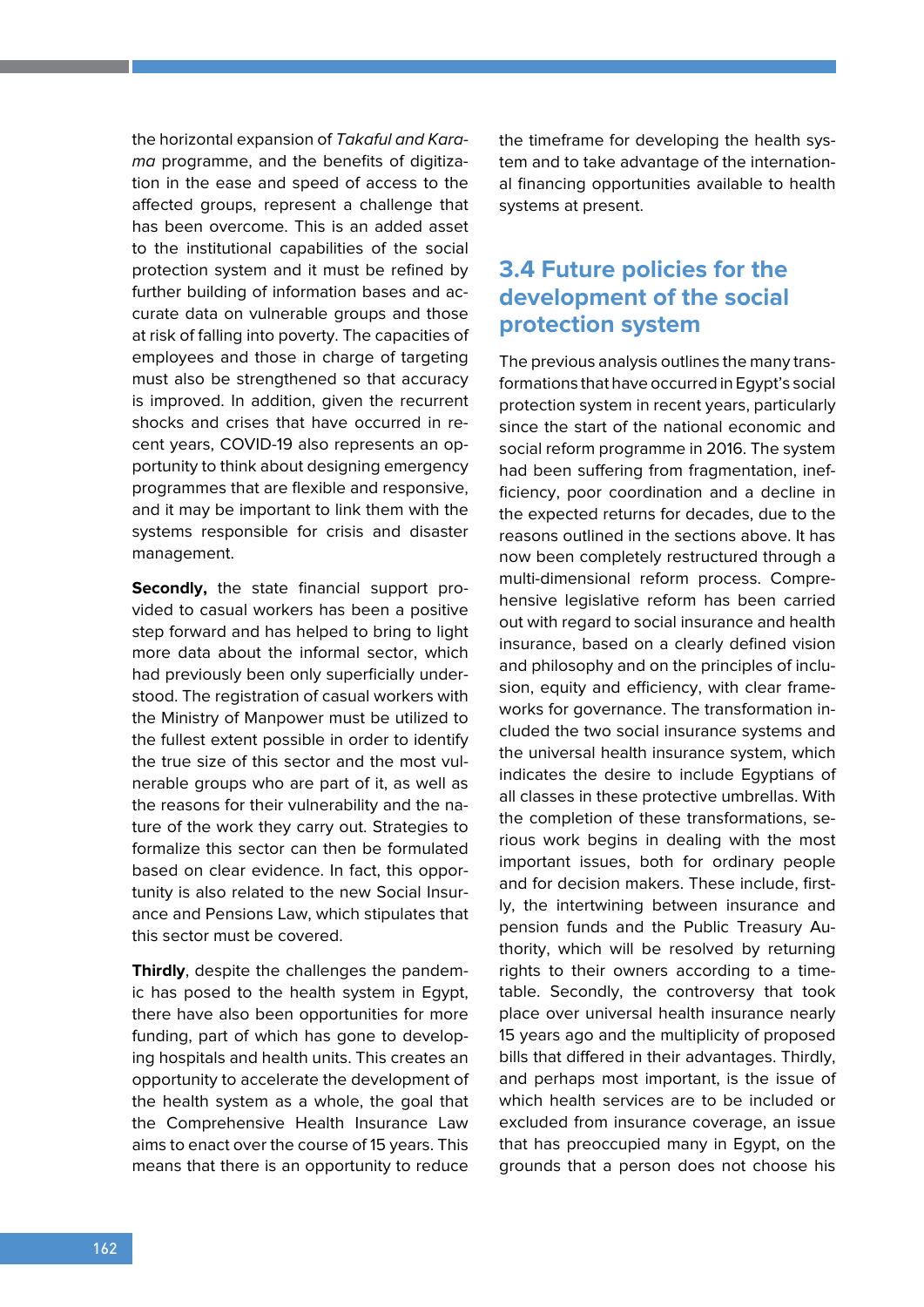or her disease. The Comprehensive Health Insurance Law has resolved the issue in favour of all conditions. These achievements represent a good start for the roadmap that will now move to the implementation stages and seek to overcome future challenges.

With regard to social safety nets, the legislative reform process is in place, and stems from the need to unify the laws on cash transfers into a single piece of legislation regulating this issue. Reforms were not limited to the legislative aspects only, but extended to the entitlement verification process, and subsequently to continuous targeting, which has been a major challenge during past years due to the rights of the most vulnerable groups going to people who were not entitled. Verification is ongoing to ensure that the most vulnerable groups are empowered and their living standards are improved, paving the way for them to leave the safety nets and support system.

The transformation also included a clear development vision based on a path of empowerment, the goal of which is to get people out of poverty. In the past, social safety nets were limited to merely providing assistance to the poor, and such assistance was not able to help poor people break out of the cycle of poverty. Unfortunately, this created a culture of dependency among many poor people, who became used to receiving state assistance, to be supplemented through other assistance from religious institutions or NGOs. These dependent recipients do not see value in work and initiative. The Takaful and Karama programme and the economic empowerment programmes paid more attention to the poorest geographical areas, where quality of life is lower, as well as to the most vulnerable groups, such as women, young people, and persons with disabilities. The economic empowerment programmes, including Forsa, Mastoura, and others, are active labour market programmes, and aim to empower vulnerable groups and provide them with job opportunities that allow them to progress.

The transformation was not limited to economic empowerment, but also included culture. Cultural aspects such as large numbers of children, hygiene, FGM and early marriage, exacerbate the difficulties of the lives of marginalized and poor groups and impede development at the societal level. The Waai programme accordingly aims to address the values system of the most vulnerable groups.

The alignment of the reform of all social protection sub-systems, including social insurance, health insurance, support systems or social safety nets, has led to comprehensive coverage of all sections of society and has established the principle of protection for all, including all family members at all stages of life. The system as a whole is based on human rights and is in line with international standards and the SDGs. However, completing the process of reforming the social protection system depends on overcoming a number of challenges. Some are relevant only to parts of the system, as outlined at the end of each subsection of this chapter, and others are related to the interrelationship between all the social protection systems or to managing the protection system as a whole.

Egypt aims to support the social protection sector with a set of policies to complement the path it has taken over the past years, as follows:

• Linking social protection systems that are based on beneficiaries' contributions with those that are not. In many cases, citizens are reluctant to join social protection nets based on contributions when they find that the return on safety nets that are not based on contributions is higher. This places additional burdens on safety nets that are not based on contributions and deprives insurance systems of contributions. A balance must therefore be struck between the two types. The incentives offered by protection programmes that are not based on contributions should not cause citizens to exit protection programmes based on contributions. In some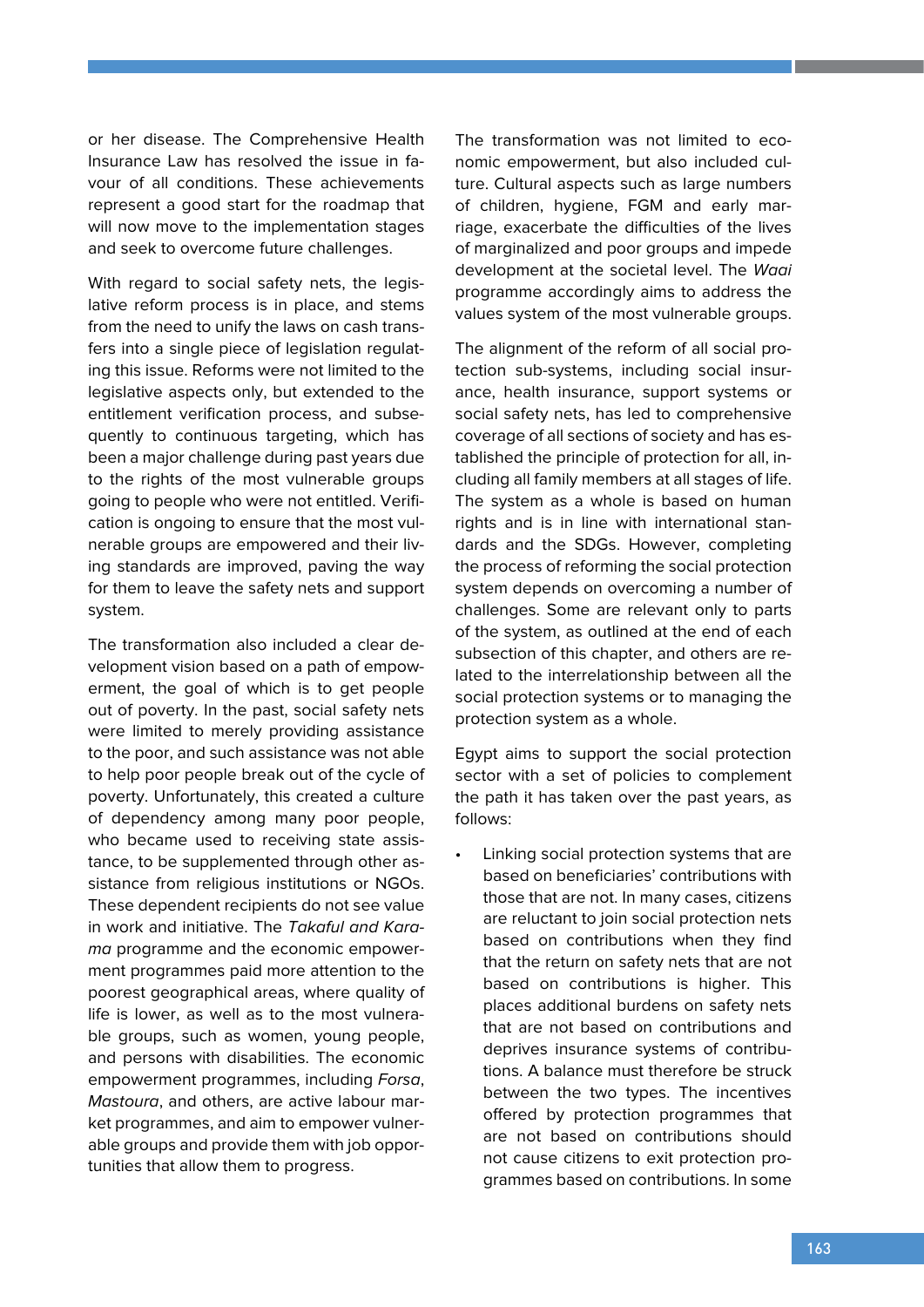Latin American countries, such as Argentina, Brazil and Chile, it has been observed that people may exit the formal economic sector for the informal one. During the 1990s and the 2000s, the proportion of workers participating in pension programmes in these countries declined. This coincided with an expansion in the scope of social protection programmes that are not based on contributions, such as the Bolsa Família programme in Brazil, as benefiting from these programmes required not working in the formal sector and not receiving pensions from the social insurance programme. During the same period, reforms were made to the programmes based on contributions in order to achieve financial sustainability, such as raising the value of contributions and raising the retirement age. This reduced their attractiveness and increased the attractiveness of the programmes that were not based on contributions.59

• Developing the relationship between the programmes of the Ministry of Social Solidarity responsible for economic empowerment, such as Forsa and Mastoura, and the active labour market programmes implemented by MSMEDA and national banks. There are many similarities, which calls for coordination between all concerned parties in order to avoid duplication and to better allocate the work, whether on the basis of the type of projects, their targets, or the geographical areas in focus. A coordination mechanism could be developed at the level of each governorate, which would coordinate and follow up on the progress made on the ground. In fact, the biggest challenge in providing job opportunities in accordance with these initiatives is how to expand the umbrella of social protection, specifically social and health insurance, to include the target groups of active labour market programmes. Of course, this also requires coordination with the concerned offices of the Ministry of Manpower at the governorate level.

Finally, in the light of the above analysis, new interventions for the development of the social protection system in Egypt could include the following:

- **• Establishing and unifying databases for all components of the system**. This requires more in-depth surveys and research that will provide strong evidence to inform policy making and intervention design. Success in achieving this will provide integrated information systems for social protection, which will lead to overcoming fragmentation and overlap between multiple programmes and will make the targeting of social protection programmes more effective.
- **• Continuing institutional and administrative reform, as one of the most important elements for efficient performance of the system as a whole**. The legislation regulating social insurance and health insurance has established a rigorous governance system. However, the implementation of this system is linked to the success of the administrative reform experience and depends on political will. Legislation requires efficient and effective administrative bodies to ensure its implementation.
- **• Coordinating with all non-governmental agencies that provide social assistance and play a protective role**, such as religious institutions and NGOs providing care services, to create a unified database for assistance recipients and coordinating efforts. Despite the availability of a degree of coordination that amounts to partnership between NGOs, the Ministry of Social Solidarity, and MSMEDA, there is a need to establish an institutional partnership that shifts the most vulnerable groups from protection to empowerment. There is no doubt that such an institutional partnership will lead to the mobilization of more financial resources while ensuring proper targeting and broadening the base of beneficiaries, as well as sharing